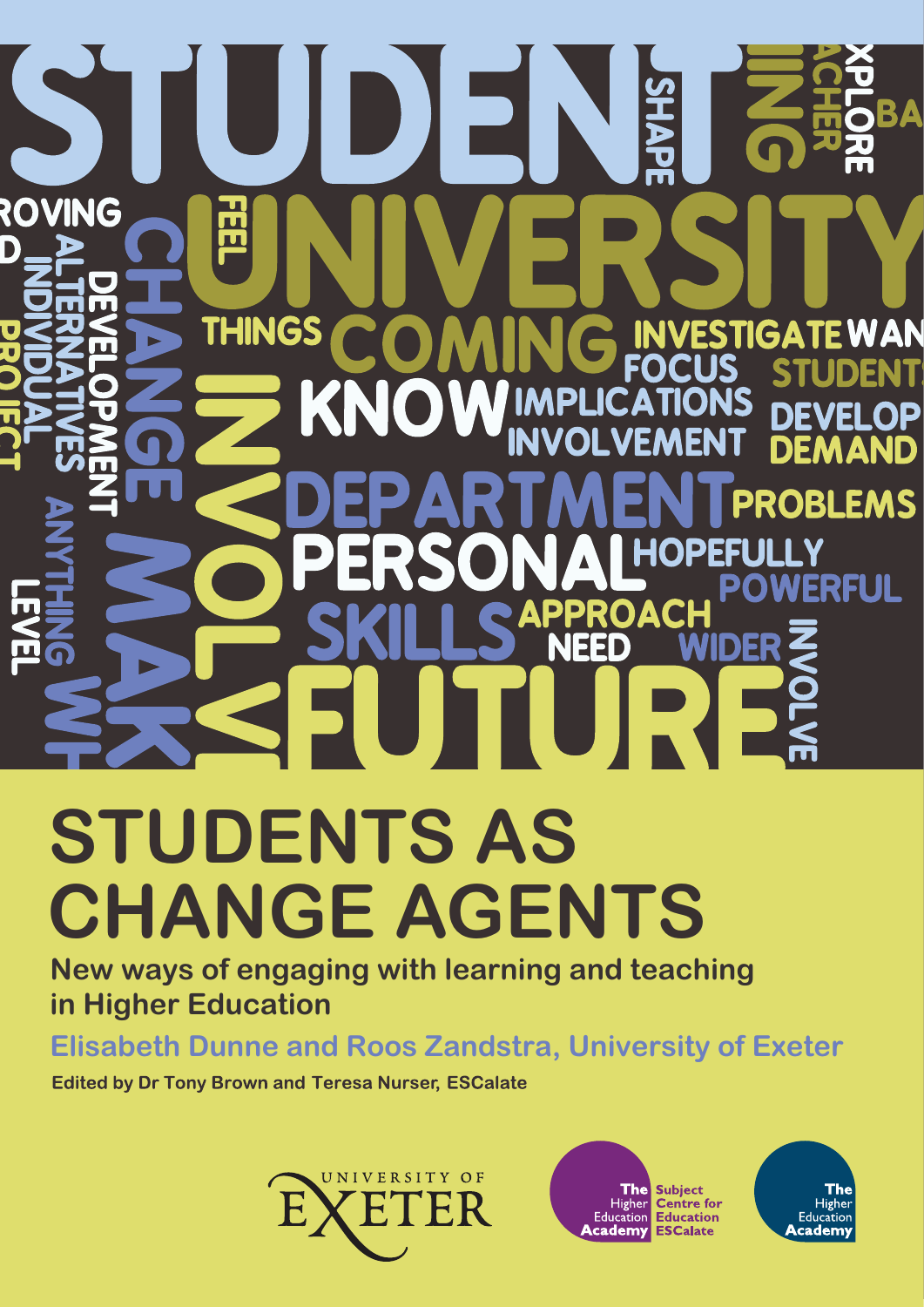The production of this publication was co-funded by the Higher Education Academy (HEA) and ESCalate, HEA Subject Centre for Education.

Published by **ESCalate** HEA Subject Centre for Education University of Bristol Graduate School of Education 35 Berkeley Square Bristol BS8 1JA Email: heacademy-escalate@bristol.ac.uk www.escalate.ac.uk

ESCalate production team: Teresa Nurser

Copyright: Liz Dunne and Roos Zandstra and ESCalate March 2011 Permission is granted to copy and distribute this document in unaltered form only, for the purposes of teaching, research, private study, criticism and review, provided that the original author and publisher is acknowledged.

ESCalate would like to thank the University of Exeter and its students for supplying some of the images used in this publication.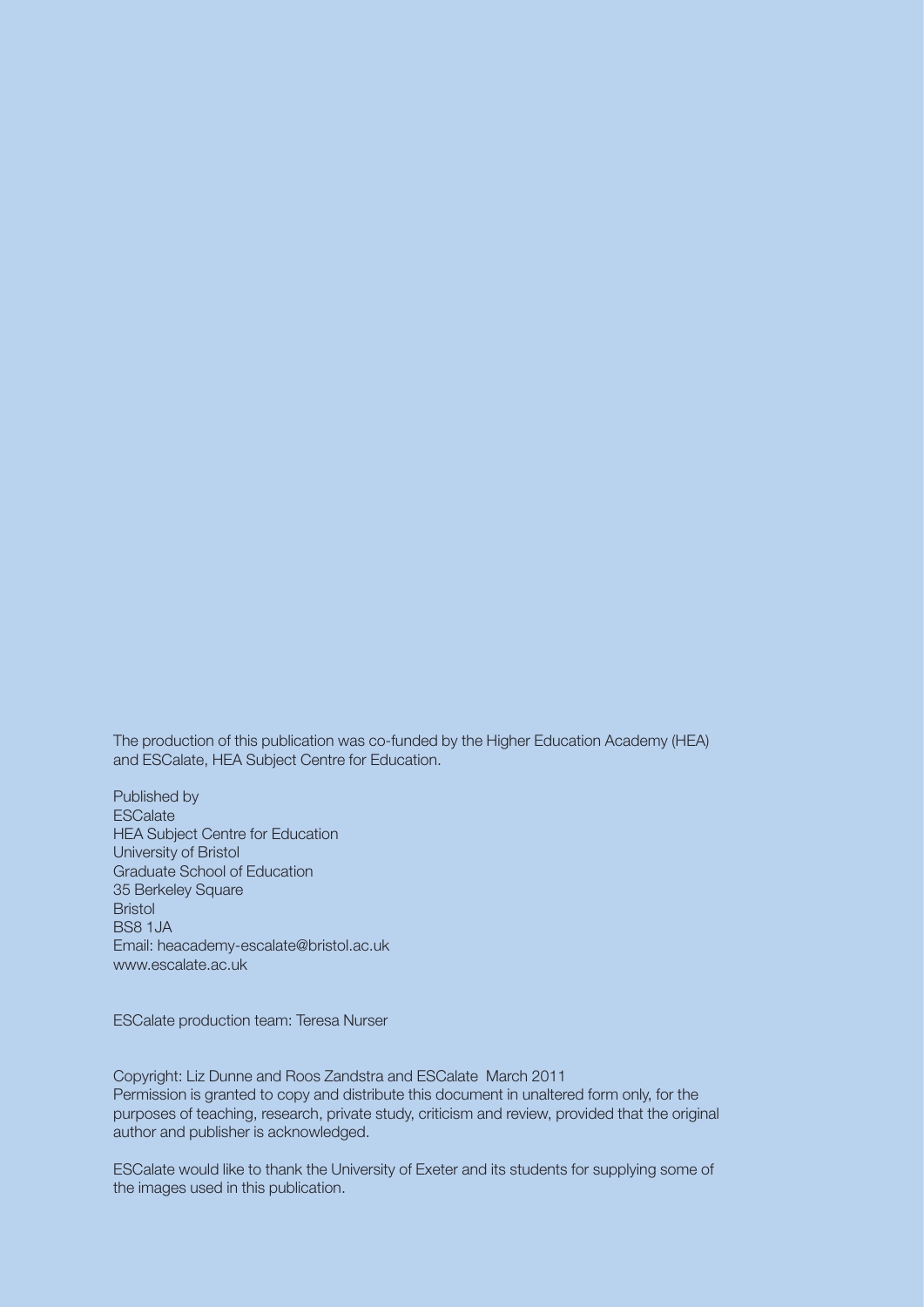# PHOTO REDACTED DUE TO THIRD PARTY RIGHTS OR OTHER LEGAL ISSUES

# **Contents**

| <b>Overview</b>                | $\mathbf{2}$ |
|--------------------------------|--------------|
| <b>Definitions</b>             | 3            |
| <b>Foreword</b>                | 4            |
| The authors                    | 6            |
| <b>Preface</b>                 | 7            |
| The purpose of the publication | 11           |

# **Section 1**

| Student engagement as a driver for change                      | 13 |
|----------------------------------------------------------------|----|
| A theoretical framework for engaging students as change agents | 16 |
| Students as Change Agents - The story of the Exeter project    | 19 |
| What were the key factors of success?                          | 29 |
| Where next?                                                    | 33 |

## **Section 2**

| <b>Student research outcomes</b> | 35. |
|----------------------------------|-----|
| <b>Case studies</b>              | 38  |
|                                  |     |

**References 55**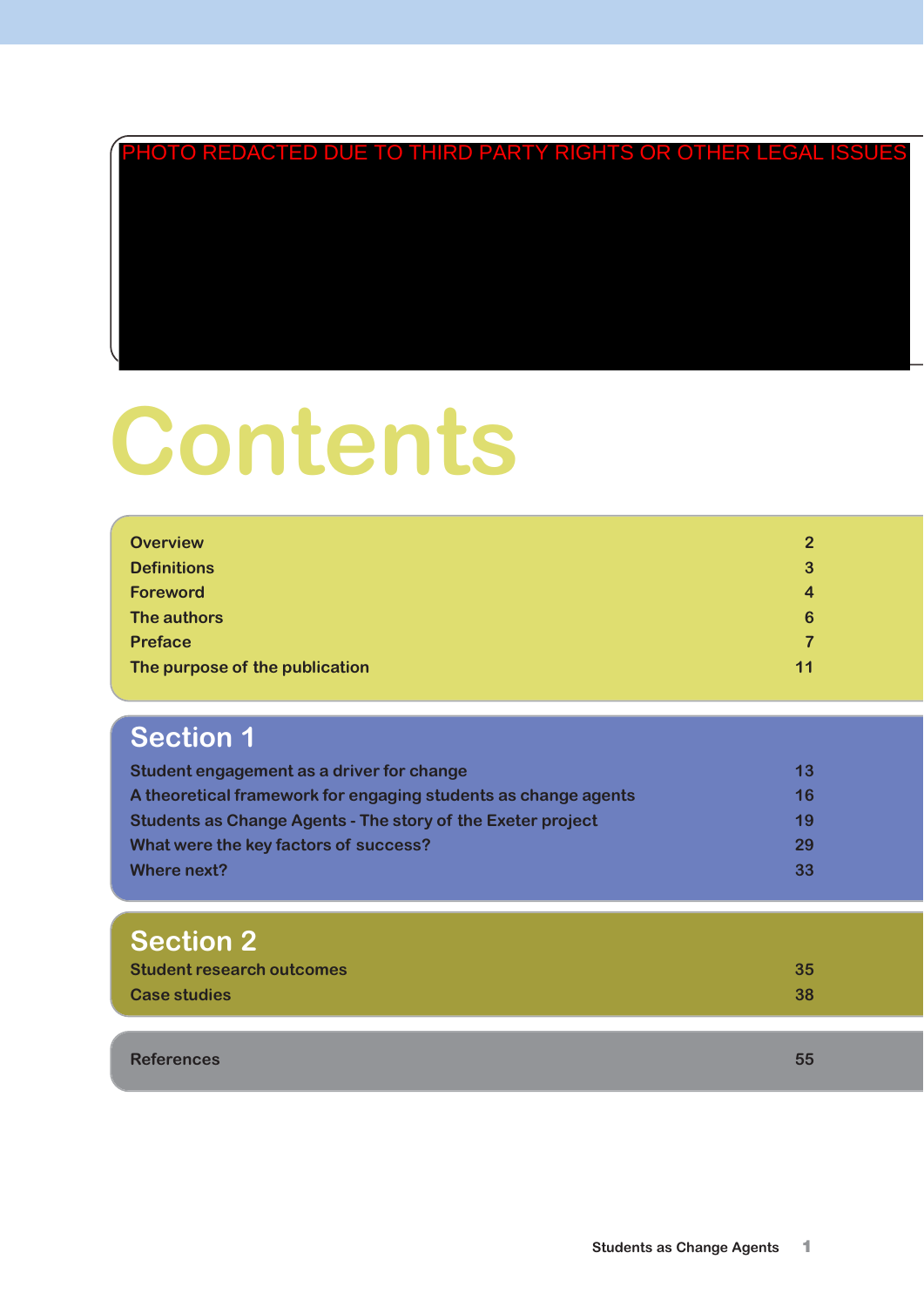# **Overview**

**The University of Exeter has developed an innovative and exciting student-led action research initiative that brings students and staff together to improve experiences of higher education.** 

Students from across the university have contributed to this initiative, carrying out a series of research projects on their learning and teaching environment, selecting concerns raised through *student-staff liaison committees* (SSLCs), and providing recommendations and solutions to improve their experience. A small amount of funding was made available from the University's learning and teaching budget to support this initiative.

Students worked as apprentice researchers; their research methods included focus groups, informal interviews and questionnaire surveys. Outcomes were presented at a student-staff conference, which resulted in institutional engagement with key research findings. Each small project has also been captured through a case study.

Student research has driven organisational change, contributed to student engagement in shifts of policy and practice within the University, and supported students' graduate skills in the areas of research, project management and presentation of outcomes, leadership and understanding organisational development.

The impact of the initial pilot, with students acting as change agents in ten small-scale projects, has led to continued activity. Many further projects have now been completed that contribute to the change agenda for students and the University, and the initiative will be given high priority over the coming years, continuing to develop and expand into new arenas within the student experience.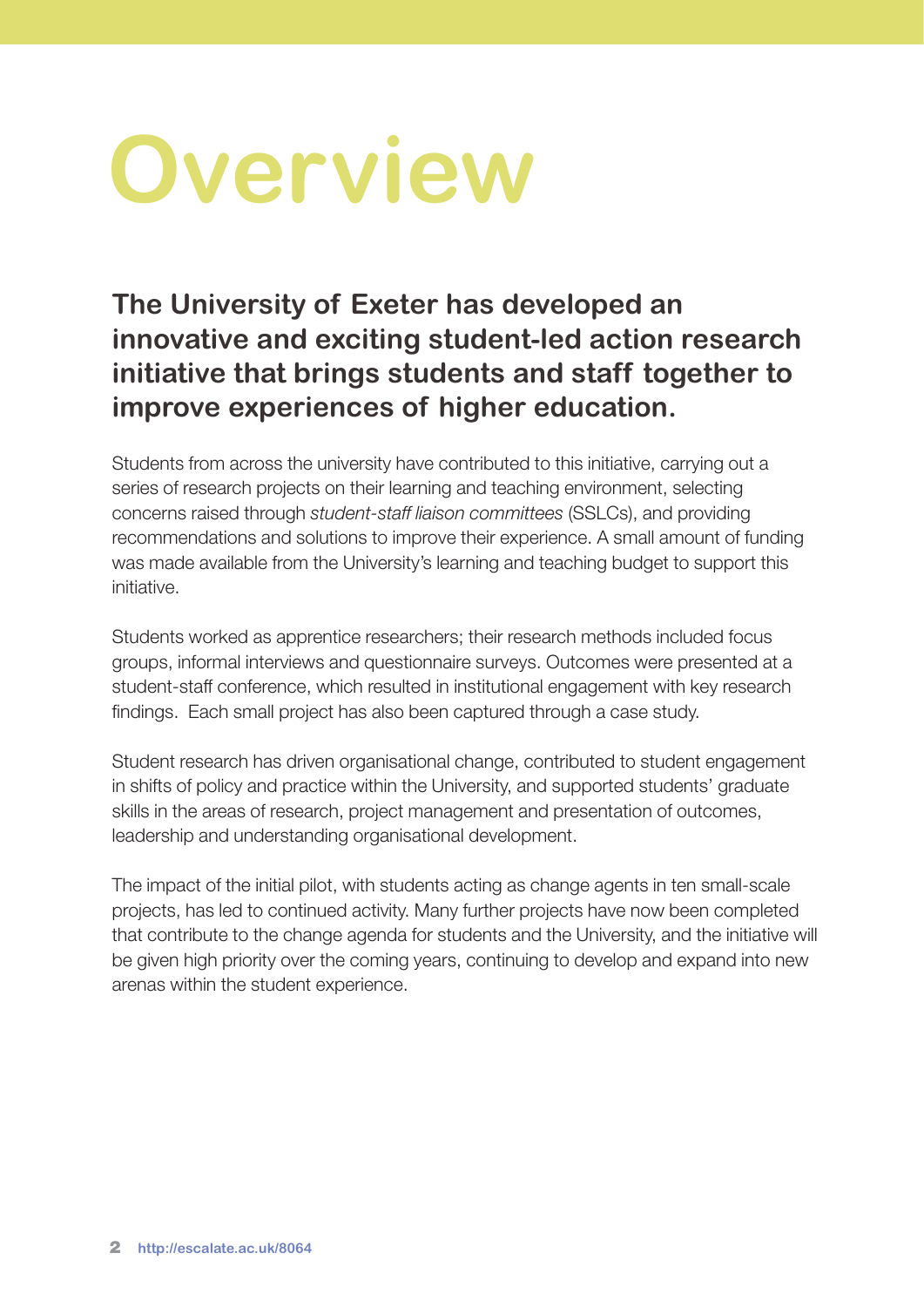# **Definitions**

## **Student engagement**

Student engagement is a term used to cover many different areas of student activity. The Higher Education Academy (HEA) (2010) offers a particular vantage point: 'students as active partners in shaping their learning experiences'. This fits well with the conceptualisation of students as change agents as outlined in this publication, which describes how student led research can drive developments in teaching, learning and organisational change.

## **Change agents**

Since this is a booklet about 'change agents', it may also be useful to consider what this can mean. Dictionary definitions are straightforward: 'Somebody or something that brings about, or helps to bring about, change' (Encarta, 2009); or 'A person whose presence or thought processes cause a change from the traditional way of handling or thinking about a problem' (Freidman's Business Dictionary, 2010).

According to Stevenson (2008) a change agent is as much about identity and character as it is about any definitions; such a person must understand people, have a strong ability to self-motivate, be fuelled by passion and have the ability to be patient. To a certain extent, change agents are dissatisfied with what they see around them, but above all, 'A change agent lives in the future, not the present… has a vision of what could or should be and uses that as the governing sense of action'.

The idea of students being clear about what needs to be improved, having a vision of what could be, and wanting to bring about change, is central to this publication.

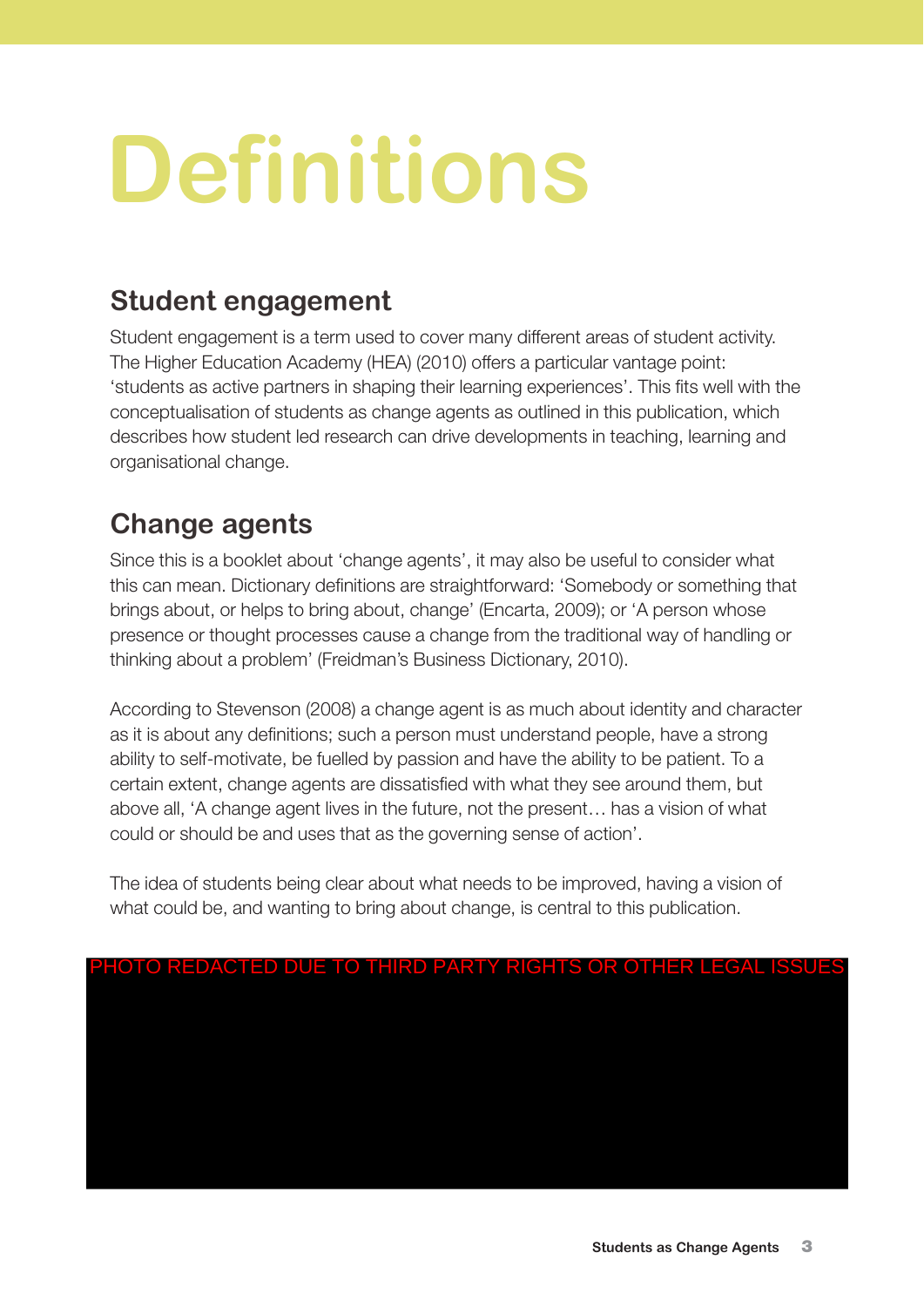# **Foreword**

# HOTO REDACTED DUE TO THIRD PARTY RIGHTS OR OTHER LEGAL ISSUE

Many years of working with students has given me faith that, in the main, the more responsibility students are given, the more they will take, and the more they will gain from it:

- $\bullet$  the higher the expectations from students, the more they will achieve;
- the more that students are encouraged to be independent and creative, the more surprising and exciting will be the outcomes;
- the more collaborative the relationship between student and teacher, or the student and the broader institution, the greater the knowledge and expertise that will be developed by both parties.

Working with academics and professional staff across the university has shown me that, despite the numerous pressures of a research-intensive institution and the growing numbers of both undergraduates and postgraduates, there is a great commitment to giving students the best possible experience. The 'student voice' (or many voices) is taken seriously at Exeter; for example, through participation in committees and meetings, through surveys and other forms of feedback, both institutional and subject-based, and through activities led by the Students' Guild. The improvement of teaching, learning experiences and assessment is always high on the agenda.

However, despite the genuine attention to student feedback and the efforts of the university to engage with students, there has been a missing element – and that is the direct involvement of students in actually bringing about change. There is a subtle, but extremely important, difference between an institution that 'listens' to students and responds accordingly, and an institution that gives students the opportunity to explore areas that they believe to be significant, to recommend solutions and to bring about the required changes. The concept of 'listening to the student voice' – implicitly if not deliberately – supports the perspective of student as 'consumer', whereas 'students as change agents' explicitly supports a view of the student as 'active collaborator' and 'co-producer', with the potential for transformation.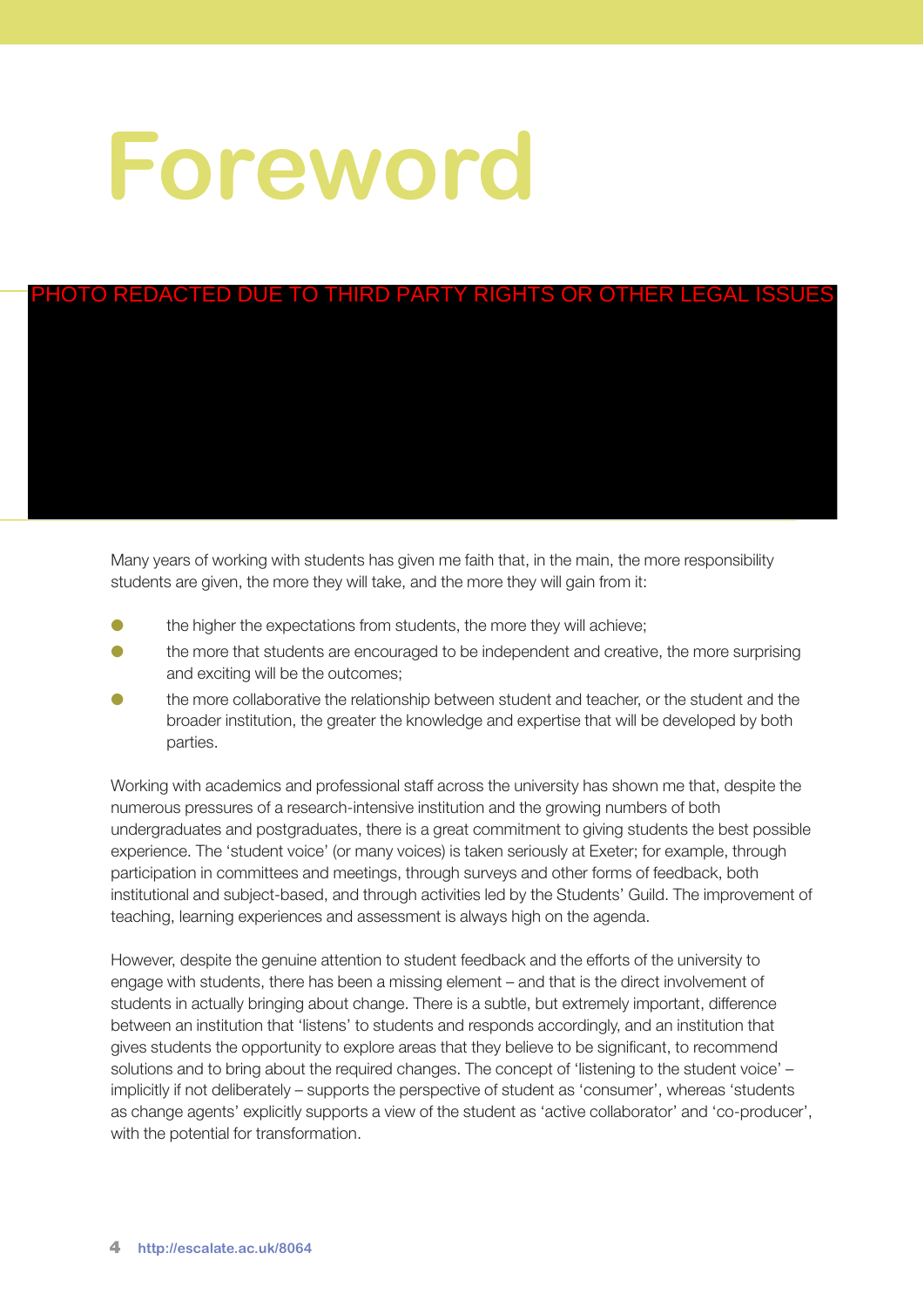In developing my ideas for this project, I also assumed that many students at Exeter:

- have spare time and would like to do something useful with this time;
- have energy and creative ideas and would rise to a challenge;
- would like to play a more active role in their Staff Student Liaison Committee (SSLC);
- have a genuine interest in learning and teaching and its improvement;
- have a deep commitment to their department or subject area and would, and could, take on responsibility for a small-scale learning and teaching project;
- could take on aspects of the role of a social science 'researcher' and would be prepared to disseminate their project to a university audience;
- have a good rapport with their peers, thereby enabling access to student groups;
- would appreciate gaining additional employability skills and would like to enhance their CV;
- would not expect payment but would appreciate the possibility of using their projects for the Exeter Award or the higher-level Leaders Award<sup>1</sup>.

It was only retrospectively that I realised how important some of these assumptions were, especially in terms of believing in what students are prepared to do, and can and will do, and what they can achieve.

As the project took shape, I recognised that I had also assumed that academic staff would support students as change agents, would allow them to take a lead, would respond favourably to requests for access to their student cohorts (e.g. to lecture groups) for data-collection purposes and would, if asked, allow students to interview them on their opinions and practices.

I was also fortunate that institutional managers at Exeter, including the Senior Deputy Vice-Chancellor for Education (Professor Janice Kay), were interested in the concept of moving beyond 'listening to students', and I was able to assume from the beginning that they would be supportive of a 'change agents' initiative.

Although these assumptions do not need to be fully shared by others for the 'change agents' project to be effective, I would suggest that many of them underpin its success. Without the belief in students, the project might never have come into being; and without support from academics and managers, it may also have faltered or been far more difficult to manage.

**Elisabeth Dunne University of Exeter March 2011**

<sup>1</sup>*Designed to enhance employability and leadership www.exeter.ac.uk/exeteraward www.exeter.ac.uk/exeterleadersaward*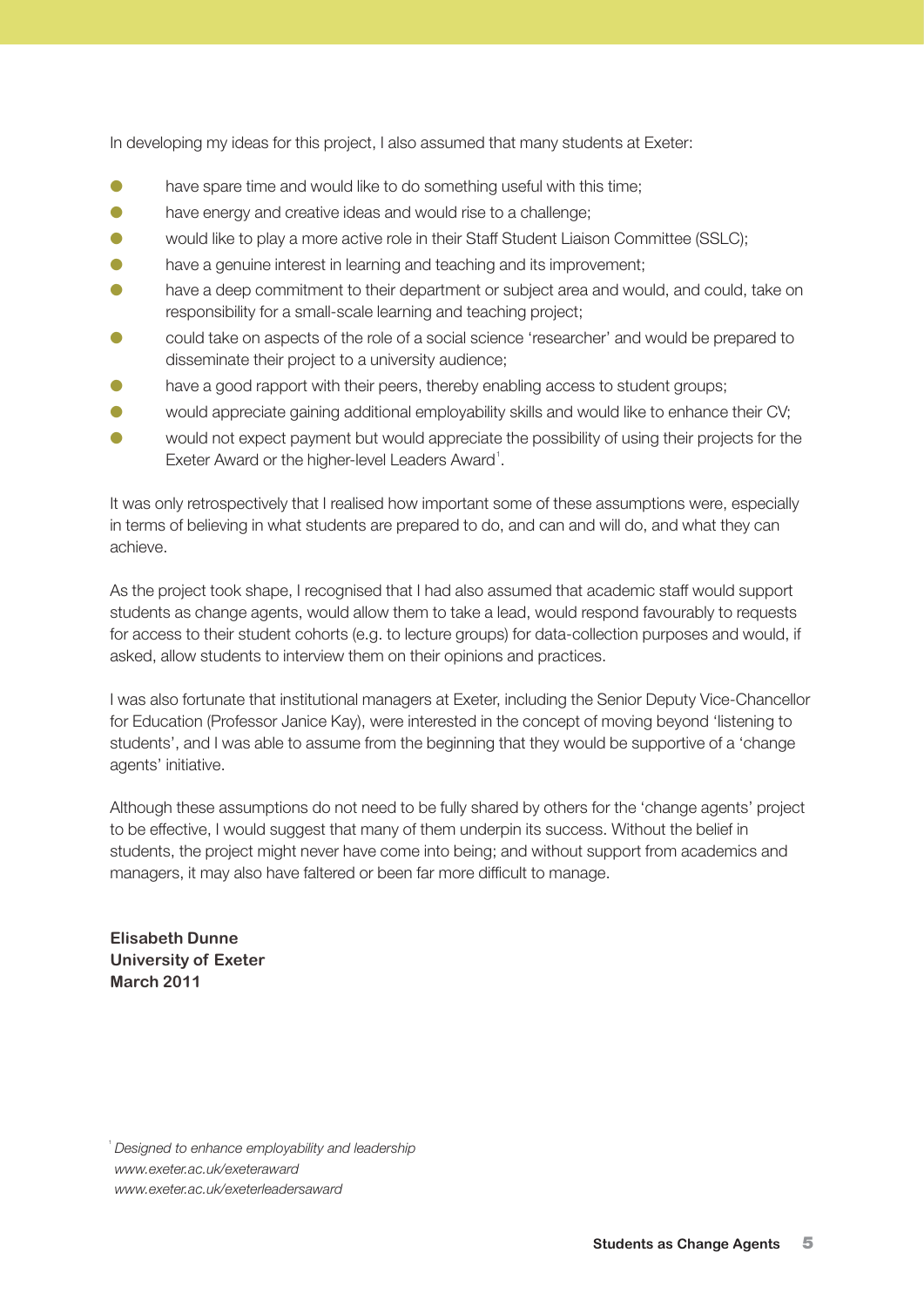# **The authors**

### **Elisabeth Dunne – Head of Project Development**

My career has been devoted to the promotion of innovation, chang and strategic development in education – as a teacher, a researche and a manager. I have coordinated and directed many major research, development and evaluation projects on aspects of learni

and teaching of national interest as well as promoting a range of central initiatives across the University of Exeter, several of which have been ground-breaking, and always with student learning at their core. I have always taken the opportunity to develop new ideas and ways of working, with a focus on the student experience, on understanding the processes of learning and of change, including the development of evidence-based practice. Having recently moved from Head of Academic Development to the newly created post of Head of Project Development within Education Enhancement, I have directed a number of externally-funded projects on student learning, especially through technology, and always striving to be at the forefront of the field. The 'Students as Change Agents' initiative draws on all my skills and imagination and I am proud and excited to be engaging with students in new ways.

### **Roos Zandstra – Graduate Project Co-ordinator**

My involvement in this initiative was as project co-ordinator in the first year of 'Students as Change Agents'. I have a background in teaching and moved into higher education management having joined the university as part of their graduate management training scheme. Being involved in the project has both challenged and



PHOTO REDACTED DUE TO THIRD PARTY RIGHTS OR OTHER LEGAL ISS

inspired me to think about the ways in which we work with students and manage the student experience effectively. How the students react when given the opportunity to engage with their peers and staff at the University has been incredible. Having been involved in facilitating these methods of engaging students I can only hope that the initiative continues to inspire more to become involved in this way.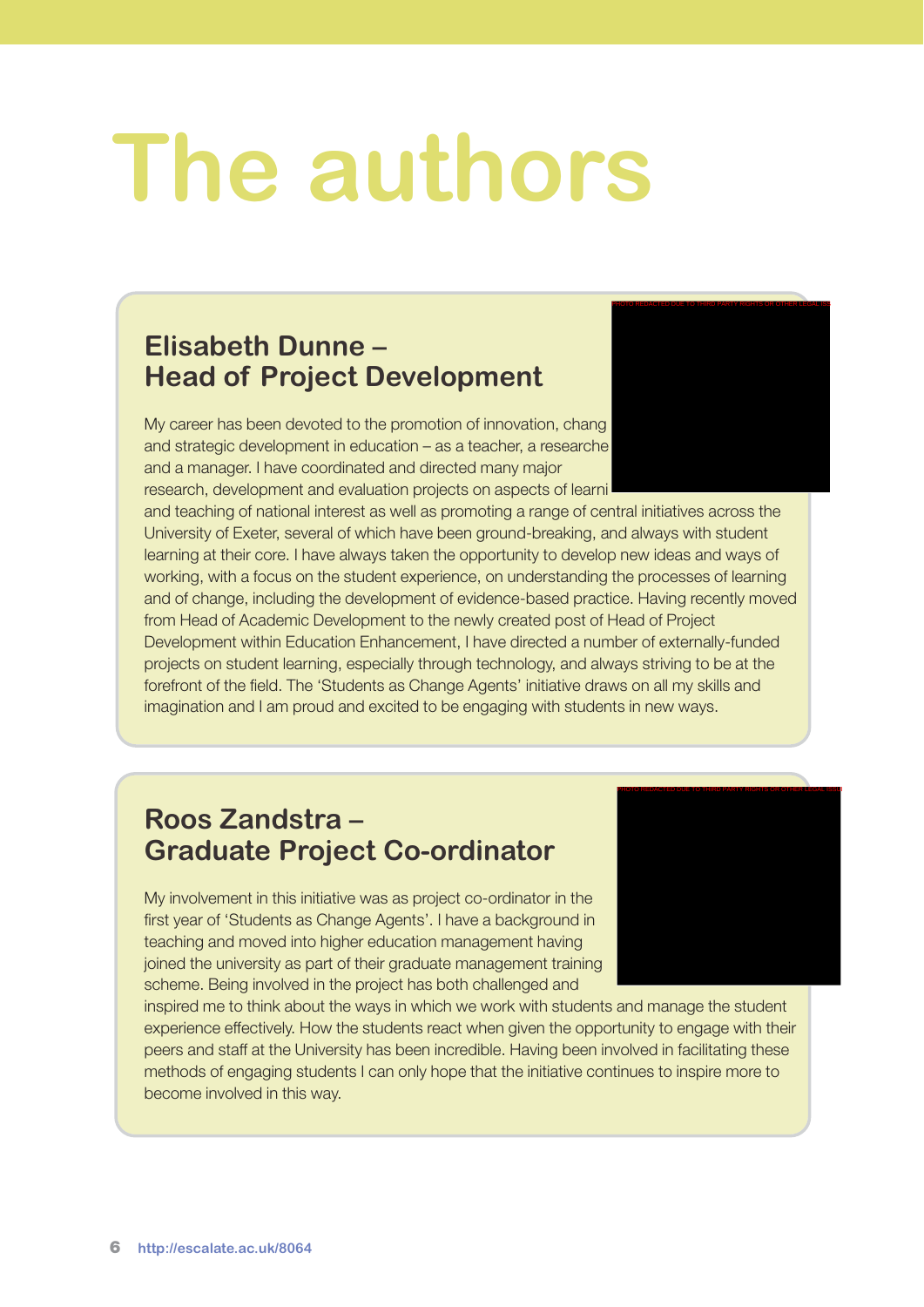# **Preface**

# <u>HOTO REDACTED DUE TO THIRD PARTY RIGHTS OR OTHER LEGAL ISSU</u>

# Why change agents?

The 'Students as Change Agents' project came about through a variety of activities. Staff from Exeter had attended a Higher Education Academy (HEA) workshop entitled 'Students as Agents for Change'<sup>2</sup> in which both staff and students were invited to share perspectives on aspects of assessment and feedback. It immediately became obvious that we could take the idea of change agents further. It seemed to represent a culmination of so many ways of working over a long period.

With the support of the HEA, Exeter ran a similar session specifically tailored to our context. Students involved were all Chairs of Staff-Student Liaison Committees (SSLCs), run through the Students' Guild. Each represented a different subject area, along with an equal number of academics and education enhancement staff. Staff reported coming to deeper understandings of student perceptions of learning. The session demonstrated how much students wanted to engage with issues. They expressed amazement at the amount of time and detailed thinking that academics put in to designing assignments, marking and feedback and their determination to make fair judgements. Students were taken aback by academics' accounts of how difficult they sometimes found the assessment of individual students. Overall, staff and students reported considerably improved understandings and some changes in opinion. As one example, a student who had stated early on that 'Exams are the only fair way to assess us', and who argued that there should be 'no other form of assessment', left with a determination that more variety in assessments should be provided across the subject area.

The following year, a similar workshop was offered to a wider group, with good results. Staff and students again came to deeper understandings. Students not only demonstrated a willingness to engage with pedagogy, they were prepared to develop and change their opinions. They had concrete ideas about how they could improve assessment in their subject areas. This continued to be exciting, but the process seemed to miss an opportunity. Although student and staff voices had been listened to, there was no obvious pathway for action to promote change when the session and the discussion ended.

<sup>2</sup>*Organised by Brenda Smith, previously Assistant Director, HEA*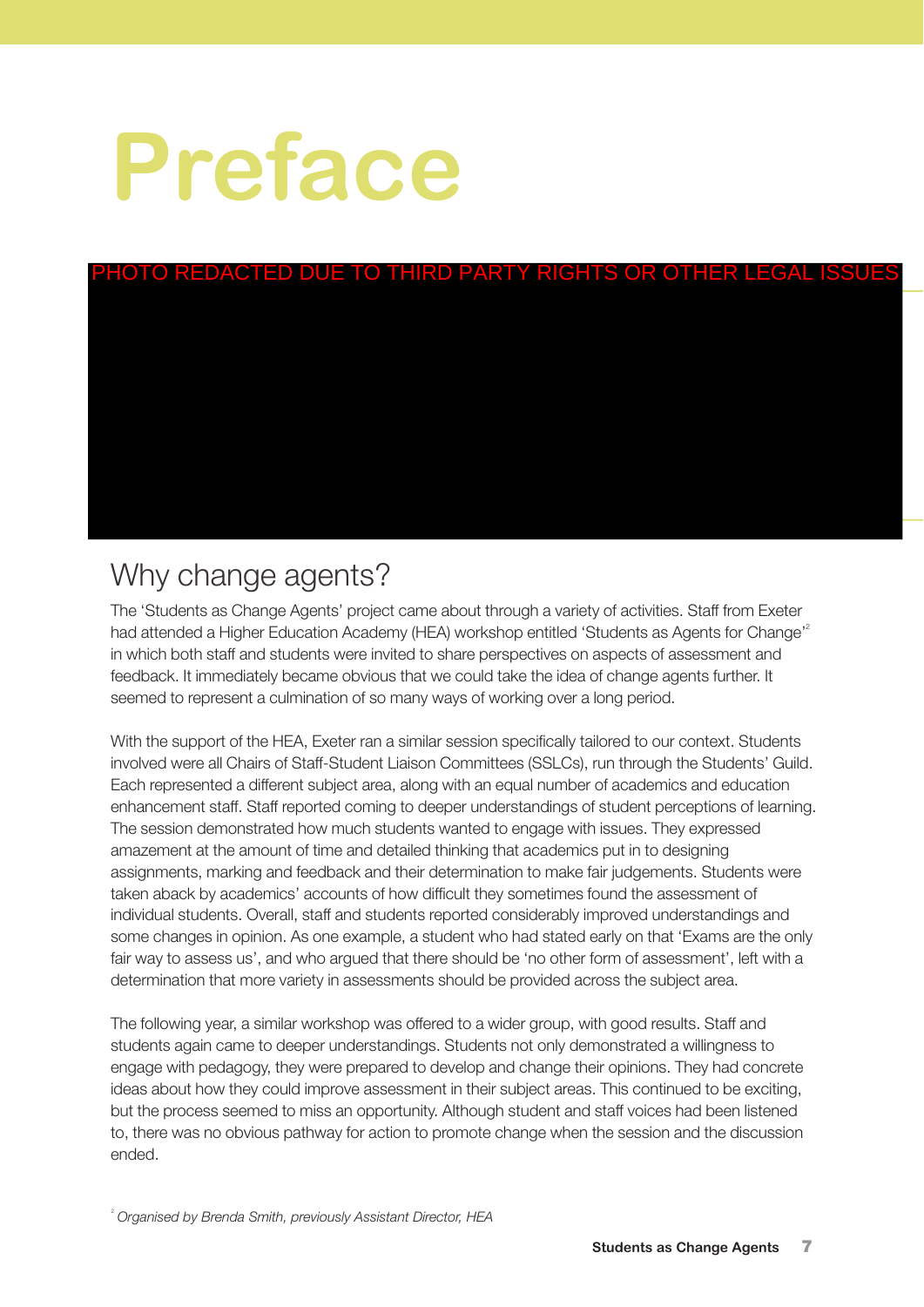This publication is the story of how we remedied this missed opportunity to influence University practice and policy. It describes the first year of the Exeter 'Students as Change Agents' initiative, from idea to actuality: how the project moved towards students being engaged in change; how the concept developed and was supported, what the outcomes were, and how they were achieved. It seems to be timely. The ideas have already gained national acclaim through a case study in the previous government's publication *Higher Ambitions* (BIS, 2009). The QAA have published a 'thinkpiece' on the topic (Kay, Dunne and Hutchinson, 2010). The NUS has shown considerable interest and has published resources from Exeter (see the NUS Toolkit, 2010), and ESCalate, the HEA Subject Centre for Education and the Higher Education Academy have supported the writing of this booklet. In addition, wherever we talk about this project, both inside and outside the university, nationally and even internationally, people's imaginations seem to be fired; staff and students alike can see the potential of working together in new ways.

Importantly, the initiative would never have achieved the momentum and drive that it has unless it fitted positively into the political context of the moment. Equally important is fitting into Exeter's strategy for becoming a world-class university, with excellence in learning and teaching matching excellence in research.

# Stakeholder support

The following comments show how the project has meaning for a wide range of stakeholders; without the interest of such people, the project would never have taken off in the way that it has. Importantly, all these comments reinforce the view that the 'time is right' for involving students in change in new ways, that there are strong drivers for change, nationally as well as at Exeter.

'…The role of students as co-producers and as active participants in their higher education is vital. The Students as Change Agents project has been an exceptional way of making this live amongst the student body, actively encouraging students to take a positive role engaging in their programme.' (Aaron Porter – President, National Union of Students, 2010)



'I was excited by the concept of students as change agents as soon as I heard about what Exeter has been doing. What is important is that students are gaining the opportunity to work in the kinds of way that are essential for success in multinational companies, as well as improving their learning experiences in higher education.' (Betty Collis – International Education Consultant and previously consultant to Shell)

'Providing students with opportunities to engage in the shaping of their learning experience is known to impact positively on their HE experience. The HEA is delighted to support this booklet on the Students as Change Agents Project at Exeter as an exciting and innovative approach to achieving enhanced student engagement.' (Helen Thomas - Assistant Director, Higher Education Academy)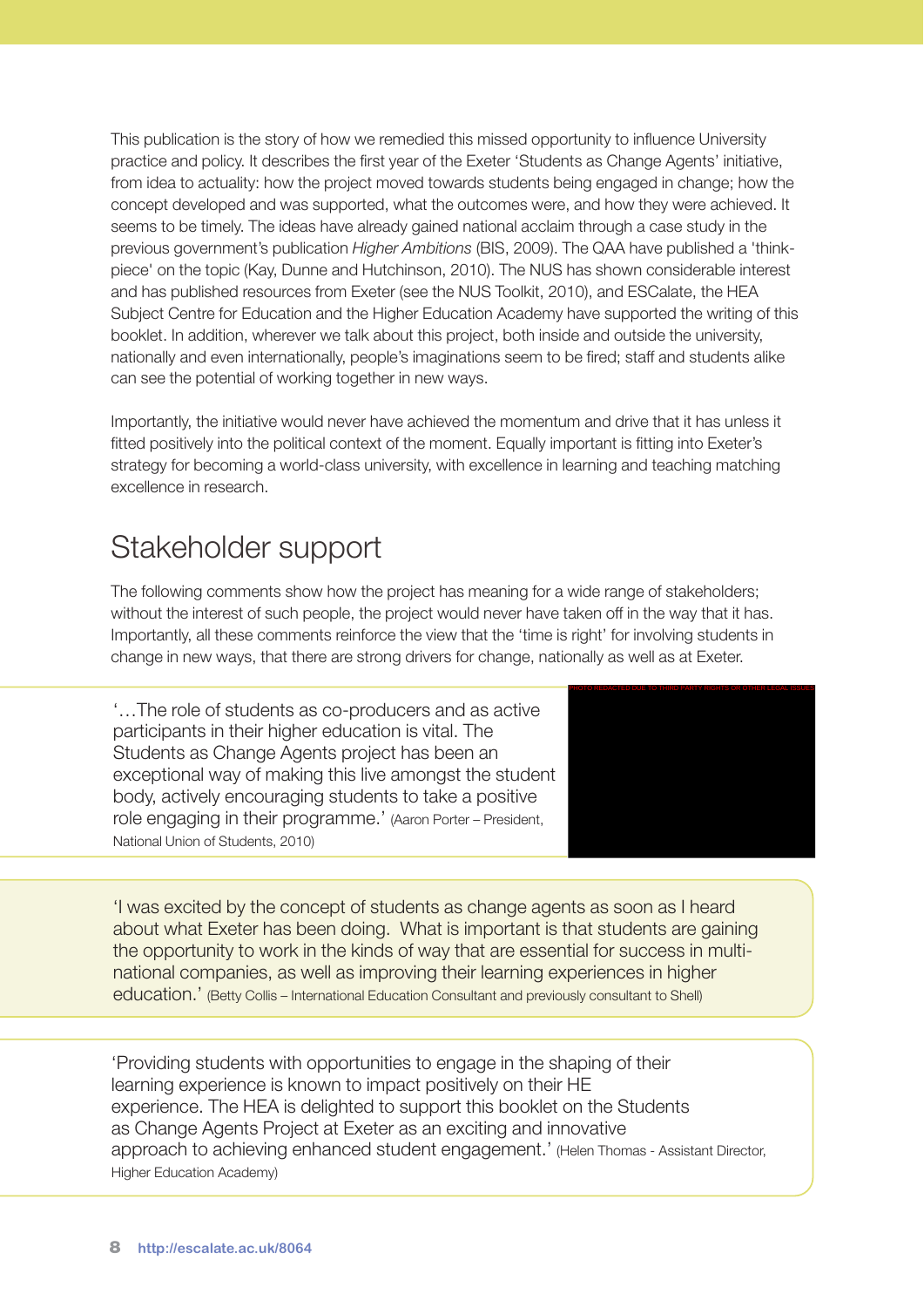'As the relationships between students and the higher education providers are tested and challenged by changing priorities and structures, it is important that institutions maintain a clear and persuasive vision of the role students can and should be playing in the academic community. Exeter's 'Students as Change Agents' project injects new energy and commitment to the ideals of partnership and co-production, empowering students to take charge of their own learning environment and enhance the experience of the entire academic community.' (Derfel Owen – Development Officer, Students and Enhancement, Quality Assurance Agency 2010)

'The HE Academy remains committed to supporting work that 'enhances the student learning experience'. ESCalate staff see the Students as Change Agents project as an opportunity to work directly on this commitment, by helping to bring the project's aspirations, processes and outcomes to a wider audience, including staff developers in Education departments students, policy makers, and other interested colleagues across the HE sector.' (Tony Brown – Former ESCalate Director)

In the University of Exeter context, support for the initiative has been wide-ranging, and at every level of the university, from senior managers to teaching staff. Having 'champions' in so many roles allows the project to gain credibility; it is an essential starting point in enabling the ideas and practices to grow.

'The idea of 'Students as Change Agents' is really exciting. It genuinely is a great way for students and staff to work in true partnership to make learning better for all students. This is top of the university's agenda for learning.' (Janice Kay - Senior DVC, University of Exeter)

'I believe the successful universities of the future will be the ones which give students a true voice, empowering them to embrace and lead positive changes, starting with the university itself. This is why the 'Students as Change Agents' project is not just good for the university, but critical.' (James Hutchinson – Chief Executive, University of Exeter Students' Guild)

'At Exeter you have the chance to do so much more than simply going to lectures and writing essays – you can shape and improve the experience for yourself and your fellow students. Being an agent for change empowers you to find improvements in everything the university does and to see your changes implemented, and the voice of every student is heard and acted upon. If you are looking for a university that offers a high class education and student experience, a university that thrives on your engagement and involvement, a university that treats you as an individual, then Exeter is beyond a doubt the university of choice for you.' (Bertie Archer – Vice President Academic Affairs, University of Exeter Students' Guild)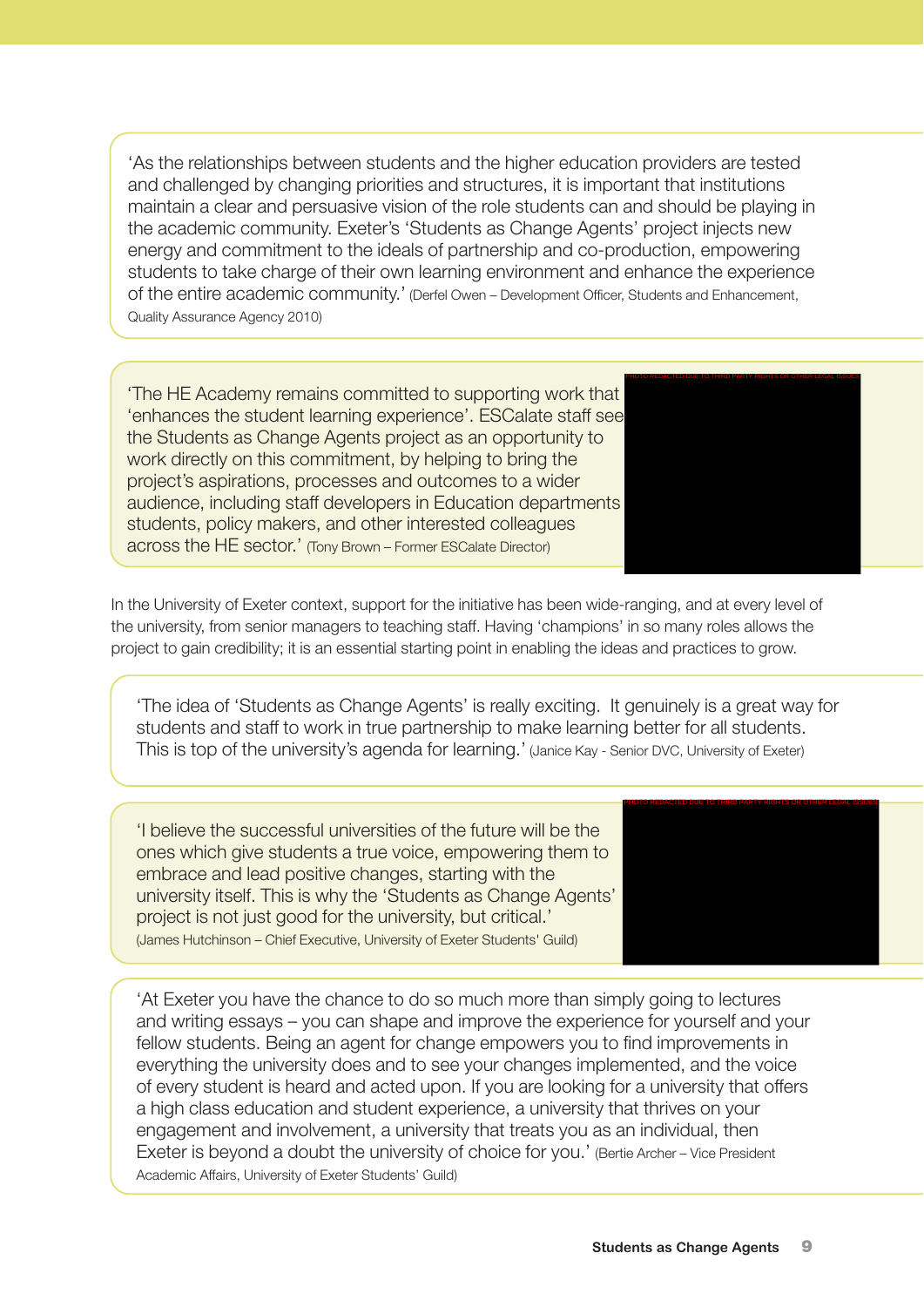'Our 'Students as Change Agents' initiative is a great example of Exeter's commitment to working with students to enhance their experience and to improve it for future generations of students.' (Michele Shoebridge – Director of Academic Services, University of Exeter)

'One of the somewhat unanticipated but exciting outcomes of the 'Students as Change Agents' project is that it provides students with some highly desirable learning experiences. Through the project methodology they are empowered to research a range of educational practices which underpin learning. This means that they are engaged in producing and analysing research informed evidence – a valuable learning process in itself. It also means that they increasingly understand their own learning processes much more clearly and as a result they are achieving better academic results. As we start to understand these processes better the project has the potential to inform and improve educational practice across



the university.' (Sue Burkill – Head of Education Enhancement, University of Exeter)

'As part of our sustainability and globalisation strategy here at Exeter, we believe that we are educating our students for an uncertain world. Therefore we need to develop in them the capacity to create change and to deliver that change through collaboration and partnership. Alongside formal study there are plenty of opportunities in which students can connect to others to bring about positive difference. 'Students as Change Agents' is more than a project or an initiative, it is a mindset focused on working together to empower those with the creative energy to improve our university, and to encourage students and staff to step up and play their part.' (Jackie Bagnall – Leadership Teaching Fellow, the University of Exeter Business School)

'The 'Students as Change Agents' initiative offers invaluable benefits on many levels to both the university and to students. Collaborative working is implicit in the 21st century economy: fostering this culture offers long-term benefits to develop the potential of everyone involved. Engaged students – the leaders of tomorrow – are encouraged to see how their own ideas can lead to collaborative change, whilst also gaining important experience and understanding of how change happens in real-world situations. If institutions can embrace passionate student advocates, they will be in a good position to drive forward innovation and to make a real and genuine difference to the services they provide.' (Dale Potter – Graduate Co-ordinator of Change Agents projects, University of Exeter 2009/10)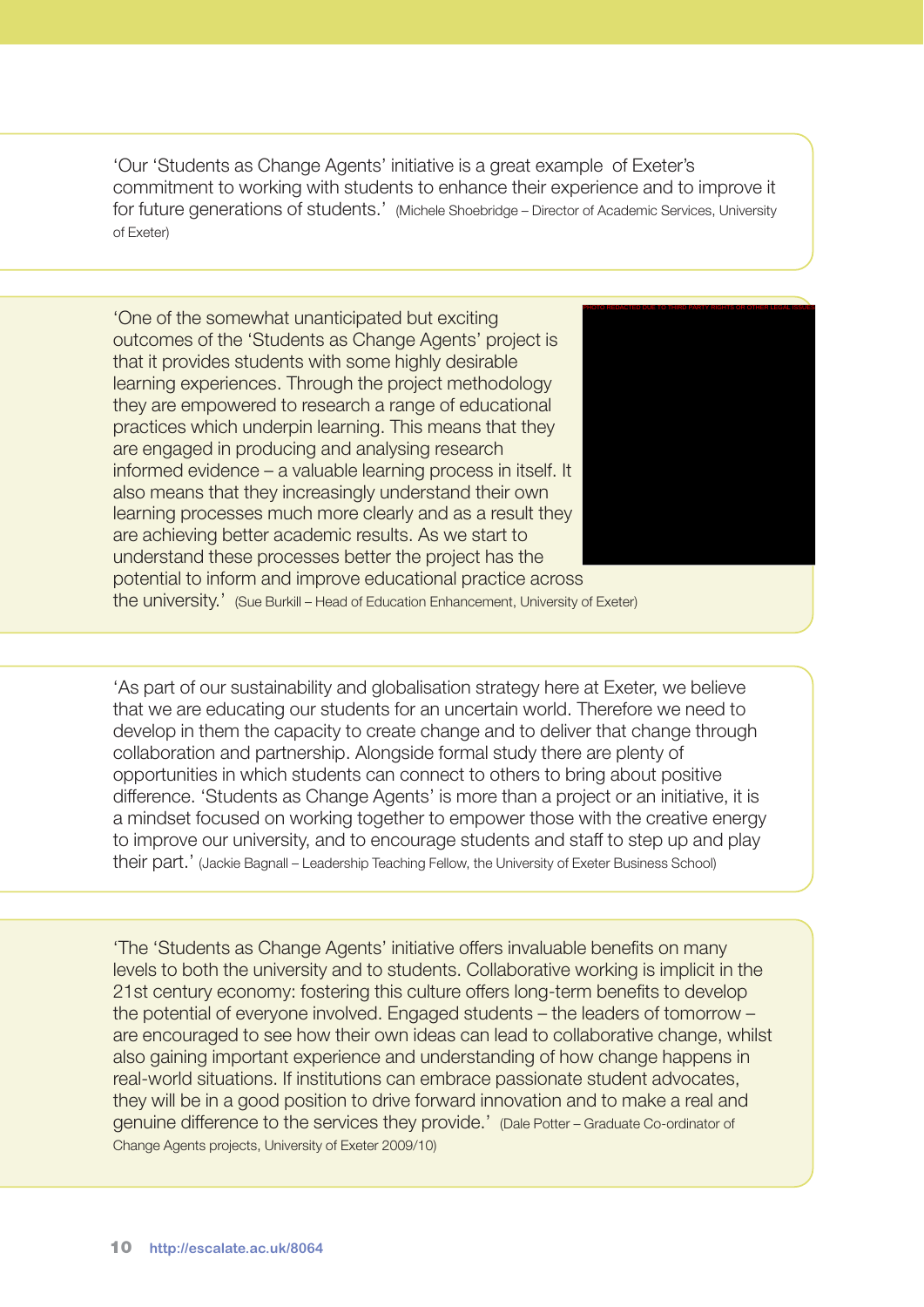# **The purpose of the publication**



The purpose of telling the 'Students as Change Agents' story is so that others can share in our journey, and take from it ideas for similar projects in their own institutions. It is told chronologically, to give a perspective on how the initiative unfolded, from the vaguest of ideas to the detailed research outcomes that are at its heart. It is a story of great successes and rich learning, but also one that has had risks and unanticipated challenges. It will hopefully be of interest to anyone wishing to promote change in teaching and learning, whether at the level of student, staff, or institution. The outcomes are of value to all students, at whatever level and whatever their discipline. Above all, this is a story about students, about the wonderful things that they can achieve when given the opportunity and about the recognition that they can collaborate actively in improving their educational experiences.

The publication is also designed as a resource for those interested in promoting the idea of change agents, whether as an individual member of staff or a student, or on a broader scale such as a subject area, a faculty or even a whole institution.

## How to use this resource

**Section 1** of the publication provides the following material.

- A brief review of current rhetoric and literature on student engagement as a driver for change. This provides arguments, or a 'case', for working with students in new ways, thereby enabling those who wish to promote change agents in a new context to underpin this with a positive rationale.
- A description of the processes we went through to establish the project. This is designed to be supportive at a more practical level, especially for those wishing to set up any similar kind of activity.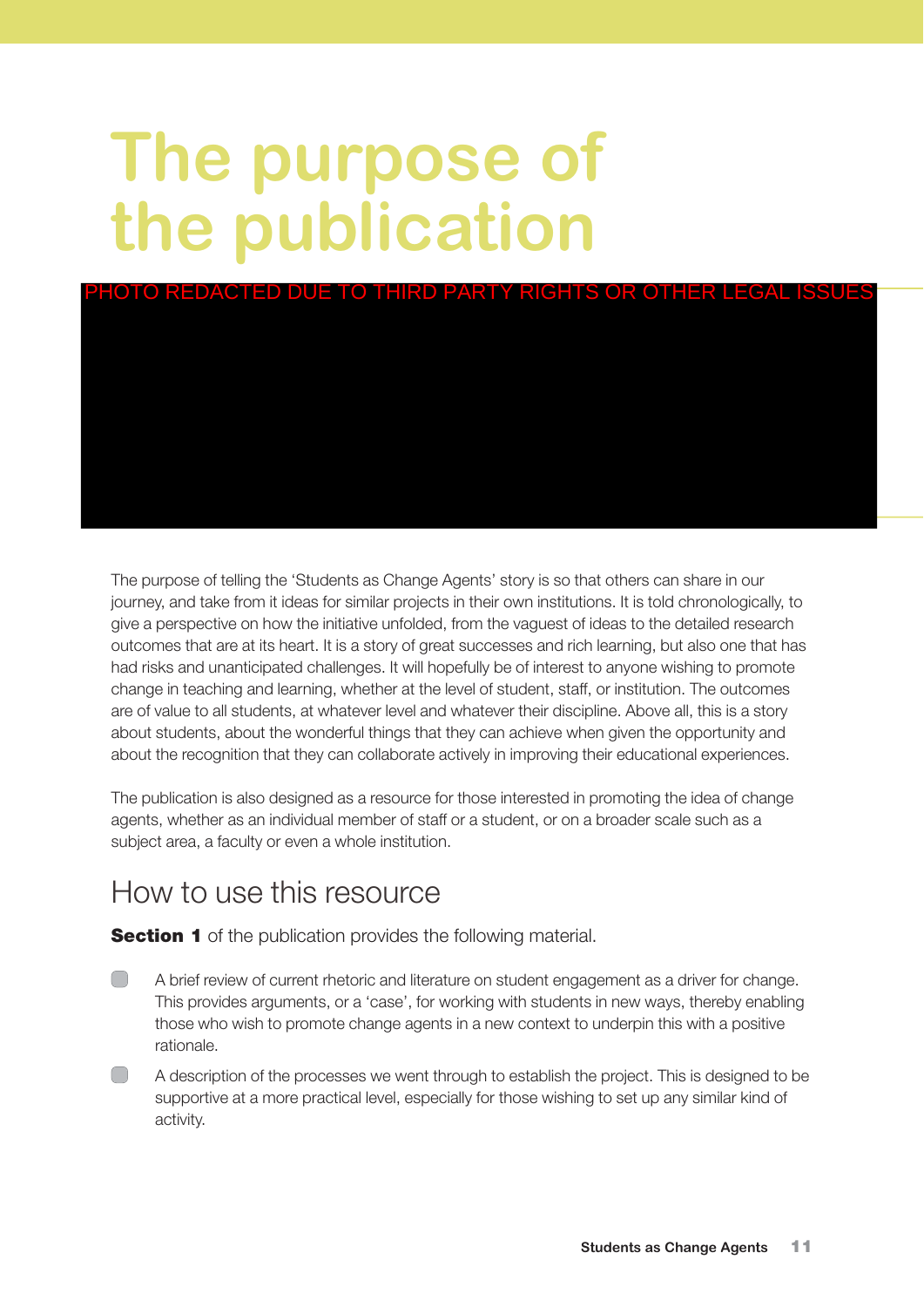**Section 2** of the publication provides a series of short case studies.

These highlight the variety of projects that were undertaken by students, and outline the methodology for each small-scale study. They also illustrate the outcomes and benefits to the subject area and beyond, and what the student researchers gained from their involvement.

The case studies provide evidence that can be used by the reader to show:

- $\Box$ how powerful a tool the concept of students as change agents can be, for both the institution and the individual students;
- $\Box$ what kinds of projects students wanted to and can realistically undertake;
- $\Box$ what kinds of activities took place;
- $\Box$ what kinds of recommendations and solutions students suggest;
- what the anticipated outcomes might be.

Above all, they illustrate the real attention to detail and the interest that students take in what they are doing.

Longer versions of these and additional case studies can be seen in Section 3.

**Section 3** is an accompanying online resource providing access to three types of support.

# **http://escalate.ac.uk/8064**

- 1. The full text of case studies, as written up for the 'Students as Change Agents' project.
- 2. Resources that are associated with specific aspects of the text in the booklet, and that provide additional practical information. These are marked by a symbol within the text They may be copied or adapted in any way that the user considers appropriate.

These resources comprise:

- $\Box$ the advert for the graduate project co-ordinator;
- $\Box$ the publicity leaflet and application form;
- $\Box$ examples of full-text case-studies;
- $\Box$ the individual evaluation form, for each student to complete at the end of their project;
- $\Box$ the project feedback form, to review and report back on implementation of recommendations and solutions.
- 3. A small number of development activities are provided to allow groups of staff and students to think through in detail the conceptualisation and practicalities of students engaging as change agents.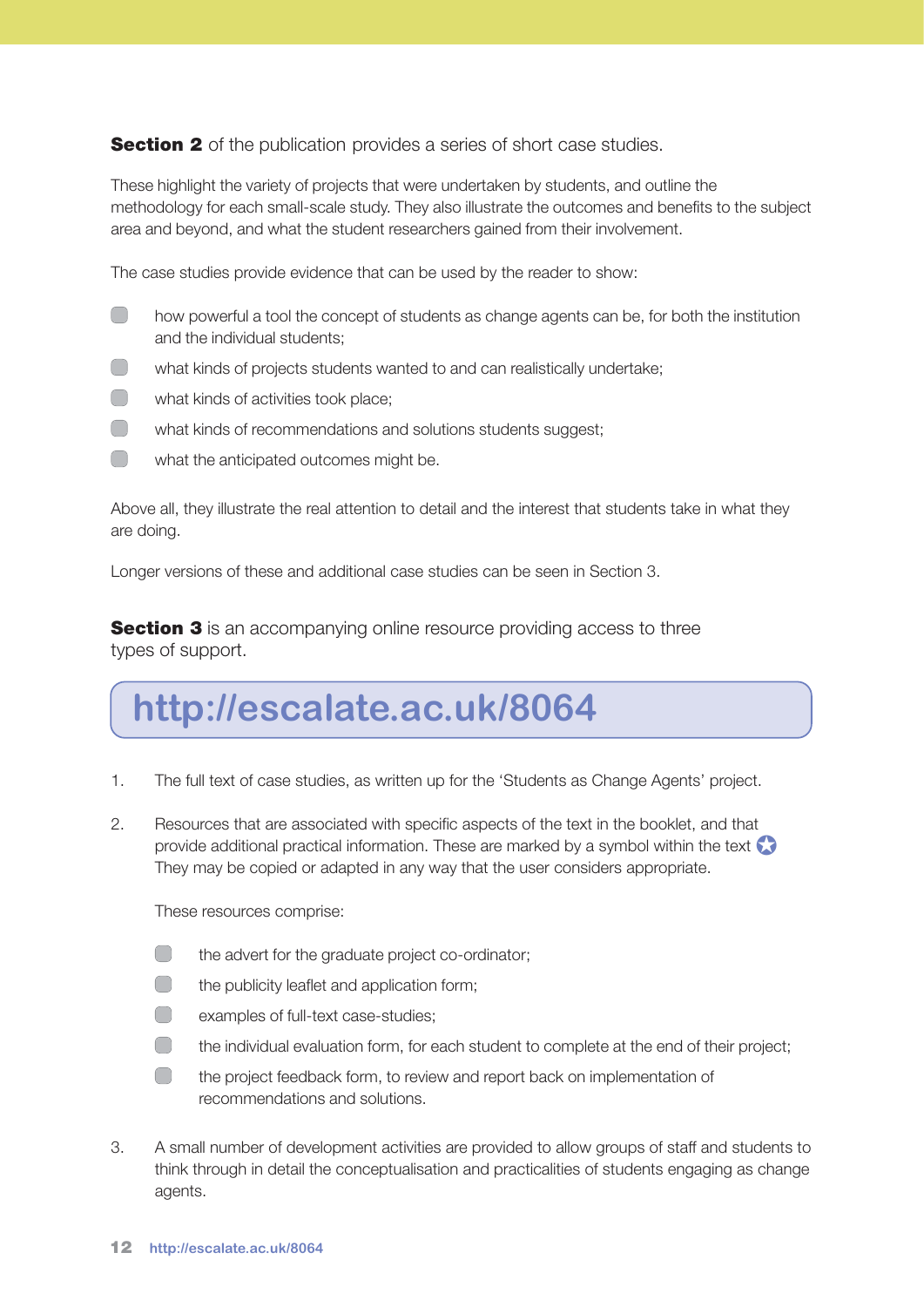

# **Student engagement as a driver for change**

#### PHOTO REDACTED DUE TO THIRD PARTY RIGHTS OR OTHER LEGAL ISSUES

What has become apparent over recent years is that many institutions are beginning to engage closely with students in new ways. From 2005, several of the Centres of Excellence in Teaching and Learning (CETLs) have promoted student engagement and involvement through a variety of initiatives<sup>3</sup>. Student 'representation' and listening to the 'student voice' have become increasingly central to institutional ways of working. The 'student experience' is firmly embedded within the rhetoric of higher education, even though it is an ambiguous idea that may lack definition. In 2011 student 'engagement' is a popular buzzword, along with conceptualisations of students working in 'partnership' with institutions, and as 'collaborators' and 'co-producers'.

<sup>3</sup>*See, for example, initiatives at Sheffield Hallam, De Montfort, and Napier Universities, with students developing curricula, or supporting staff with technology, etc.*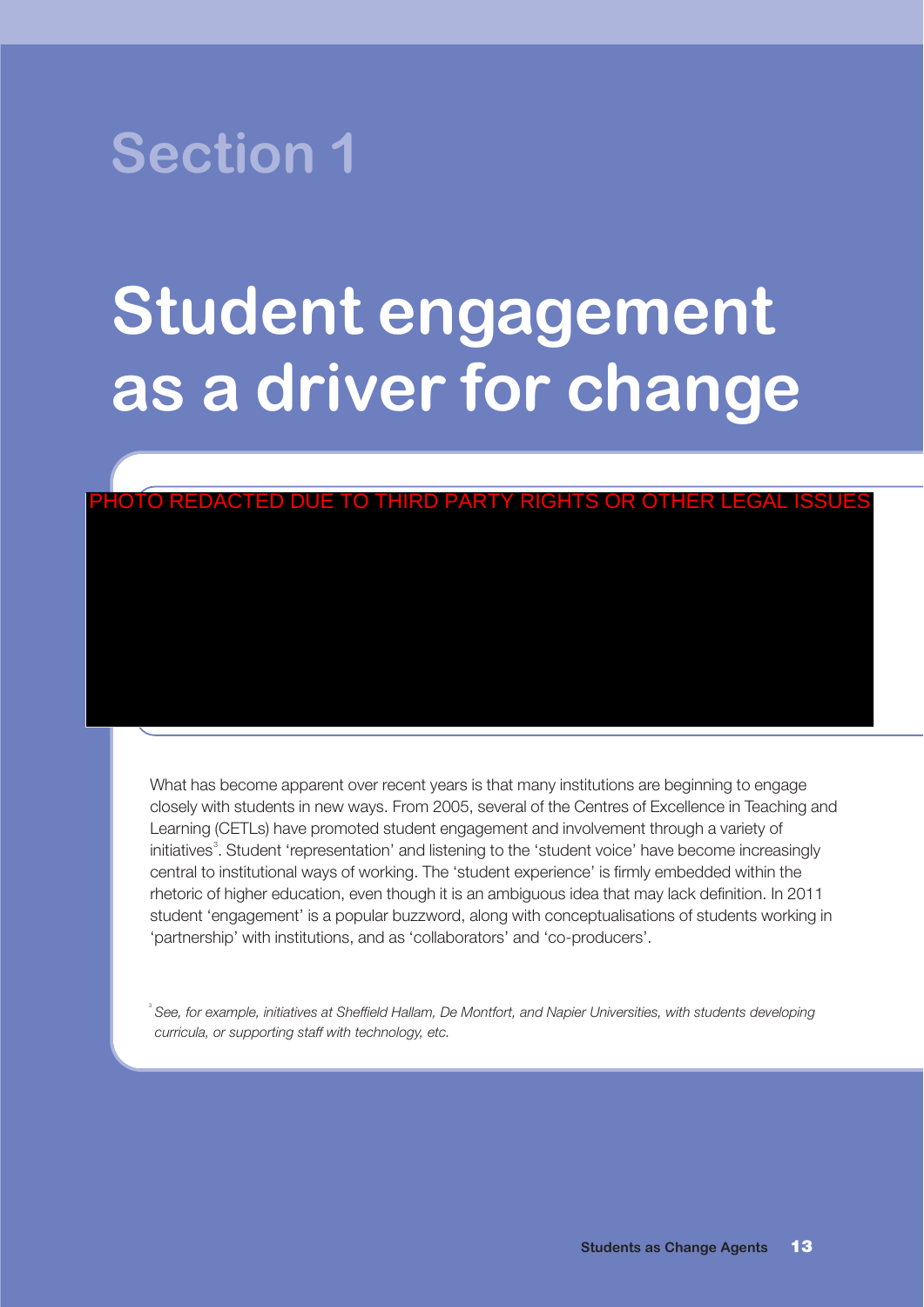Recognition of the 'student voice' has been widespread in schooling over a long period (see, for example, Walker and Logan, 2008; Halsey et al., 2006). More recently, opportunities have been widely provided – both nationally and institutionally – for listening to students in higher education. Institutions have made considerable efforts to enhance provision as a response to the feedback gained. However, much of this has been institutionally rather than student driven:

While institutions' rationales for student engagement processes stem from a central concern to enhance the student experience, for many… institutions a "listening and being responsive" rationale seemed to take precedence over a rationale that emphasised student engagement as being central to creating a cohesive learning community (and hence staff and students being viewed as partners in enhancing learning experiences) (Little et al 2009 p.43).

In a similar vein, Ramsden (2009) suggested that:

Student involvement in quality processes should start from the idea of building learning communities. Practically speaking, this involves shaping student expectations of their role as responsible partners who are able to take ownership of quality enhancement with staff and engage with them in dialogue about improving assessment, curriculum and teaching (p.16).

Likewise, Porter (2008) made an impassioned plea:

I ask you to begin to explore, within your own context, new ways to engage students in their learning, to involve students in your internal quality assurance systems, and in the design and planning of courses. We will only be able to take this work forward if we have a wide resource of innovative ideas and solutions to draw upon, and the only place that those can be developed is by practitioners, in real situations.



## From customer to collaborator and co-producer

The reason for this move towards a more collaborative and participative agenda has arisen largely from concerns about prevailing customer or consumer attitudes in education, and the problems that this can create.

If students are envisioned only or primarily as consumers, then educators assume the role of panderers, devoted more to immediate satisfaction than to offering the challenge of intellectual independence (Schwartzman, 1995, p.220).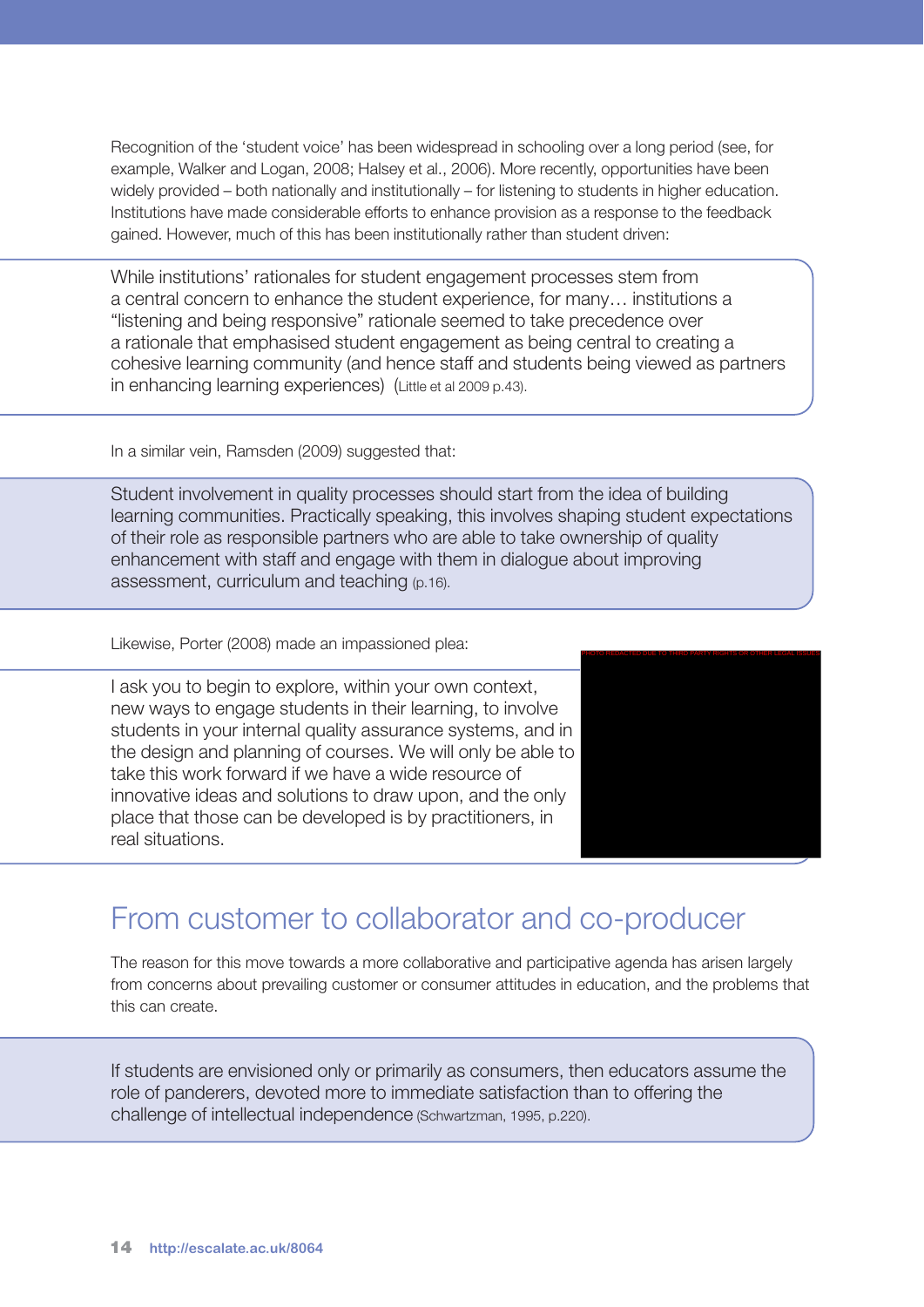Similarly, Cheney et al. (1997) have long argued that the customer metaphor encourages students to be passive and detached rather than engaged in the co-creation of education. Furedi (2009) is adamant:

There is little doubt that encouraging students to think of themselves as customers has fostered a mood in which education is regarded as a commodity that must represent value for money. The celebration of the assertion of customer interests is part of a misguided attempt to hold higher education to account according to the doctrine of value for money. It is misguided because the customer model's implicit assumption of a conflict of interest between client and service provider inexorably erodes the relationship of trust between teacher and student.

However, university programmes can help to develop students as citizens, and this approach is increasingly cited as one purpose of higher education. Co-production helps to promote highly desirable social and public engagement. It brings together students, lecturers and others in a cooperative enterprise which is focused on knowledge for the enhancement of learning and teaching. A current good example of this can be seen in the Student Academic Partners scheme (Birmingham City University, 2010) that integrates students 'into the teaching and pedagogic research communities of faculties as a way to develop collaboration between students and staff, generating a sense of ownership and pride in the institution and its programmes'.

### Students as researchers

The 'Students as Change Agents' project has research at its core. Research is clearly an important distinguishing feature of learning in higher education, and it is the student as researcher who can most ably demonstrate the value of higher in higher education, who can show the integration of theoretical knowledge and practical know-how. Recently, the concept of students as researchers in their discipline has become an important topic for discussion (see Healey and Jenkins, 2009; Taylor and Wilding, 2009).

What is different about the change agent's concept is that it takes the idea of students as researchers into a different dimension from the discipline-based research usually discussed in higher education, with a new focus on researching pedagogy and curriculum delivery. Students apply and develop their research expertise in the context of their subject, taking responsibility for engaging with research-led, evidence-informed change, and promoting reflection and review at a departmental and institutional level.

Student-led research can have a direct impact on learning and the development of communities of practice in which students take responsibility for bringing about pedagogic change. Those students who have the opportunity to research the learning and teaching environment in which they are studying not only acquire valuable skills that enhance their employability, they also make an important contribution to social and community engagement within their institution. This is an approach that is embryonic within higher education. Nevertheless, it has enormous potential for influencing engagement and institutional responsiveness to the needs of students. In a climate where many students will be paying more towards their education, it seems of particular importance that they should be actively engaged in creating the educational future that will serve them best.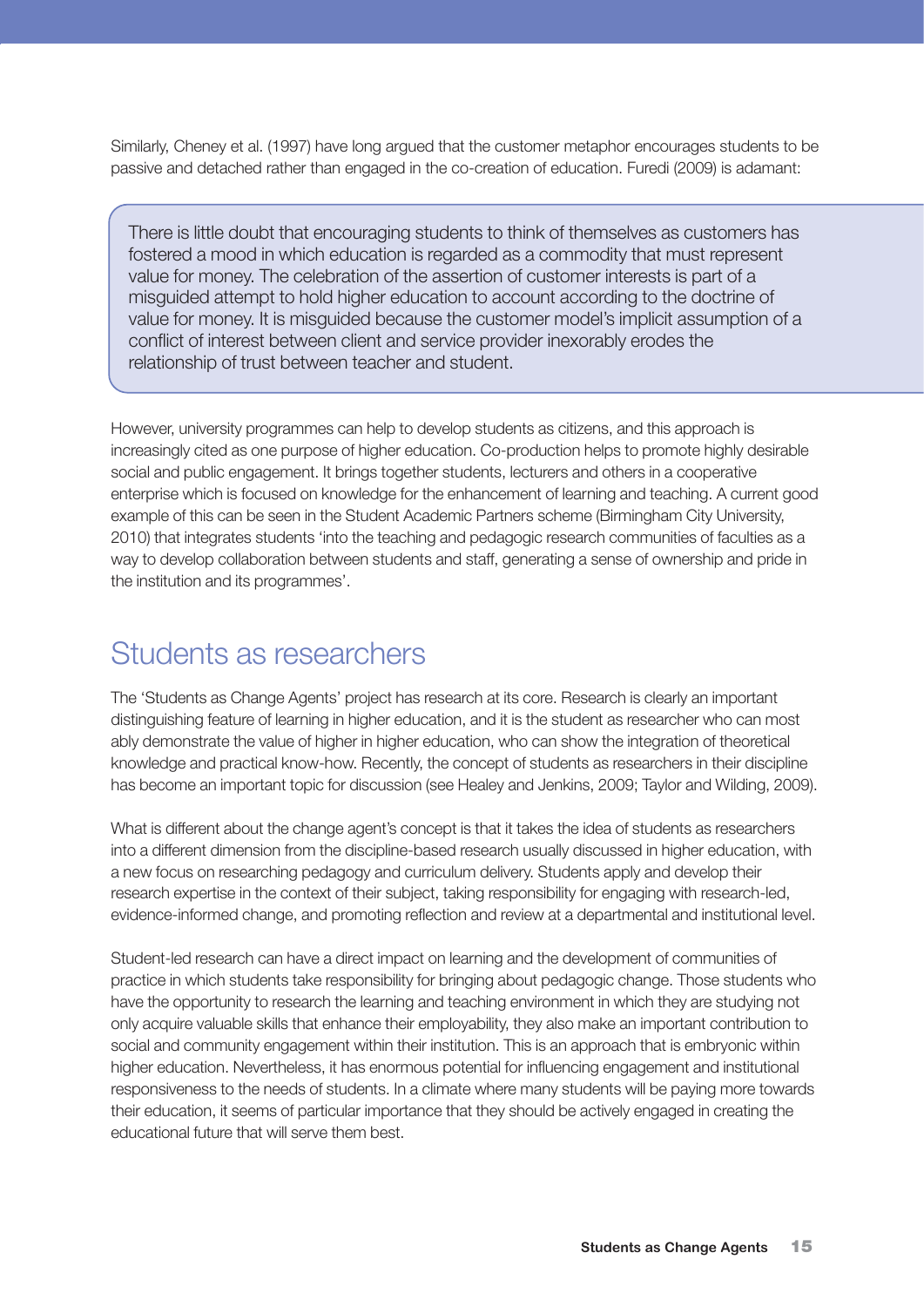# **A theoretical framework for engaging students as change agents**

PHOTO REDACTED DUE TO THIRD PARTY RIGHTS OR OTHER LEGAL ISSUES

In order to have an explicit framework for testing our thinking and our decision-making in the context of current modes of student representation and engagement, we developed a theoretical model. The purpose of this was to highlight how we perceive the 'Students as Change Agents' initiative to be moving into a new dimension of student activity. The model needed to be appropriate for a researchintensive university and sufficiently detailed to illustrate the dimensions of student engagement that we were working with, together with the processes of change brought about by the students' research activities. It also needed to be simple enough to convey our approach to others, as well as to illustrate the distinctiveness of the initiative. Our approach (Figure1) is designed around two key dimensions:

- $\Box$ the extent to which any activity is led by students, or led by the institution;
- $\Box$ the extent to which any activity is premised on active engagement by students in change, or is based on more passive forms of representation.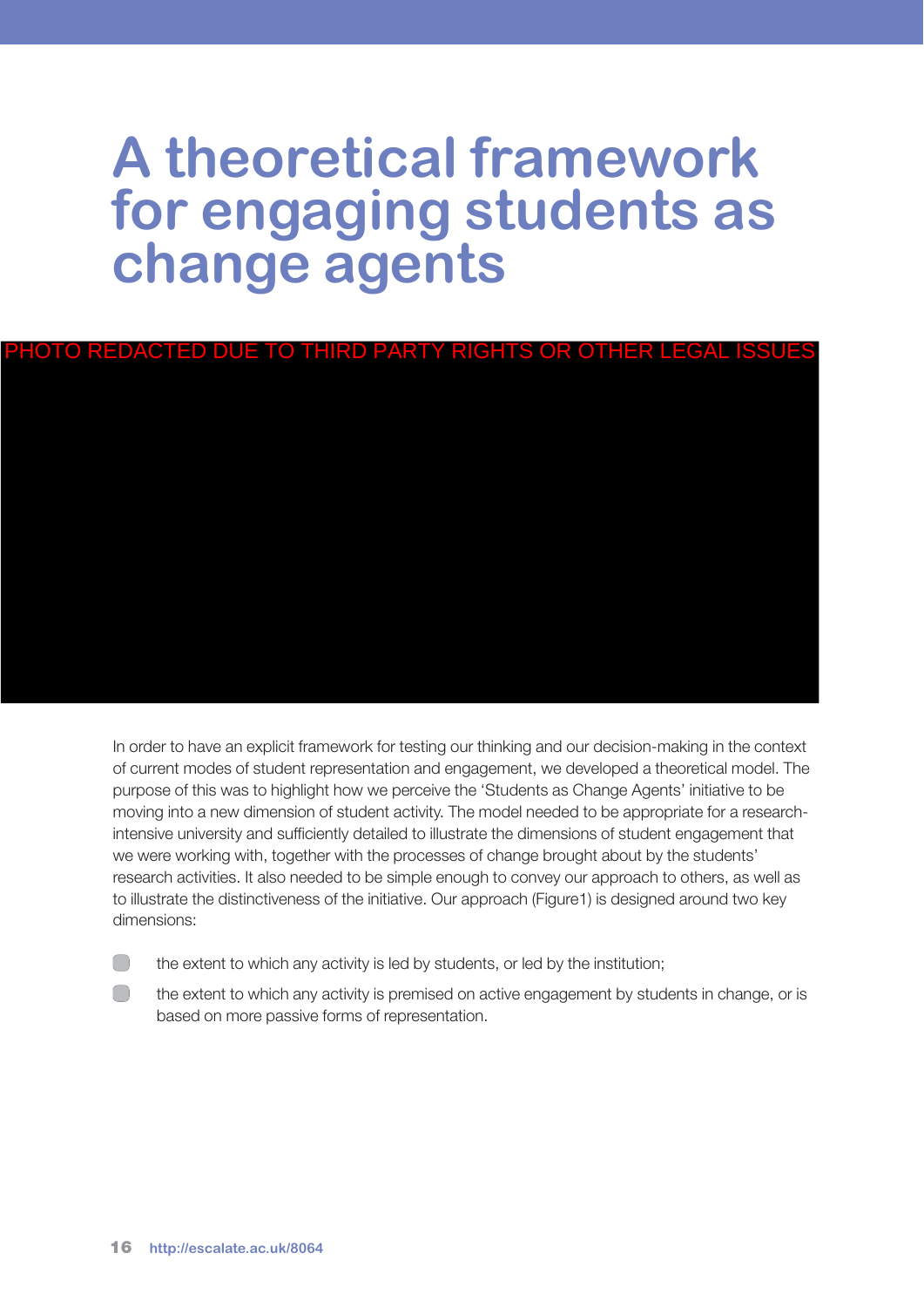#### **EMPHASIS ON THE STUDENT VOICE**

#### **STUDENTS AS EVALUATORS OF THEIR HE EXPERIENCE (THE STUDENT VOICE)**

Students offer feedback, views and opinions and are listened to on an institutional basis, in order to build an evidence-base as a basis for enhancement and change. Decisions for action tend to be taken at subject and/or institutional level.

#### **STUDENTS AS PARTICIPANTS IN DECISION-MAKING PROCESSES**

Students engage in institutional decision-making, in order to influence enhancement and change. Decisions for action tend to be taken collaboratively with staff and students.

#### **EMPHASIS ON THE UNIVERSTY AS DRIVER**

#### **STUDENTS AS PARTNERS, CO-CREATORS AND EXPERTS**

Students are collaborative partners in curriculum provision and professional development, in order to enhance staff and student learning. Decisions for action tend to be taken at subject and/or institutional level.

### **Integrating students into educational change STUDENTS AS**



# **AGENTS FOR CHANGE**

Students are collaborative partners in pedagogic knowledge acquisition and professional development, with the purpose of bringing about change. Decisions for action tend to be promoted by students and engaged with at subject and/or institutional level.

#### **EMPHASIS ON STUDENT ACTION**

#### **Figure 1: A theoretical model for students as change agents**

We saw this model as a starting point that represented our thinking and encapsulated our intentions for action. We give equal importance to the quadrants whilst recognising their different nature. The value of this model is that it has enabled us to be considerably more focused in our thinking and actions about formal engagement with students, the different forms that this can take, and where responsibilities lie.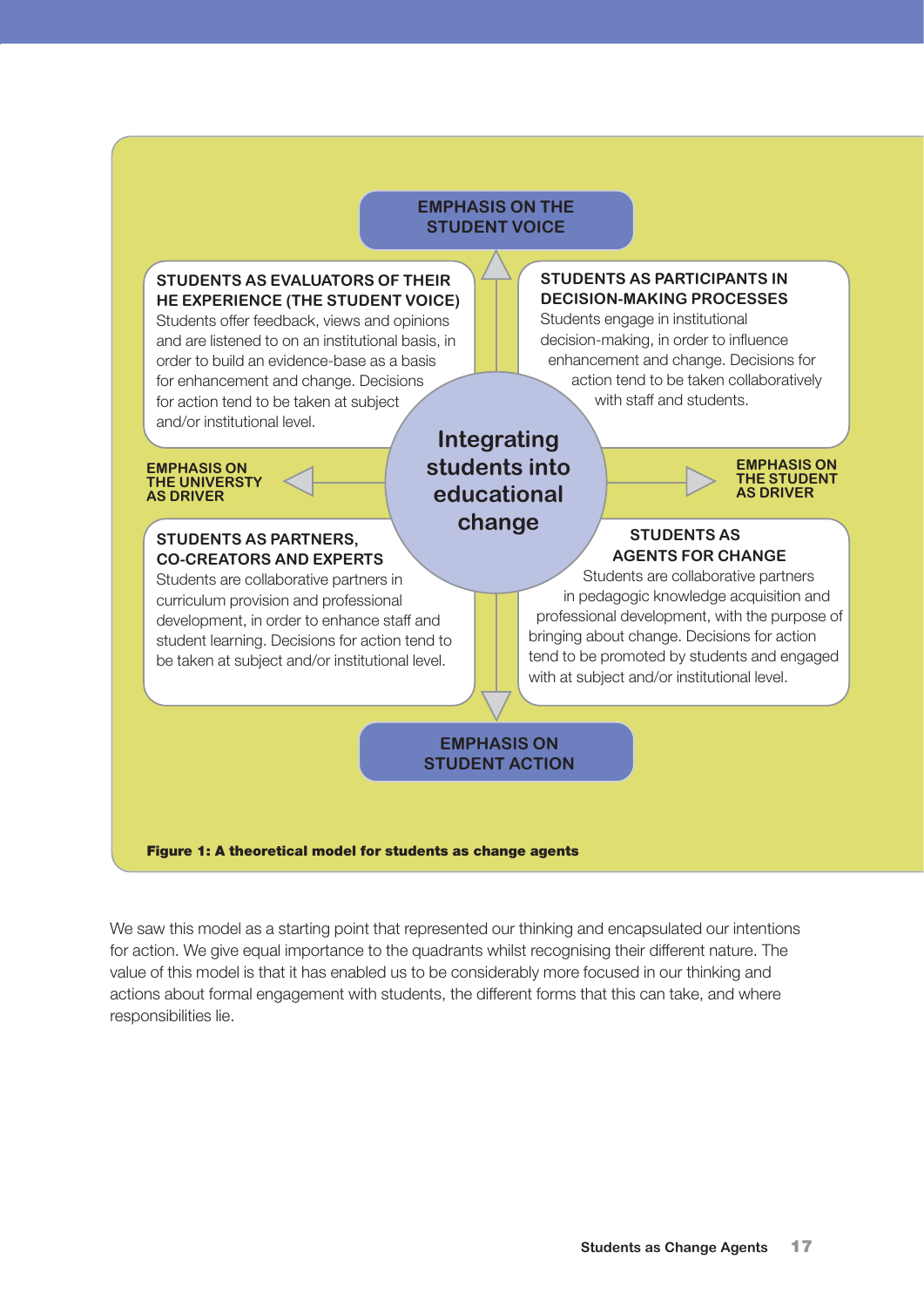# The model elements

**Students as evaluators** includes those processes through which the institution and external bodies listen to the student voice in order to drive change. This includes internal, cross-institutional, subject and service-based feedback, using monitoring devices such as questionnaire surveys, focus groups, or the National Student Survey (NSS) organised through the HEA. It includes formal procedures for complaints, informal evaluative feedback at department level, voting through the Students' Guild representation systems, and so on.

**Students as participants** emphasises institutional commitment to greater student involvement in changes to teaching, learning and institutional development. It is often evident through student/staff dialogue and the active involvement of students in a search for solutions to recognised difficulties. It is evidenced through actions taken by Staff/Student Liaison Committees (SSLCs) and other forms of representation with departments and schools and as part of cross-institutional practice. In its most participatory form, student involvement is evident through well-established participation in University committee structures throughout the whole institutional system, from representation on Council to cross-institutional working groups, to School Learning and Teaching committees, and through participatory activities including the writing of codes of practice (such as a behaviour code).

**Students as partners** emphasises active student engagement as co-creators and experts. It includes student engagement in institutional development, for example through students training staff in the use of new technologies, designing curricula and resources, negotiating assessment processes and practices, through writing of examination questions and question banks, setting assignments, redesigning module provision and delivery and producing induction material for new student cohorts. In our experience at Exeter, such initiatives have been invaluable, but tend to be led by the institution or School. When students act as change agents in this model, the focus and direction is to a far greater extent decided by students themselves.

**Students as agents for change** requires a move from institution-driven to student-driven agendas and activity. In our experience, at Exeter as elsewhere, invaluable partnership initiatives have evolved from departmental-led agendas to become institutional initiatives where the focus and direction is to a far greater extent determined by the students themselves, both as individuals and groups. Students become actively engaged with the processes of change in the institution and their subject areas, often taking on a leadership role.

In terms of students acting as change agents, the importance of the model is that we are shifting the agenda towards students taking on greater leadership through actively participating in enhancing their learning experiences. They are moving beyond being commentators to being participants in change. Having a 'voice' is important, but may remain a passive experience in comparison to being given the opportunities to drive and lead change initiatives. Hence our emphasis is in particular on the more active forms of participation of the lower segments of the model, without devaluing the importance of the other areas.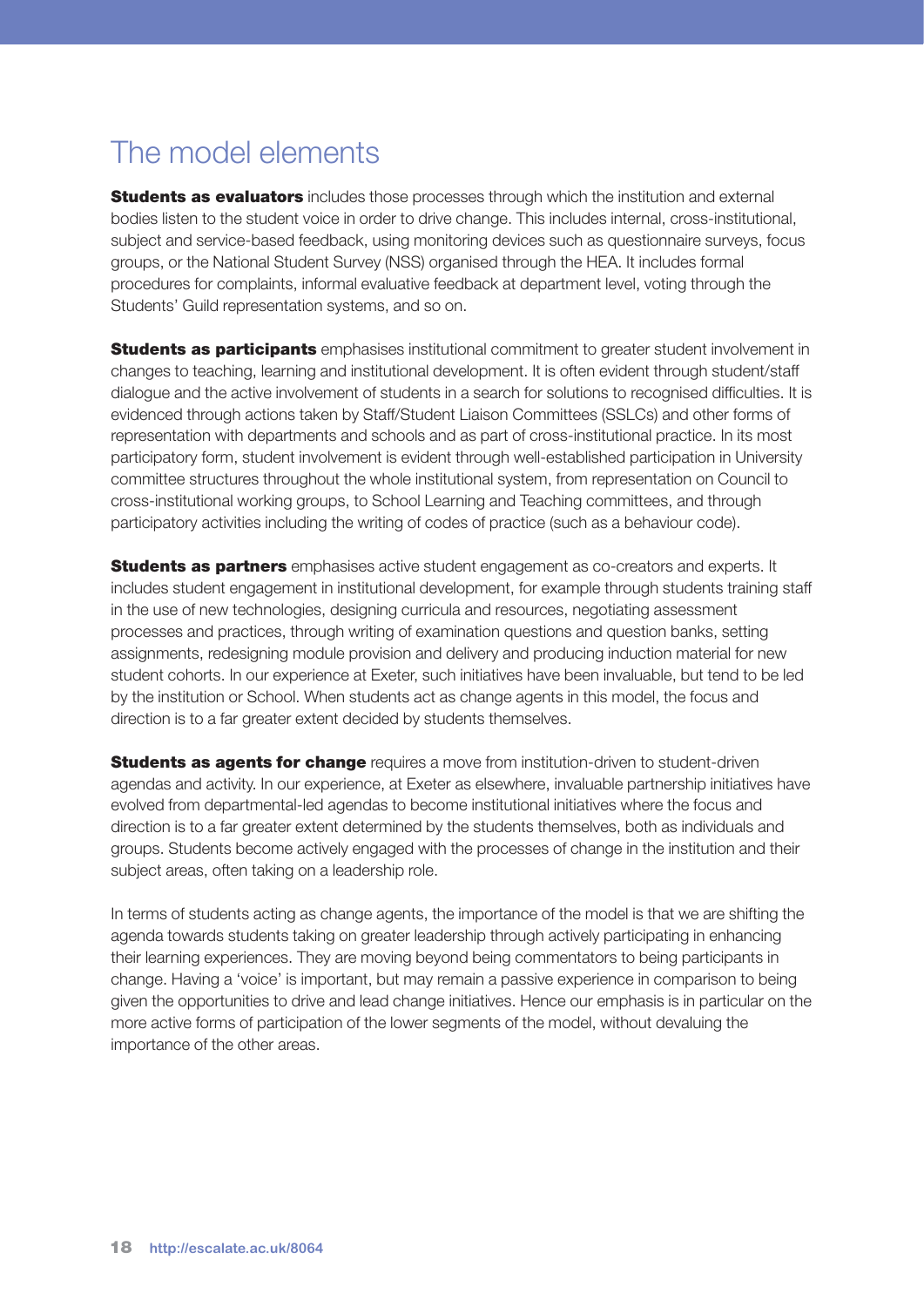# **Students as Change Agents – the story of the Exeter project**



Here we give more details about the story of how the 'Students as Change Agents' initiative began and how it developed over the first pilot year. The previous discussions outlined the philosophy and rationale of the initiative, The story that follows offers a more practical view of implementation: one of the main purposes is to help those in other institutions to think through the processes they would want to adopt in taking a similar project forward.

The following descriptions outline the sequence of steps, (see Figure 2) – or the processes – that we went through in order to bring the project to fruition. These steps relate to the particular model that we planned, that is, with volunteer students undertaking a number of small-scale research projects on learning and teaching, supported by an employed graduate to act as a co-ordinator and guide; and with analysis of this research then leading to dissemination activity and a series of recommendations and solutions from the students involved. However, it is anticipated that the steps described will be useful in other contexts and for different ways of working.

> **Step 1 – Gaining institutional support Step 2 – Appointing a graduate project co-ordinator Step 3 – Publicising the project to students Step 4 – Selecting projects Step 5 – Undertaking the research Step 6 – Dissemination Step 7 – Acting on research outcomes**

**Figure 2: Project processes**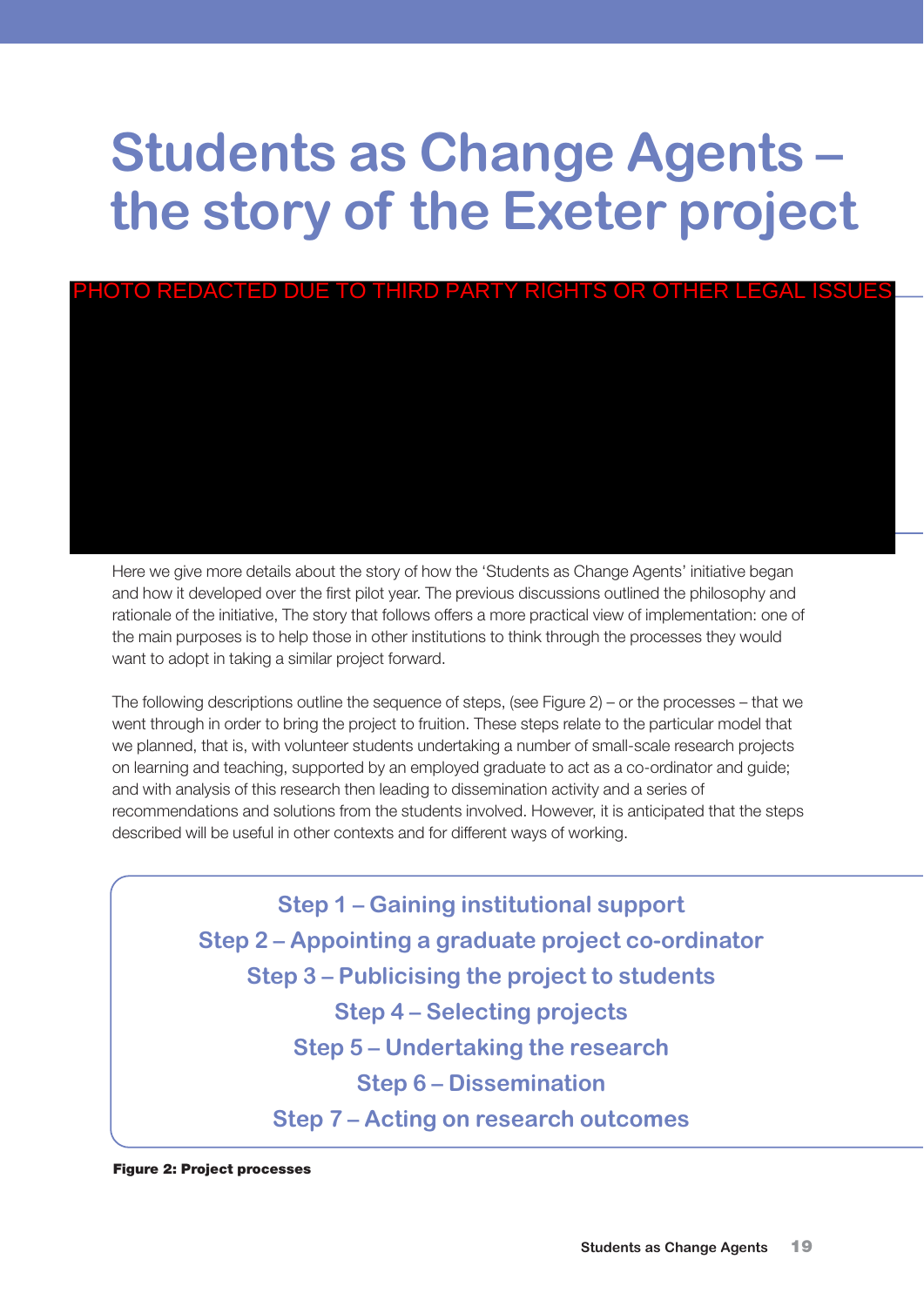To reinforce the practical element, some of the steps are accompanied by web-based resources that can be copied or adapted for use elsewhere.

Throughout the projects, students took a leadership role, always in close contact with the Education Enhancement team. It is important that staff champions in each subject area also continuously supported and encouraged their students. For example, they suggested questions for surveys, they were open to being interviewed by students, they enabled access to lectures for data-gathering purposes, they reported on research feedback within staff meetings, they enabled changes to be built into the curriculum documentation and practices, they negotiated funding from their College to publish outcomes. Overall, although not tasked with specific activities, they collaborated in flexible ways to respond to the change agents needs and to ensure that recommendations were followed up and that changes were made.

# **Step 1 – Gaining institutional support**

As with many new initiatives, the project started as little more than an emerging idea – a hunch that students could take more responsibility for change, and that change based on evidence gained through research would be a useful step forward. These ideas seemed to spark an interest amongst staff and to fit well within the context of a research-intensive University. Serious conceptualisation of the initiative began in September 2008 with a grant of £12,000 from the Senior Deputy Vice Chancellor. This was important in demonstrating Exeter's high-level commitment to the project. Although funding was not essential to developing the initial ideas, it would have been extremely difficult to make progress without this commitment and without any form of support for students. It was decided, in collaboration with the Education Officer<sup>4</sup> from the Students' Guild, to use most of the funding to employ a recent graduate for a six month placement within the University's central Education Enhancement team.

In addition, the 'Students as Change Agents' initiative linked well with the drive from the Students' Guild (students' union) to improve the quality of student representation. It offered a practical method for enabling Staff/Student Liaison Committees (SSLCs) to be more explicitly representative of a broader range of student views, to gain a deeper understanding of the nature of student interests and concerns, and also to be more proactive in bringing about change. SSLCs therefore became central to the running of the project.

SSLC meetings importantly allowed access for the authors to pre-formed groups of students who wished to engage with University affairs, and they enabled effective dissemination about the possibilities for engagement with the project. All decisions for research topics came from the SSLCs rather than from individual students, meaning that the agenda was an agreed and shared one, often picking up on issues that had not been satisfactorily resolved in the past. Working through the SSLCs also meant that there was a formal route for feeding back research findings that emerged from the project, and for agreeing on changes in practice.

<sup>4</sup>*This is a paid position of one year's duration for a graduate who is elected by students*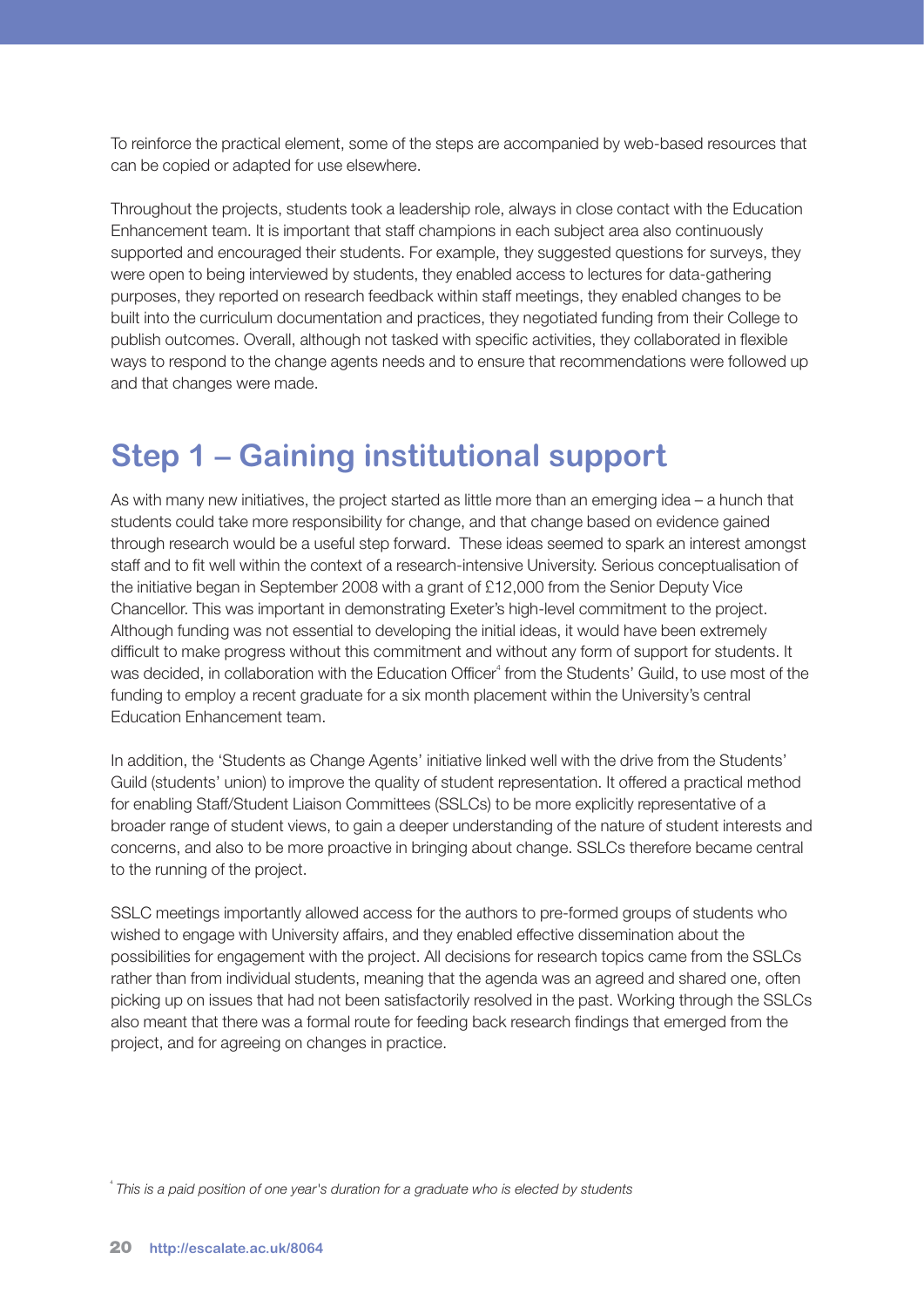# **Step 2 – Appointing a graduate project co-ordinator**

A co-ordinator was advertised for through an institutional placement scheme for recent graduates. Writing an advertisement  $\blacktriangleright$  required the first real focus on what such a person would actually be required to do and to achieve. Above all, the thinking that went into the description of the post cemented the research element of the initiative – the collection and analysis of data from staff and students and a written report including recommendations for change. The essential element of collaboration between students, staff, the Students' Guild and the Education Enhancement team was also clearly stated as central.

Applicants to interview were anticipated to bring a range of communication skills, but the most important factor was that:

…they will need to be enthusiastic and imaginative in order to make the most of this innovative and exciting project. There will be support and guidance from the supervisor throughout, but the project will largely be dependent on taking initiative, bouncing ideas around and looking for new ways of working (advertisement for the post).



The implication was that whoever took on this role would help to shape the future of the project and would need the sophistication to cope with unknowns, which is where Roos<sup>5</sup> came in.

There were several things that attracted me to applying for this post. Although I did not completely understand what the project was about, to me the concept was a logical one and being involved in something that was new to the sector sounded exciting. What attracted me foremost was that it would give me the opportunity to interact with students and academic staff, engage in research, and that I would be able to bring some of my



own ideas to the project. The opportunity to be so heavily involved in change heightened my enthusiasm for the project, and as I am always up for a challenge I jumped in with both feet… and arms…legs…Let's just say it was a case of getting completely stuck in from the word go (Roos Zandstra, 2009).

<sup>5</sup>*One of the authors of this booklet*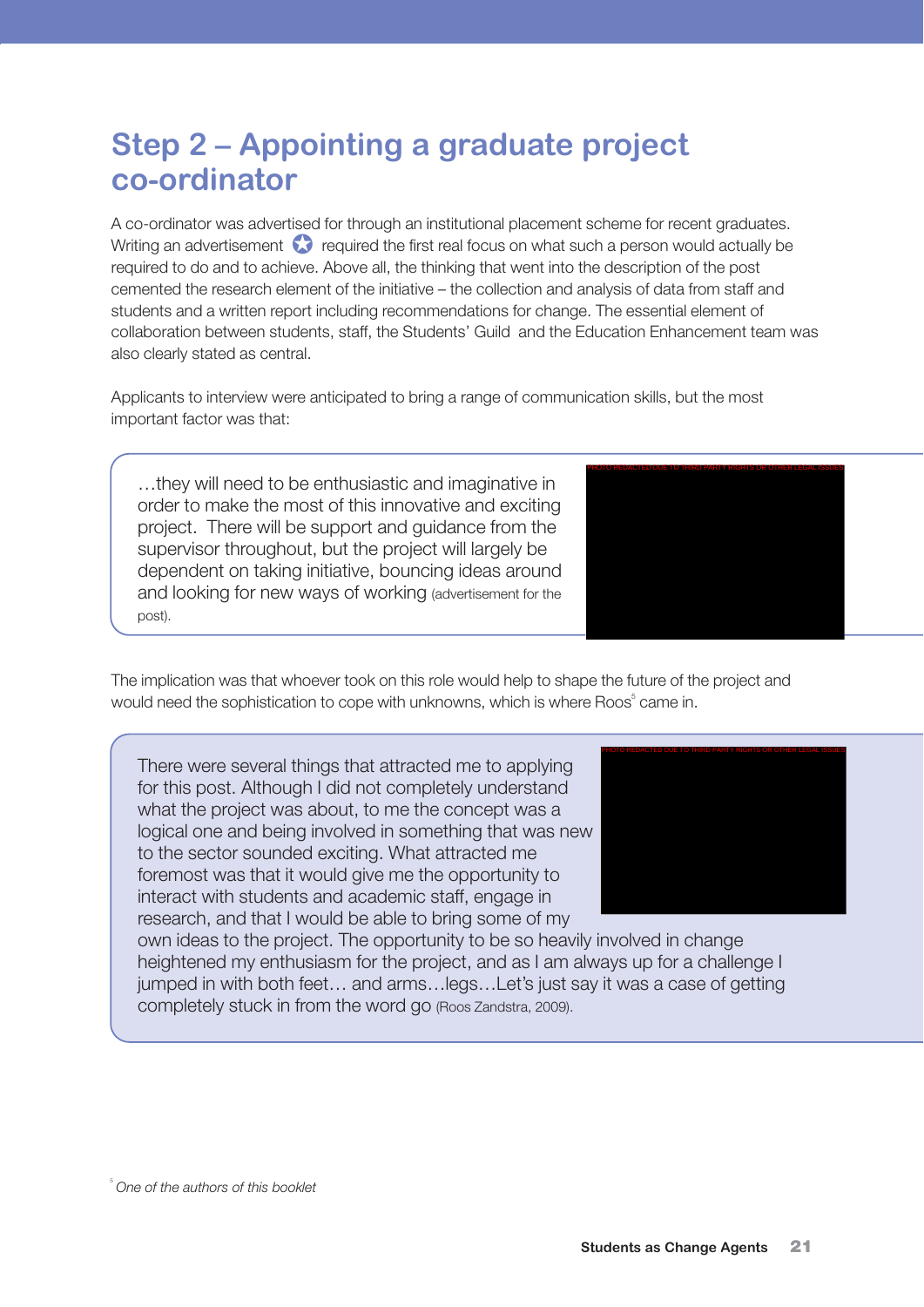# **Step 3 – Publicising the project to students**

A publicity leaflet  $\bigotimes$  advertising the project to students was created. This again helped us to be more explicit about what we wanted from the project. However, we highlighted:

This is a highly experimental project at this stage, and it will be up to you to help to shape it and to get what you need from it.

We asked, for example:

- would you like to support your department in improving learning and teaching?
- what really matters to you within your degree programme?
- are there things you keep moaning about, but they never seem to get any better?
- do you know what students feel most strongly about in relation to their personal learning experiences?

We also highlighted what we thought students would gain from being involved:

You will be working in a unique way to support change – something which will be highly valued by your subject area, that may impact on future students for years to come, and will prompt employers to sit up and take note of you. You may even have an impact that is far wider than your School. You will gain a variety of research and organisational skills that will be valuable in



your degree and on your CV and that could also contribute to experience for The Exeter Award.

The leaflet highlighted that students would gain help from a graduate student; to work on a research question, to help write a questionnaire, to organise focus groups, to collect and analyse data, to make phone calls, to organise meetings, to help design and produce an end product and to disseminate findings. It was also made clear that funding would be available for photocopying or printing of materials and that resources, such as voice recorders and state of the art digital video cameras, could be borrowed.

## **Step 4 – Selecting projects**

To support students in being clear about the practicalities of any project, we spent half a day in the Students' Guild café/ lounge area, making it clear that we would be available for students to come and talk about ideas, and to give guidance on completing the application form  $\bullet$ . The venue was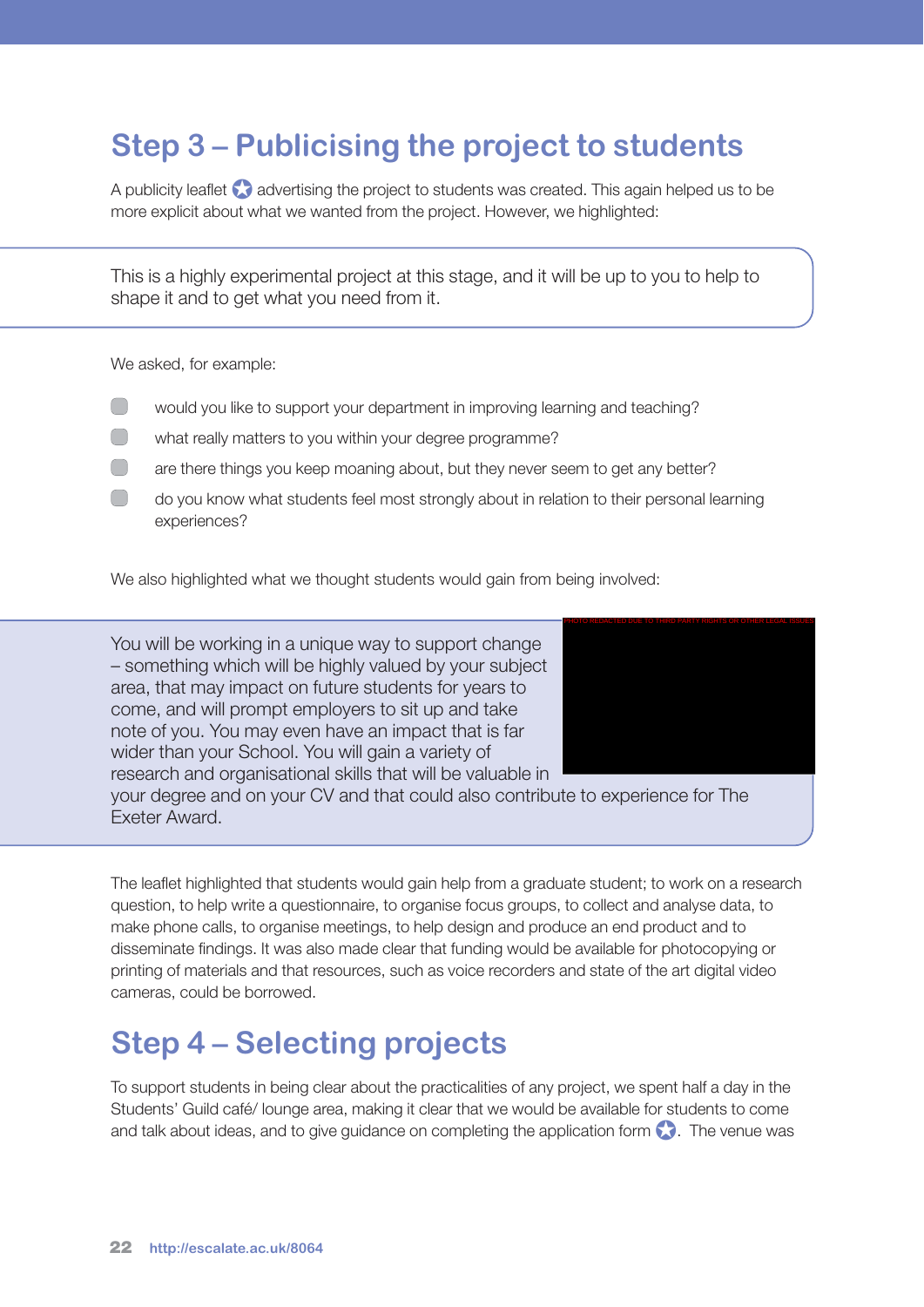deliberate in giving the message that we would go out to meet students, rather than necessarily expecting them to come to the less familiar territory of the Education Enhancement team. An important aspect of these early meetings was to set the tone and style of conversations and of the research. The philosophy of the initiative was firmly based on looking for the positive and learning from good practice, not on focusing on negatives. This was specifically so as to avoid individuals or subjects feeling criticised or threatened but, rather, exploring what was most valued by students and staff.

The application form was designed to ensure that interested students thought through a number of aspects of their proposed projects: what they wanted to research and why, when they would do the research, how they would collect appropriate data, what help they might need from us, and what they would like to achieve both on a personal level and in terms of project outcomes. The form ensured that students had thought their projects through fully, and this provided a platform for getting the projects off the ground. We also ensured that we had a preferred means of ongoing communication with each student – which turned out to be crucial!

We asked for application forms to be signed off by a member of staff who had some oversight of learning and teaching within the subject area of the project. This not only gave us the reassurance that staff in the SSLC had some input and had agreed to the project topic, but it also gave us a contact person from within the academic community. This factor became important to the ongoing success of projects; in order for recommended changes to be realistic and for these then to be implemented, academic staff needed to be involved and to take some responsibility for progress.

The application form also included reference to personal objectives and skills, highlighting that there would be personal as well as institutional benefits for those involved, and providing a link with personal and professional development and hence employability.

We had initially planned to accept eight projects; however, with well-formed proposals for ten highly varied projects from different subject areas, we decided to run with all of them. Topics covered assessment and feedback, seminar provision, personal tutoring, technology for learning and teaching (for example, the use of podcasting and of personal voting systems), inter-campus teaching, employability, peer-tutoring, learning spaces, and support for academic writing.

# **Step 5 – Designing and undertaking the research project**

To begin with, the project had a huge amount of forward momentum. Students completed their forms and were keen to share their ideas with us. Shortly after this, things went a little quiet. Students did not always reply to communications and there was a worry that they may have changed their minds about being involved – especially since their engagement with us was entirely voluntary.

We had to learn not to panic! We came to recognise that the students gave different levels of commitment to the project at different times. We learnt that we would need to be flexible and to work around their schedules – they were giving up their time and it was important to be supportive and to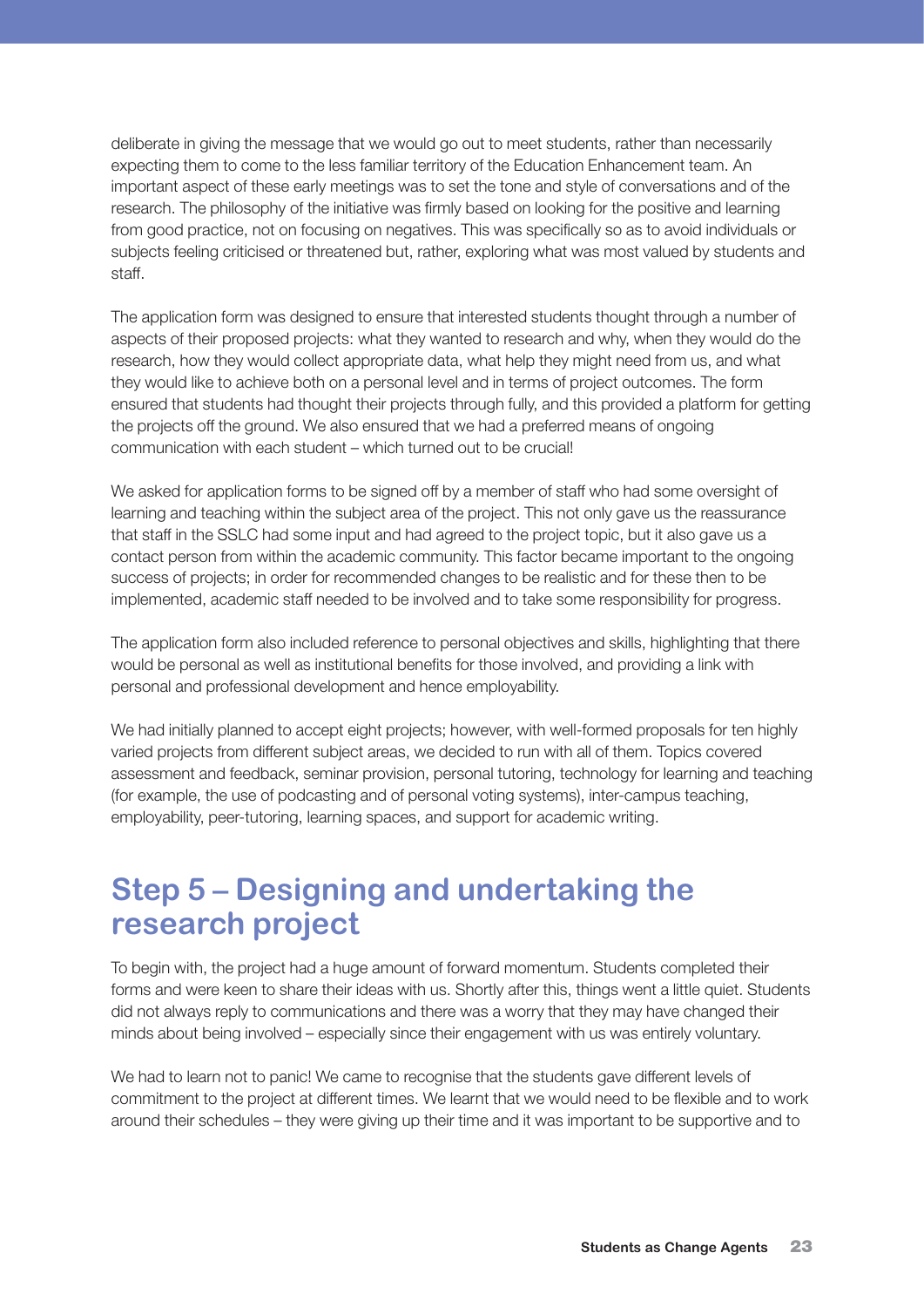gently keep them motivated. We never imposed a strict timetable of meetings for this very reason, but made it clear that we expected feedback and contact on a regular basis. Only when this was not maintained did we chase after them.

When we did see them, the students usually came to us full of ideas, although not all knew how to express these or how to design a research project based on their initial assumptions. We had to tease out their ideas and give appropriate support to help them design their research tools. Students decided to use a range of research methods, including focus groups, informal interviews and questionnaire surveys (paper and on-line). This then required support for design of questionnaires, questions for focus groups, and interviews with staff. It also involved training them, for example, in how to run a focus group, or in using audio equipment. One of the main challenges was helping them to recognise that their research should not hold a bias towards their personal views. In addition, students on occasion needed support in finding strategies to bring about change in non-intrusive or non-threatening ways. Throughout, we were always positive and encouraging, making it clear that we valued really highly all their time, their ideas and the effort that they were making.

Gradually, completed surveys started to come in, and we moved from a point of concern at having nothing to being inundated with huge amounts of data, interviews to transcribe, and students wanting to know what the findings looked like. For reasons of time, students were given considerable help with analysis of data, especially with some of the more detailed surveys. At this point they were excited and totally engaged in understanding what the data told them and in how this could be fed back to appropriate audiences.

# **Step 6 – Dissemination**

#### 1. The project blog

We kept an ongoing blog, in particular to highlight key phases and successes. The Education Officer from the Students' Guild (Sam Miles) wrote a particularly encouraging entry, which gave a boost to the project as a whole – to the students and to us. This kind of feedback allows everyone involved to feel that they are achieving something that is recognisable and worthwhile.

In today's blog, I'd like to add my favourable impressions of the Research Projects undertaken, and to clarify how impressed I have been as Guild Education Officer with the genuine drive that our SSLC Subject Chairs have displayed in striving for more effective learning and teaching methods across the year. I think this is an absolutely great idea, combining as it does the representation structures of our Students' Guild – our Subject Chairs of SSLCs, who are elected from cross-campus ballot – with University resources, delivered by the Education Enhancement team and utilising their sophisticated data-gathering resources and staff.

This project is *ground-breaking* and it is already yielding some very interesting results, empowering students who are acting as 'change agents' within their degree courses and enabling new ideas and changes for the good of the students. Impressively, some of the projects are already implementing their research findings into departments, with Schools writing Students as Agents for Change into their annual School Plans! I'm really excited to soon see the results from the 10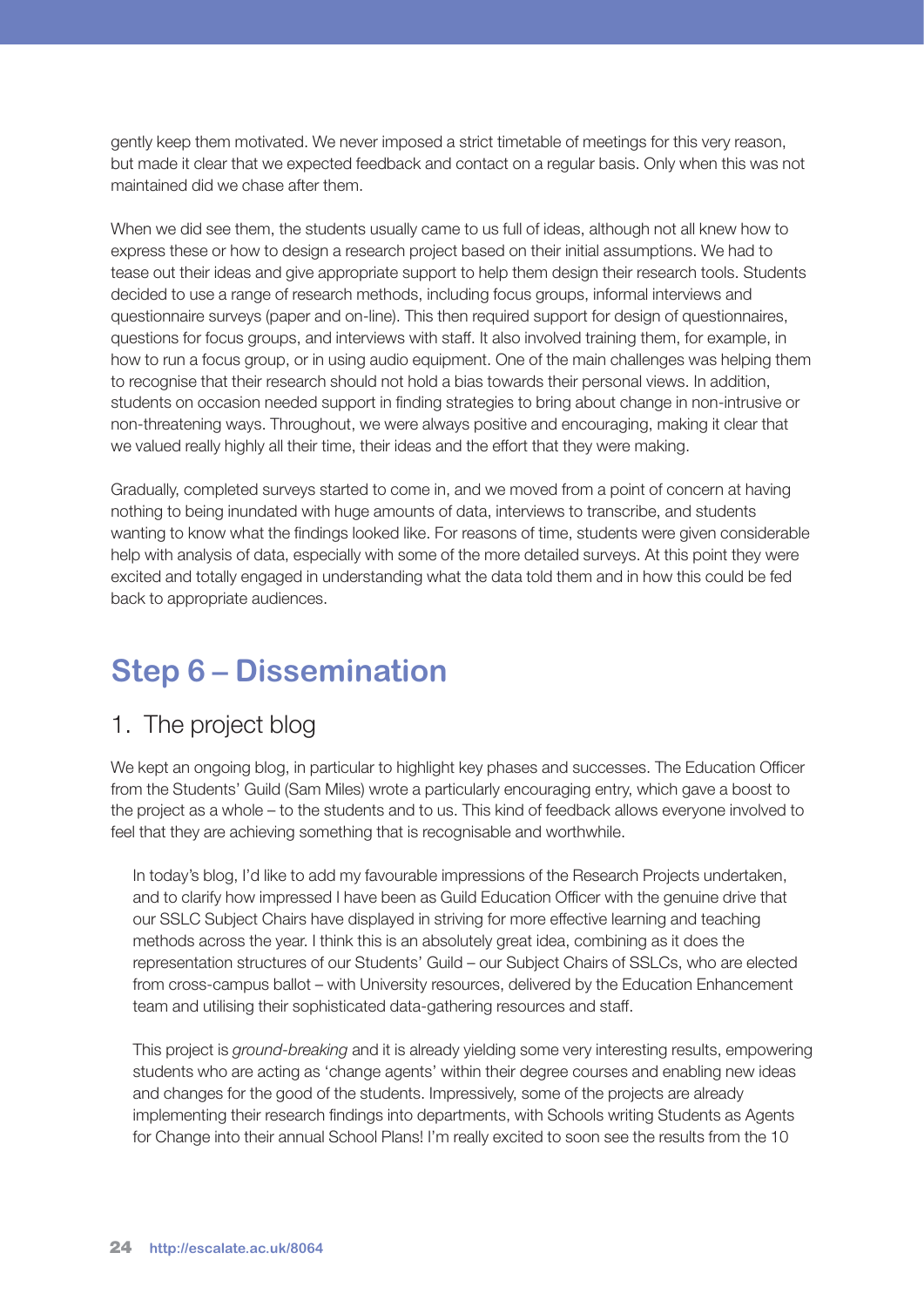projects. I'm proud and heartened to see our students pioneering such *professional, evidencebased lobbying work* so effectively within the University. Finally, it's worth noting the importance of schemes like these. Earlier this month, I went to a really interesting student projects conference up in Leeds, along with the Guild Education Officer elect, Llewellyn Morris, Roos Zandstra, and Liz Dunne (Head of Projects at Education Enhancement). The focus of our day's discussions was precisely this: enabling us, as students, to *influence our learning and assessments* by really getting involved and changing how we're taught for the better.

### 2. A conference

Since the work undertaken by students was of such high quality, in June 2009 we established the first campus-based student conference to showcase the projects. Aaron Porter<sup>6</sup> provided a real focus through agreeing to give a keynote presentation. Students also presented their projects and findings, together with any outcomes that had been achieved. The students gave excellent presentations in terms of both content and communication skills, and were confident with their delivery as we had given them an opportunity to practise in front of each other a few days prior to the event.

The conference proved unexpectedly effective at drawing in a wide range of people from across the university and provided a forum where staff and students could debate ideas together.

The feedback reassured us that we really had achieved something worthwhile, as illustrated by the many enthusiastic and positive comments.

'…all the students involved had great ideas, were really competent presenters and made the event really interesting. I also enjoyed a lot of the concepts coming forward and would really like to see these in action.'

'Fantastic work from Education Enhancement, the Guild, and most of all the student Subject Chairs who were involved.'

'It was inspiring to see this partnership between students, academic staff and Education Enhancement staff.'



'Excellent to see the students themselves taking the initiative and making such good presentations on their projects.'

'The Guild/University collaboration is a logical one and something that both sides can be proud of – and most of all, the students who were involved. Fantastic volunteering from them.'

'The conference was exceptional – most importantly it brought out exactly the process of student engagement that not only makes sense, but ensures the highest quality.'

<sup>6</sup>*At that time NUS Vice-President – Higher Education, and currently President of the NUS*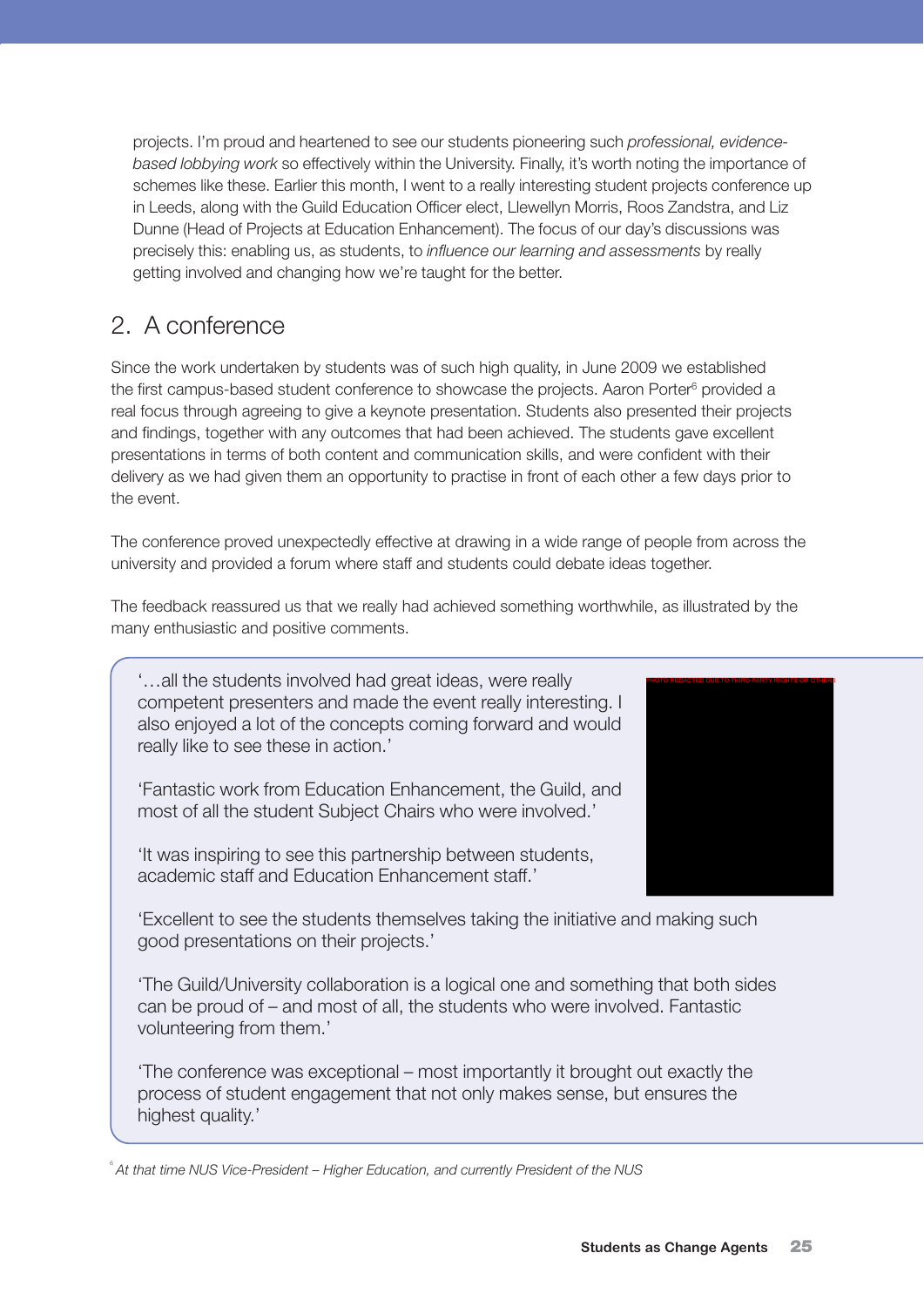#### PHOTO REDACTED DUE TO THIRD PARTY RIGHTS OR OTHER LEGAL ISSUES

The conference was perhaps the most important moment of the project. It had confirmed in so many ways that the project was working – that it had achieved something very special, and that senior managers, academics, staff from professional services and the Students' Guild, and students could all recognise this together.

It contributed to the beginnings of an institutional culture shift wherein student participation – already at a high level at Exeter – is moving further towards a collaborative partnership model where change is more broadly led by student activity and engagement. Of most importance, the conference has demonstrated the power of evidence-based change that draws on knowledge and understanding rather than on individual opinion.

#### 3. Case studies

When we started the project, we knew that a certain amount of report writing would be important to dissemination and decision-making within the institution. However, we had not predicted the quality of the research that would be undertaken, nor the detail of the data collected. As we began to review what the students had achieved, a decision was taken to write up each study as an individual piece. We also decided on a standard format. This made it easier to write, but also easier for a reader who wanted to scan across several projects to make sense of them quickly.

The extent to which students were involved in data analysis and writing was varied, but they were all excited as they saw their research formalised within case studies, they all prepared their own slides for the end of year conference and they felt a real sense of pride in their achievements.

The case studies outline some of the key findings, recommendations and solutions to each of the areas that students worked in, and highlight the impact as well as what those involved gained from the experience. Case studies are particularly appropriate in a research-intensive university; they provide an in-depth record of the work done, they have proved important for dissemination, for demonstrating the level of work undertaken by students both within the institution and beyond, and in some cases for providing evidence that can be used in new contexts.

A series of case study summaries is presented in Section 2, with full texts being available in Section 3 online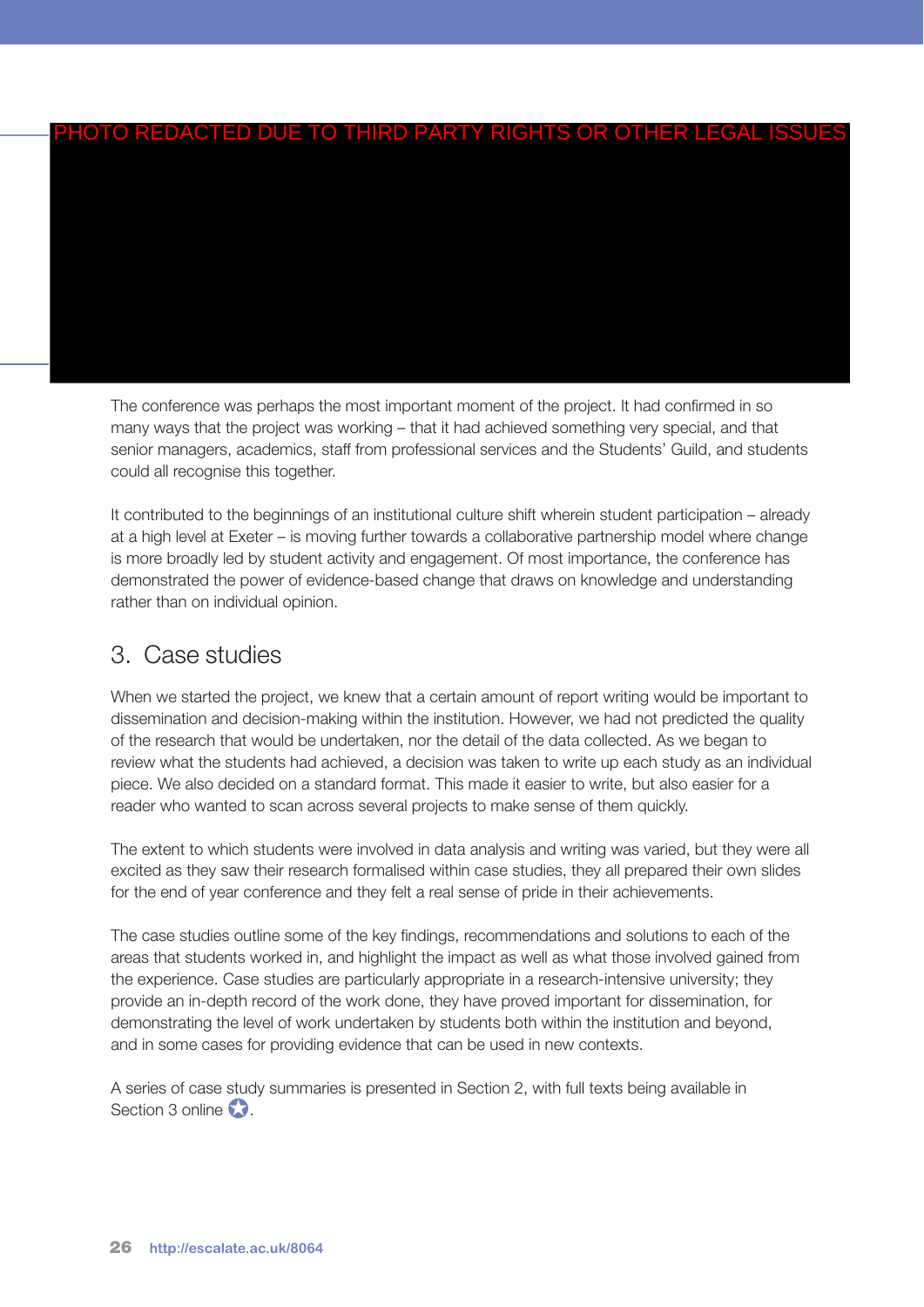# **Step 7 – Acting on research outcomes and evaluating processes**

The intention of the project was that research outcomes should lead to recommendations for change, and solutions if appropriate. For some of the research outcomes it was possible to act immediately on project findings and recommendations in ways that engaged teaching staff and institutional processes. In addition to research reports, student outcomes have included a broad variety of activities (many of which are outlined in the context of the case studies in Section 2), running sessions on writing skills and on careers, both organised and delivered by students; the organisation of a buddy system; and peer-tutoring. Students have also produced a study guide, appropriate for both students and staff, on effective engagement in seminars. Overall, many hundreds of students have participated in the various studies and have benefited from the outcomes.

At the end of the year, students were asked to complete an individual evaluation form  $\Omega$ . The purpose of this was twofold:

- 1. To ensure that the students involved had reflected on the processes they had been through, and as an outcome recognised the skills and experiences they had gained. These also provided a source of words they could use in future job applications;
- 2. To give us written feedback on their experiences, so as to ascertain formally that the project had been worthwhile, but also in order to have quotes that could be used for future marketing, and to persuade others that the 'Students as Change Agents project was giving a positive and fulfilling experience to individual students as well as to the causes that they were supporting.

Finally, and in some cases long after the project leaders had left the University, SSLCs were asked to complete a project feedback form  $\bullet$  to report back on how the project recommendations or solutions had been implemented. Questions included:

- $\Box$ what was achieved by the project?
- what changed/is being done differently because of the project?
- $\begin{array}{ccc} \begin{array}{ccc} \end{array} \end{array}$ who made the changes?
- $\Box$ what are the benefits of this? For whom?

There was also a requirement to report if there had been no change or action, and to explain why not. Responses are illustrated in the case studies in Section 2.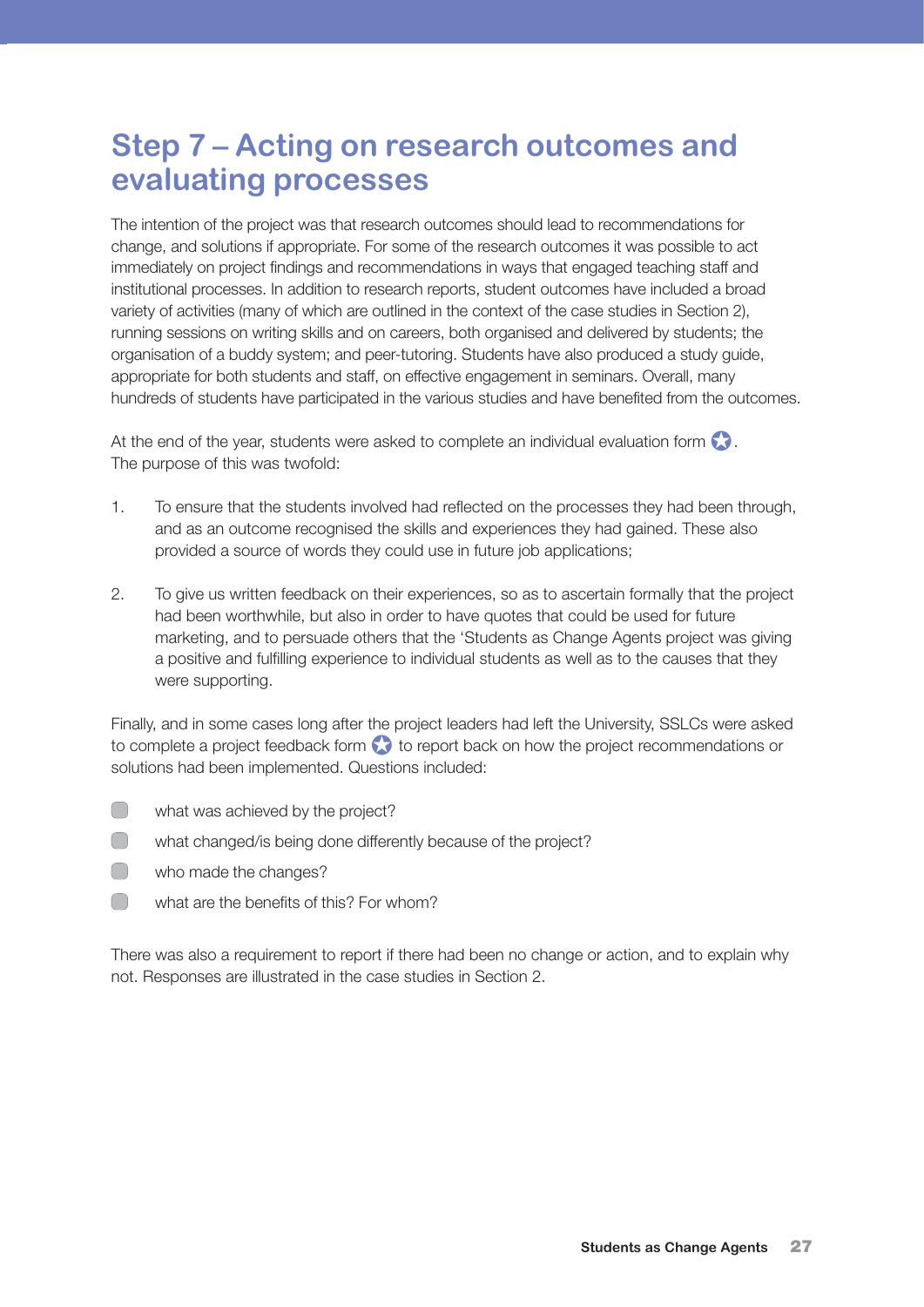# Top tips for running projects

The descriptions on the previous pages have already outlined a number of factors that we considered important. The following points provide a brief summary of a few practical aspects that we believe to be useful in the context of student-led projects.

- 1. Start with a small number of projects that are manageable; put time into making sure they are successful and that the results are worthwhile.
- 2. Maintain a constantly positive stance, looking for good practice rather than focusing on the less good, since this allows forward progress and the valuing and acknowledgement of staff who are doing things well.
- 3. Ensure that students involved in any project have agreed who is going to be responsible for what, and be clear with students about expectations for working arrangements and their role.
- 4. Have high expectations of the students but always be available in the background, and make it clear they can contact you as they need.
- 5. Keep in contact with students throughout a project and gain ongoing feedback on progress. This keeps the momentum going but also ensures that help and support is given as required.
- 6. On occasion, students may need support in finding strategies to work in ways that are not seen as intrusive or threatening, and therefore alienating to staff; talk through ideas for doing this.
- 7. Be sensitive to different perspectives (from senior management, academics, professional services and support staff as well as students) and get buy-in to ensure change is taken on board.
- 8. Make sure that positive outcomes are shared with appropriate parties and seek strategies for doing this – ongoing success may depend in part on visibility. Having a conference at the end of the year gives an absolute deadline that provides an incentive for completing projects.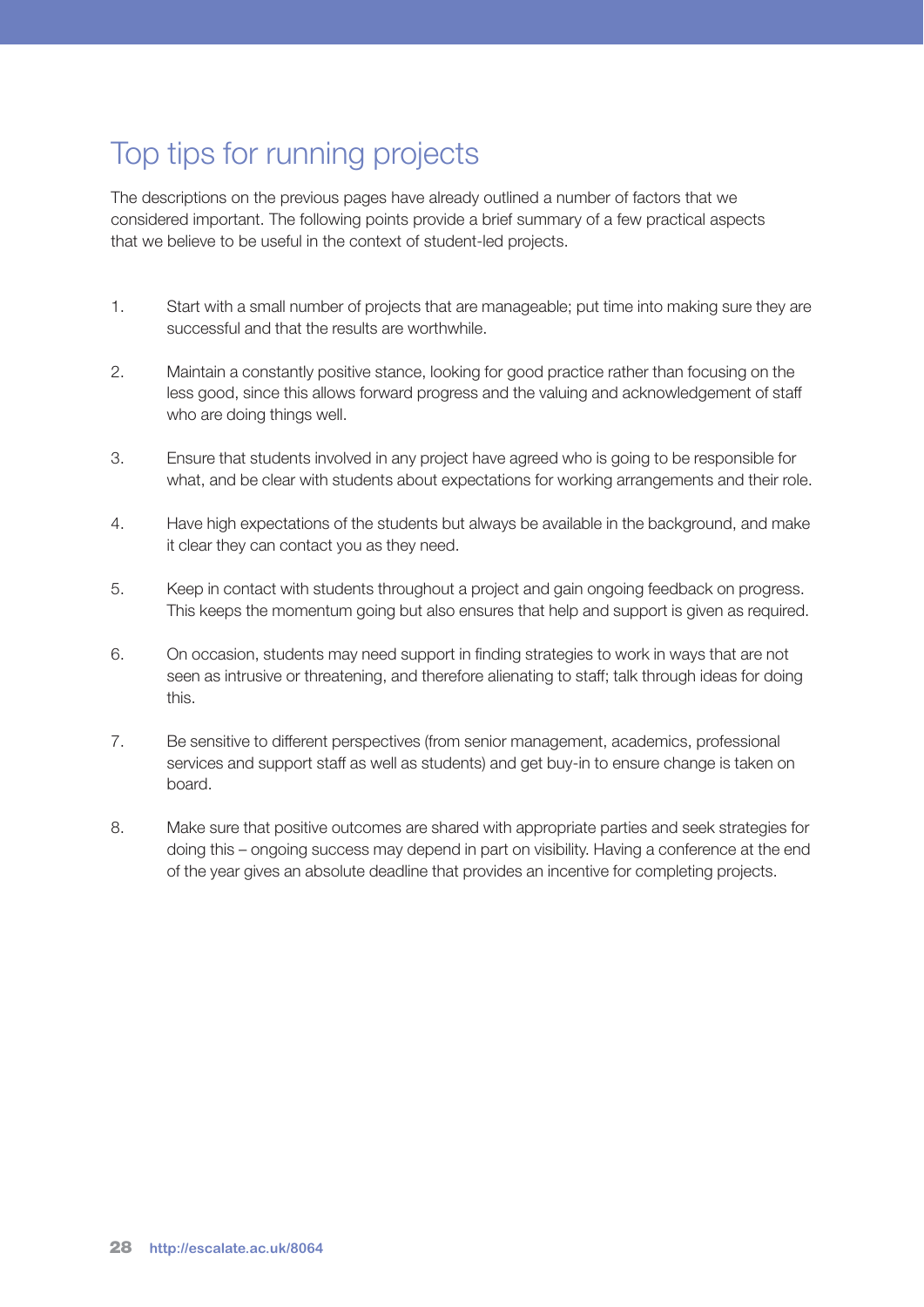# **What were the key factors of success?**

# PHOTO REDACTED DUE TO THIRD PARTY RIGHTS OR OTHER LEGAL ISSUES

Given that we were really feeling our way with this project, and that there were no similar precedents from which we could learn, it was really important to us that we analysed what we had been doing and had achieved. Roos highlights how the pilot had some guiding principles that were all important:

I did not feel that the project needed to be fully structured from the beginning. That was part of its beauty. We understood what we were trying to achieve but did not become fixated with exactly how to achieve it. We had several key concepts which we wanted to maintain: that the ideas and change would come from the student, that these needed to be properly researched and that the students would need to be fully supported by me but also by the academic staff who were involved. It was about enabling the students to step back from the situation and giving them a means of engaging effectively with their departments. It was about opening up conversations that would not normally happen and about changing the views of students and staff alike. (Roos Zandstra, 2009).

However, in order to replicate the early success, we needed to establish some key factors in both this success and in its continuing interest (see figure 3). We do not claim that these are the only factors, or that they are necessary pre-requisites in all contexts. They relate in specific ways to an institutionwide initiative (that is, run from the centre and gaining support from subject areas across the University). They may not need to be formalised in different ways for subject-based individuals wishing to work more collaboratively to promote change with students known to them, or for wanting to work on a project in their own individual context.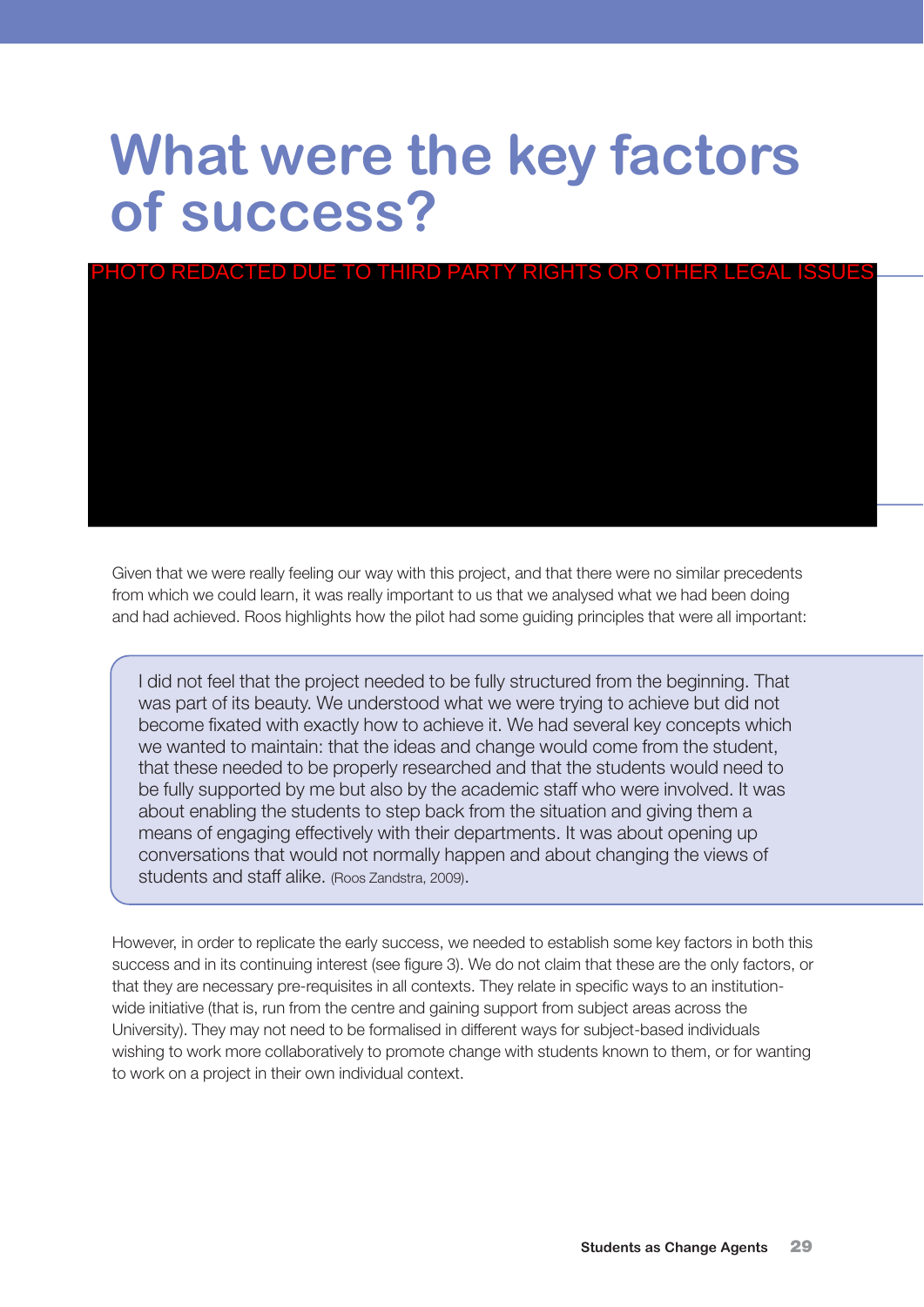This model highlights those areas we consider to be most important.

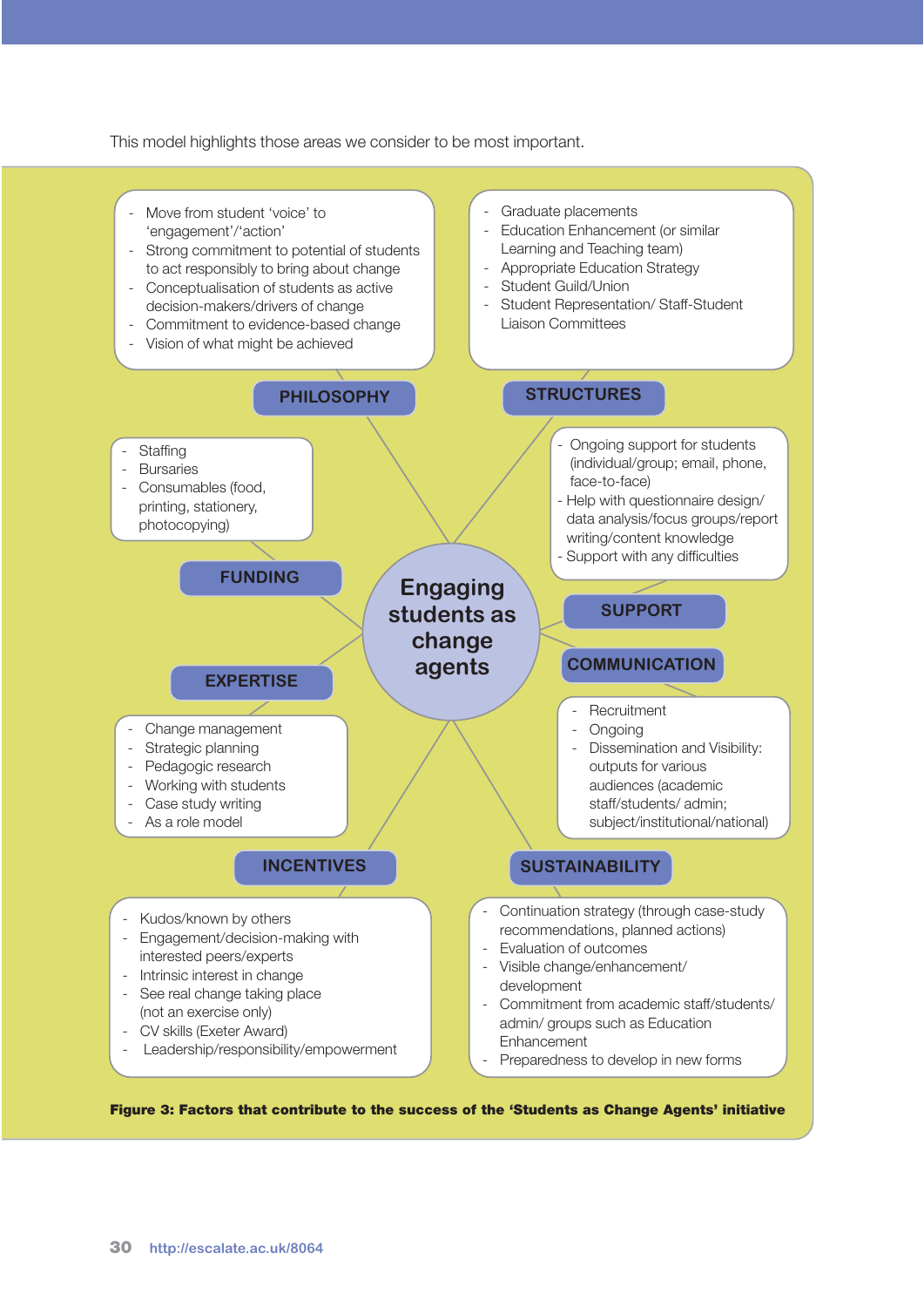**Philosophy** As already outlined, the project was built upon some central premises: that there was a need to move from a mostly passive voice for students to their being involved in more active engagement, with the underlying conceptualisation of students as active decision-makers, and even drivers of change. Underpinning this was a strong belief in the potential of students to act responsibly, a commitment to evidence-based change, a vision of what might be achieved – at least on a small scale at this point – and a belief that small incremental steps in bringing about change, especially at the level of the discipline, can have a powerful impact. Hence, what might appear to be disparate and ad hoc changes are held together both by their intentions to improve learning and teaching by those who experience it, but also by the fact that students can take on this responsibility for change and, through being involved, create collaborative communities that are working in new ways.

**Structures** Alongside the philosophy, there were existing structures that supported the development of the project: for example, having a central Learning and Teaching team (Education Enhancement) that already worked closely with the Students' Guild; having strong student representation through SSLCs which enabled contact with students who had already shown a commitment to the University through their role in this context; having a graduate placement scheme to recruit from; and also having a University Education Strategy that has students at its core and is conducive to new approaches.

**Funding** Internal funding for the pilot allowed support for students, and demonstrated a University commitment. The allocated sum of £12,000 for the first year (2008/09) was used as salary for the first graduate co-ordinator of the project, consumables (food, printing, stationery, photocopying) and a small amount of travel to conferences (for fact-finding and as speakers). The same sum was made available for 2009/10 and was used in similar ways. No payments were made to students (differently, for example, to the project at Birmingham City University). This has been a constant feature of discussion, but we currently maintain that payments would slightly change the ethos of the project – at least if it were payments to individual students – and that if we want to expand on a broad scale so that it underpins the way we act and think as a University, then this becomes increasingly difficult. Already, it is clearly complex in terms of student responsibilities since, in some cases, large numbers of students have collaborated at different levels, for different amounts of time and with different roles.

**Expertise** Running the initiative through the Education Enhancement team meant that there was considerable expertise in areas such as co-ordinating change, strategic planning, pedagogic research, and working with students, as well as case study writing; in addition, there were also staff who could provide a role model for the graduate placement co-ordinator and for students, allowing them into the discourse and professional ways of working of that community. This has been recognised and valued by students.

**Support** Ongoing support for students (individual or as a group, email, phone, texts, face-to-face) was essential to ensure that projects were able to flourish, that momentum and motivation were maintained and that, for example, questionnaires were appropriately designed for their purpose, or focus groups did have a focus. In addition, the support available for data analysis, for report-writing, and any difficulties as they arose was highly valued, as well as the linking in with appropriate staff from Education Enhancement. Students were never left to feel alone or unsupported, not knowing where to go next or feeling overwhelmed by piles of data.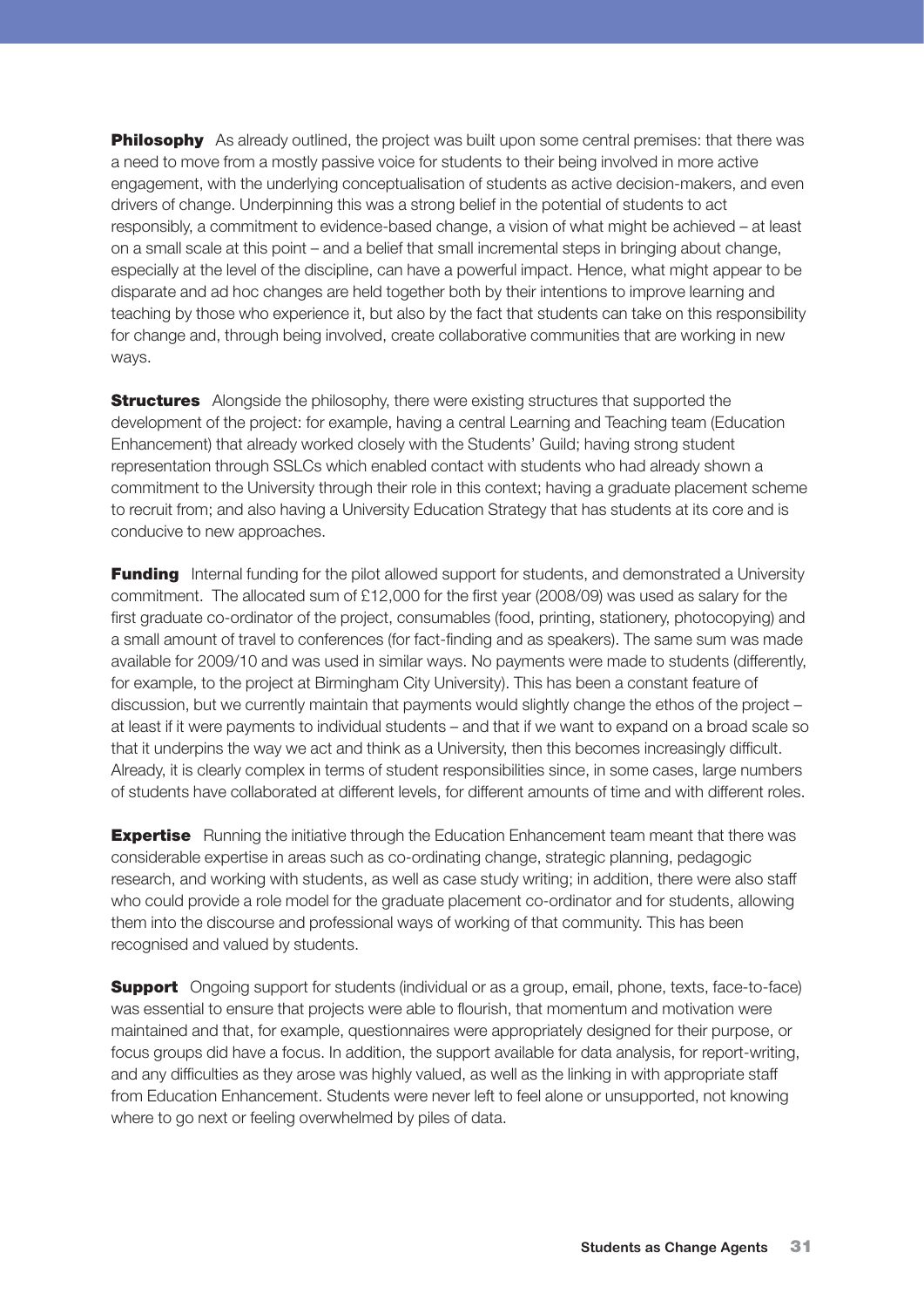**Incentives** As outlined previously, there were no financial incentives built into the initiative, and few students thought there should be. What they reported gaining was a sense of kudos, having a profile and being known by others; they appreciated the engagement with staff and with the Students' Guild, and being involved in decision-making with both interested peers as well as experts. Some had an intrinsic interest in change and seeing real change take place as an outcome of their collaboration; others were motivated by the feeling of taking ownership and responsibility and feeling empowered, or by how involvement and the leadership skills they would gain would differentiate them on a CV, through the Exeter Award. The research dimension was extremely important to students involved, and even allowed some to consider staying on in higher education after their first degree.

**Communication** Alongside recruitment of students, ongoing support, and ensuring the inclusion of students, Students' Guild members and staff in conversations, the most important aspect of communication has been dissemination, and visibility of the project. There have been outputs for various audiences (academic staff, students, administrative support, at subject, institutional and national levels). The case studies have proved useful in that they formalise the research findings and recommendations for change and they provide shareable resources. Students as well as staff appreciate having evidence to work with. The success of the end of year student-led conference also cemented the value of what had been achieved, both to students and to senior managers and academics.

**Sustainability** An element of sustainability is built into projects in that they have a built-in continuation strategy, through the provision of recommendations and planned actions. Many project outcomes are now deeply embedded into practice, with evaluation of outcomes to give evidence of visible changes, enhancement and development (as can be seen in the case studies in Section 2). Sustainability also requires commitment from academic staff and students, groups such as the Education Enhancement team and the Students' Guild and, at the highest level, through institutional action planning and quality assurance. It also may mean a preparedness for the project to develop in new forms. At a highly practical level, the way in which the scheme is organised does not require huge time commitments for staff: hence they are more likely to engage and to maintain that engagement in future.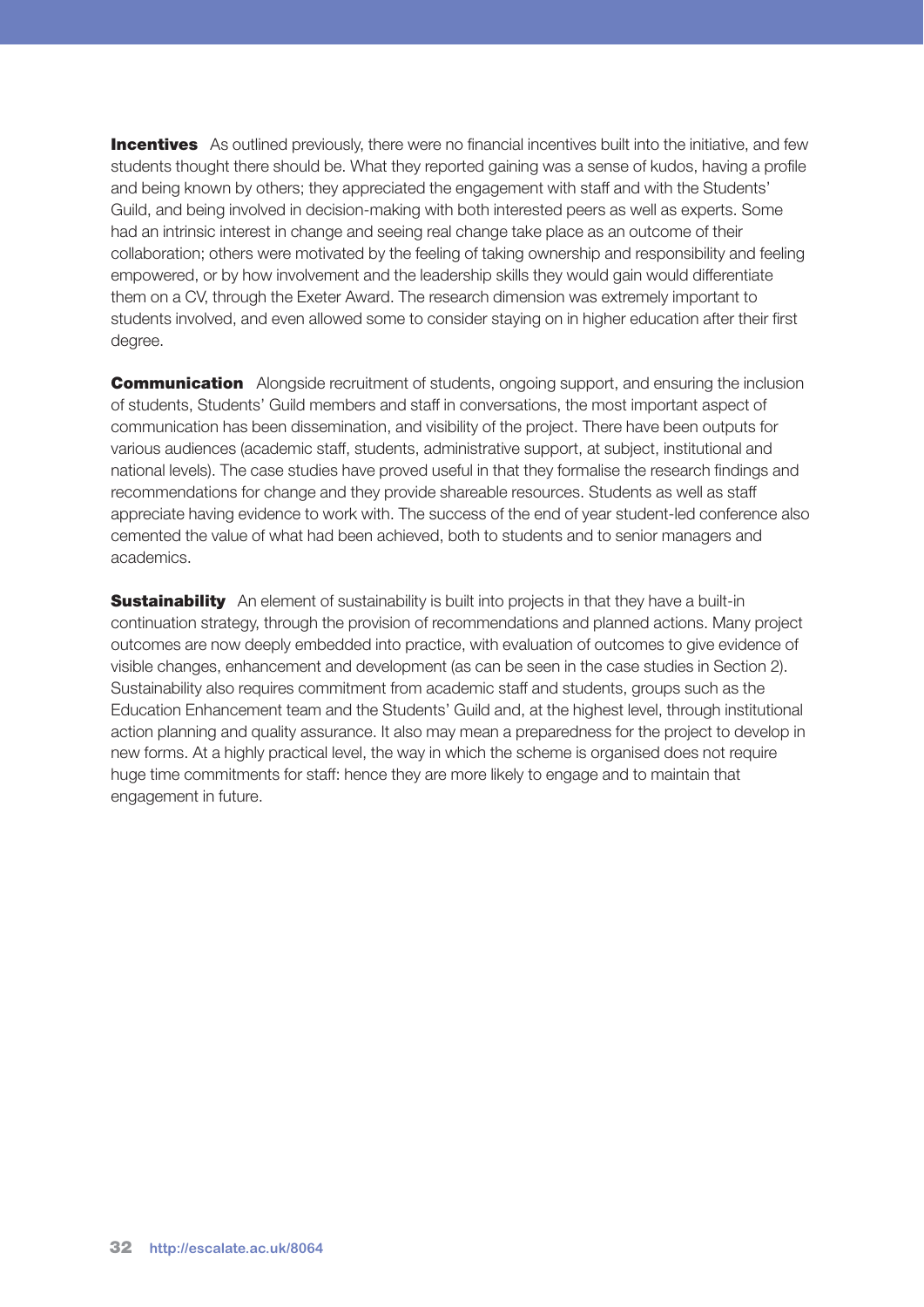# **Where next?**

# PHOTO REDACTED DUE TO THIRD PARTY RIGHTS OR OTHER LEGAL ISSUES

As outlined, the 'Students as Change Agents' initiative is about far more than listening to the student voice. It is about the connection between student engagement in research on learning and teaching and the way in which this can have a powerful influence on changes in practice and provision in their own learning environments.

McCulloch (2009) states:

By encouraging the student to assume the role of consumer of what is provided by the university, and by encouraging universities to adopt their market role of providing what students demand, the student's role in the production of learning is de-emphasised and thus learning itself may be diminished (p.173).

Higher education has to have learning at its heart, and learning needs considerable investment of time, energy and commitment. The focus of student life needs to be centred on learning, enquiring, and becoming more knowledgeable and skilled. What this project has shown is that students want to, can, and will engage in new ways when the opportunities are available, and can seek out solutions, share or take a lead in improving the learning environment and the production of learning. They can take a lead in changing the conversations (cf. Haigh, 2005) surrounding the development of pedagogy. The use of the term 'Change Agents' is already surprisingly widespread in the University; it is an idea that seems to fit. It has been picked up and used by the Students' Guild in their training of student representatives; it has been used by staff who have never been involved in the student projects. It is even being used more broadly at a national level. The term itself (just by having the words) enables new concepts, new perspectives, new discussions, and no doubt it will be reinvented to mean things far different from the original intentions.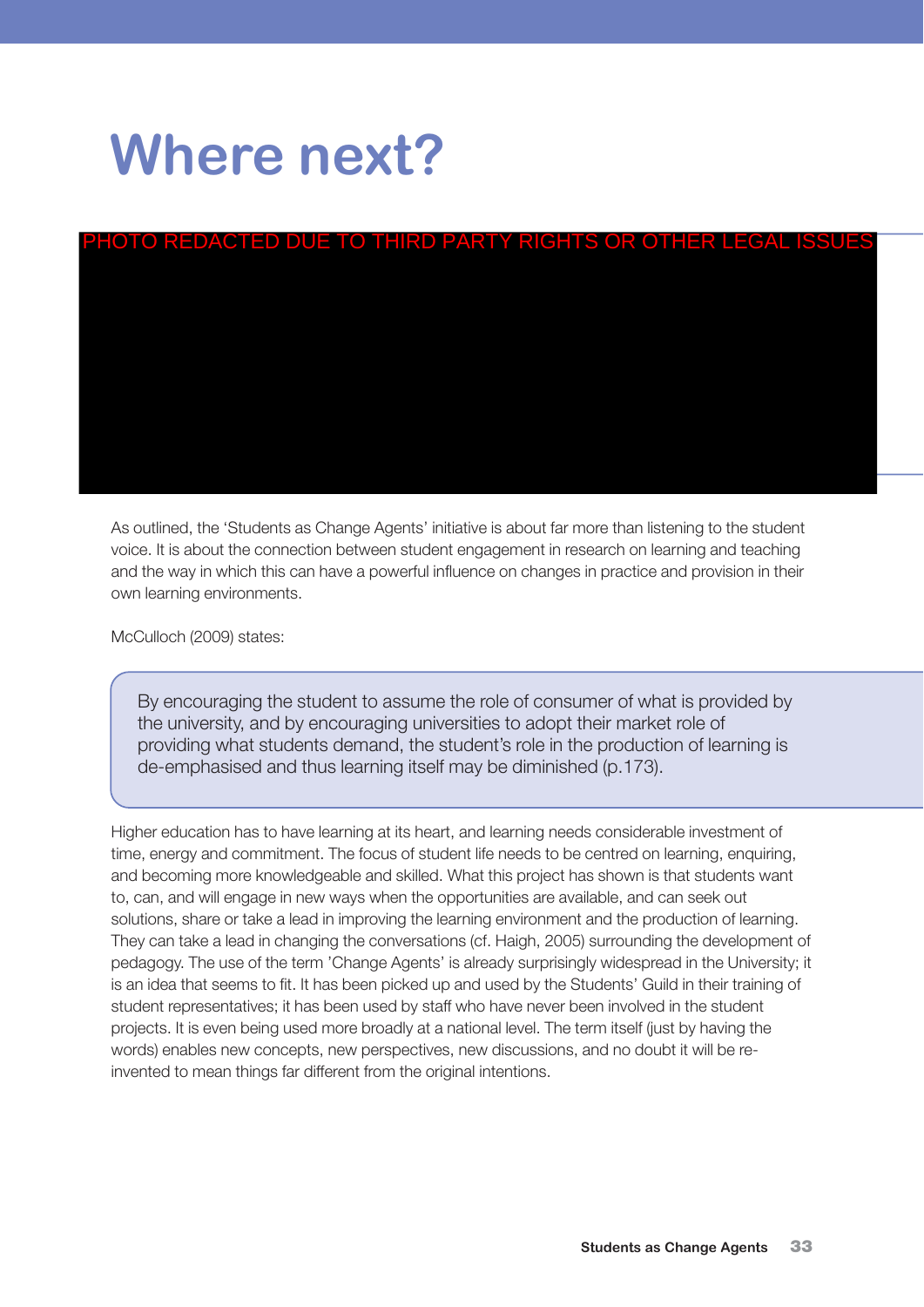However, in terms of widespread cultural change, we are left with new questions and unknowns that will influence future progress. There is little doubt that the project has been effective, but as yet only on a small scale. If considered purely in terms of value for money, the investment will have been repaid many times over. We have yet to see if it has any impact on general satisfaction ratings, whether external or internal, despite the observed positive impact on many hundreds of students. But could it be scaled up? What would this mean for the University? How could it be achieved? What would be the issues? Embedding the concept of change agents into the mainstream thinking of the institution, and enabling the project to take on meanings that develop and grow beyond a small-scale flagship initiative, may be a more difficult journey.

Questions about the purposes for student engagement also need to be asked: should all students be involved in change agents projects, and in what depth, and how? Or is it more important that students understand the language and the message, and feel empowered even if they do not want to engage with change? Is the leadership element something that needs to be preserved, with small groups or individuals taking the greatest responsibility? Can both of these go hand-in-hand?

As we begin to implement plans for a third round of research activity in 2010-11, we can report that existing projects have involved almost all subject areas from across the three Exeter campuses located in Devon and Cornwall, engaging mostly with undergraduate students but also with postgraduates. The second year of the initiative promoted in particular a focus on STEM $^7$  subjects, with student researchers investigating topics such as academic writing, employability, technology use, and sustainability. The project was as successful as previously.

Through 2010-11 the Students' Guild and the University will be working to embed the 'Students as Change Agents' project more securely into life at Exeter. This involves exploring how we can move the project from the 'margins to the mainstream'<sup>8</sup>. We are working towards a broader series of research initiatives, to be known under the umbrella of 'ExChange', which will reinforce collaborative partnerships between students and staff across the University. For example SSLCs will become known as 'ExChanges' designed to highlight an expectation for creative exchange of ideas and collaborative decision-making processes between staff and students. Projects will include institutionwide research initiatives as well as supporting suggestions from Professional Services and the new University Colleges. 'ExChange' will embed a culture of students as engaged collaborators, empowered to lead positive changes across the whole institution. However, moving from a small number of effective projects, to changing the thinking and practices of a whole University, will not necessarily be an easy journey. Nonetheless, the evidence to date suggests it will be a journey that is well worth embarking upon.

<sup>7</sup>*Science, Technology, Engineering and Mathematics*

<sup>8</sup>*'Students as Change Agents - From Margins to Mainstream': title by Sue Burkill (Head of Education Enhancement) for an HEA/Leadership Foundation Change Academy programme*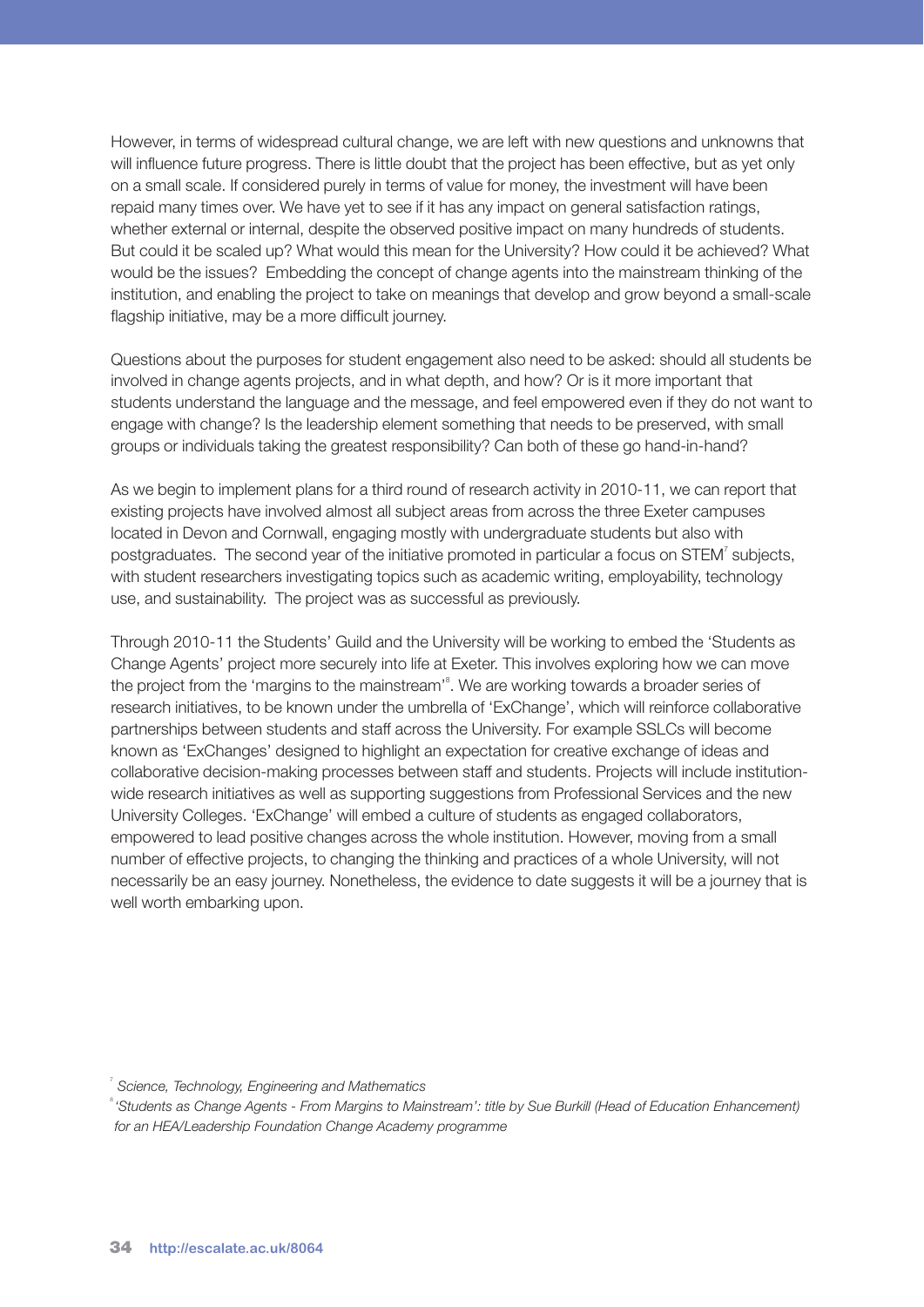# **Section 2**

# **Student research outcomes**



Whereas Section 1 provided a rationale for 'Students as Change Agents' and outlined the processes involved in setting up and implementing the initiative, Section 2 provides information on the research topics that were selected and the outcomes that were achieved by students. In terms of institutional change, each area of research is relatively small and each is different in content and purpose, but the power of the whole could be conceived in terms of a patchwork of different activities, joined together by the involvement and impact upon, altogether, hundreds of students across the University.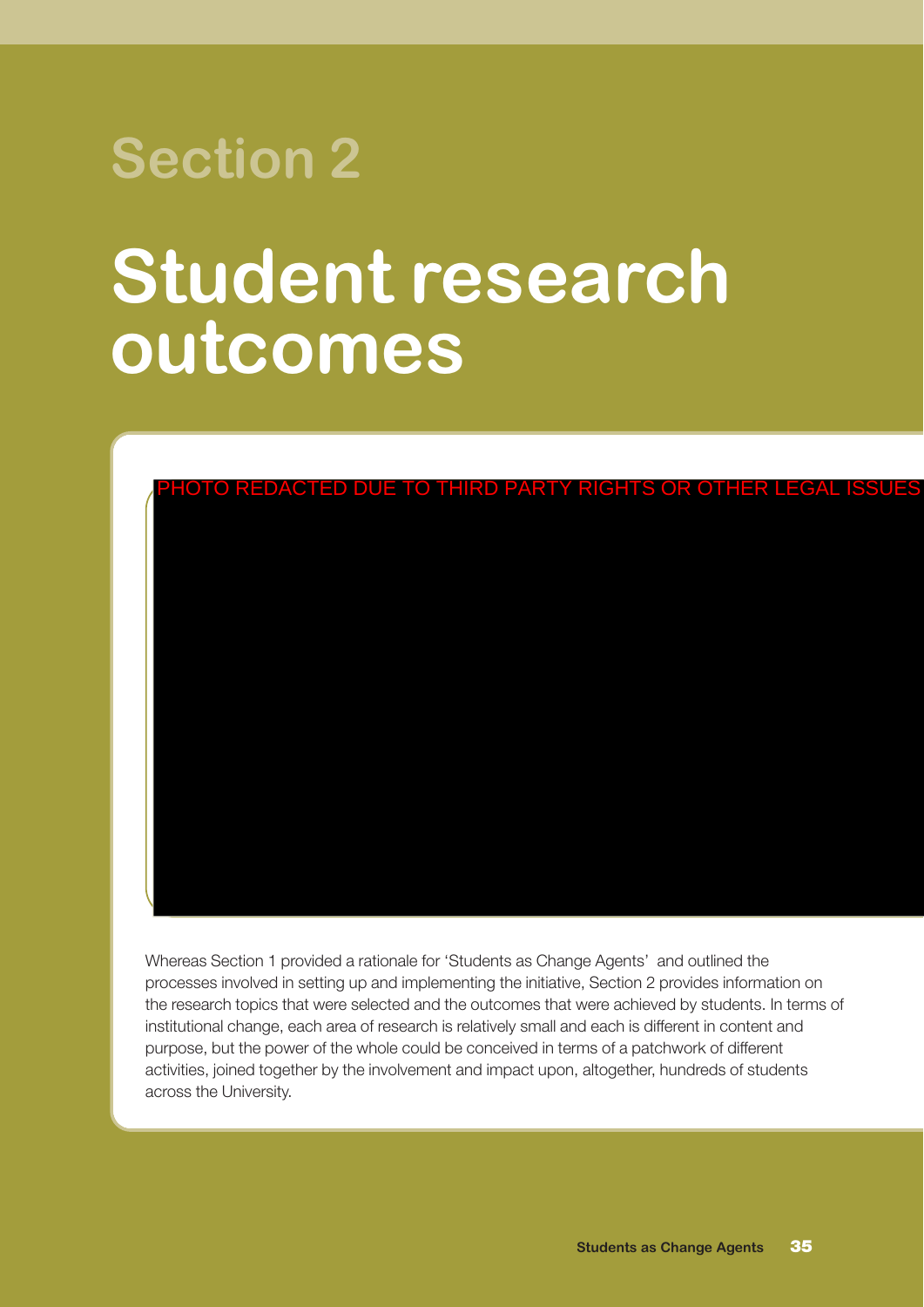# All 'Students as Change Agents' projects 2008-09

This table provides a summary outlining the research topics undertaken by students. It is followed by case studies which outline in detail the findings and impact of the research projects and the feedback from staff and students.

#### **Arabic and Islamic Studies** – Improving assessment and feedback

What kind of feedback most benefits the student? What kind of assessment works best? How can the assessment process be improved? With a view towards both technological and traditional improvements, the kinds of assessment and feedback that students find most beneficial were reviewed, as well as differences between what is needed for learning a language and for learning of subject content.

#### **The Business School** – Student engagement in lectures

Research was undertaken into the impact of technology on engagement in lectures. The Business School has outstanding NSS results and was entering a phase of considerable expansion and international diversification. How will teaching need to be adapted to continue to engage well with students? This project linked with an externally-funded Integrative Technologies Project<sup>®</sup> looking at technology that allowed academics to engage in better ways with students in lectures. Feedback from students and staff on the use of the new technology in lectures and the impact it has on learning and engagement was used to promote change.

#### **Classics** – Peer language tutors

Language skills on entry to Classics courses vary enormously and those students entering at level 1 can sometimes struggle to keep up with the pace of language classes. A study was devised to explore whether third year students could help support first year students entering study at level 1, through a peer tutoring scheme. The cost and benefits of a scheme were investigated, along with how such a scheme might be implemented and whether there is a need for training of peer tutors.

#### **Film Studies** – Shared learning spaces

Research was undertaken into the impact of the loss of a shared film viewing space where Film Studies students were able to borrow and watch films communally. This space served as an informal learning environment where students from different years would mix and discuss their learning. Students' preferences for learning in the context of film viewing and the importance of communal spaces to aid learning were investigated.

<sup>9</sup>*A JISC (Joint Information Systems Committee) funded project in the Curriculum Design and Delivery Programme, 2008-10*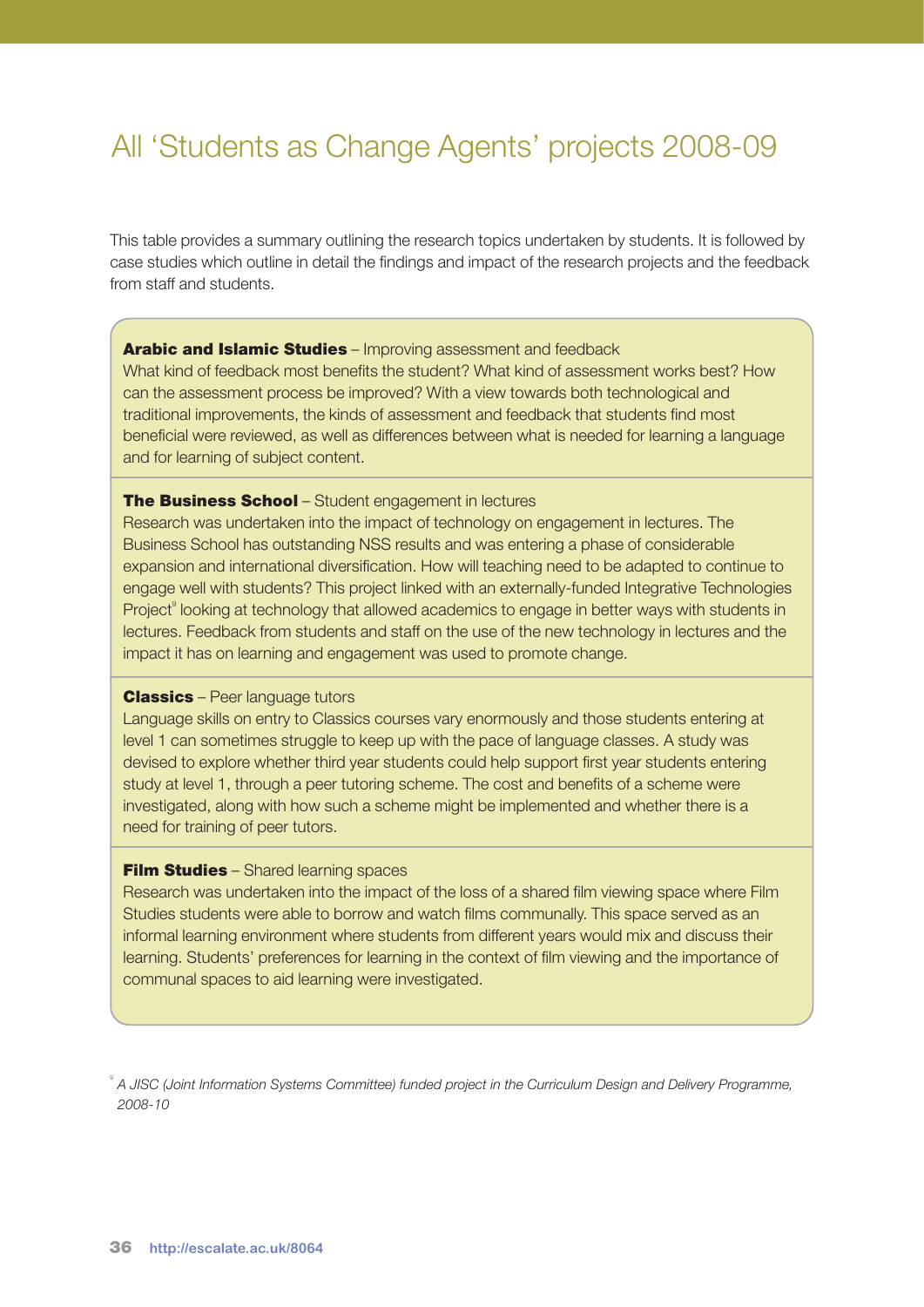#### **Geography** - Academic writing support

In the first year of the degree, students have tutorials wherein they have the chance to go through essays and discuss writing techniques. In the second year, there is less academic support and students struggle to improve their academic writing techniques. Would students benefit from extra support and what form could this take? The project investigated in detail exactly what students were struggling with and what support might look like.

#### **History** – Seminar experiences

This research project was devised to review what kind of seminar structure or format enables history students to learn best. History students have comparatively few contact hours; apart from weekly lectures, seminars are a vital part of their learning experience. Understanding what style of seminar students find the most useful is therefore central to ensuring that history students get the most out of their contact hours.

**Law** – Comparative study Cornwall/Exeter campuses – Law library and tutorial systems A comparison of the personal tutoring and feedback systems at two campuses was undertaken. This was highlighted as a particular concern for Exeter-based Law students, but not for Cornwall students. A further comparison, of the Law libraries at both campuses, was undertaken since this was of most concern for Cornwall students. It was hoped that, through the use of comparative study, lessons could be learnt from good practice at both campuses.

#### **Psychology** – Podcasts as a learning tool

How do students use podcasts? What are the benefits of lecture podcasting? How do they impact upon lecture attendance and exam performance? Despite students asking for more podcasts, many staff were reluctant to provide them. This study explored student views in order to provide School staff with a better understanding of the benefits of podcasts to students.

#### **Sport and Health Sciences/Education and Lifelong Learning** –

Studying on two campuses

This project was an investigation into the challenges students face when they study a dual honours course taught on the two campuses in the Exeter city locality (2km apart). The project explored the issues and how they can be addressed. Factors included timetabling (adjoining lectures on two different campuses), commuting between campuses, sharing of resources, and library lending.

#### **Theology** – Employability

Employability is a key issue for Theology graduates. How can we ensure that Theology students are aware of the employability skills they have? This project looked at the destinations of Theology graduates, gathered profiles of previous Theology graduates and explored routes to different career paths in order to expand students' ideas about what they might do upon graduating.

#### **Table 1: All 'Students as Change Agents' projects 2008-09**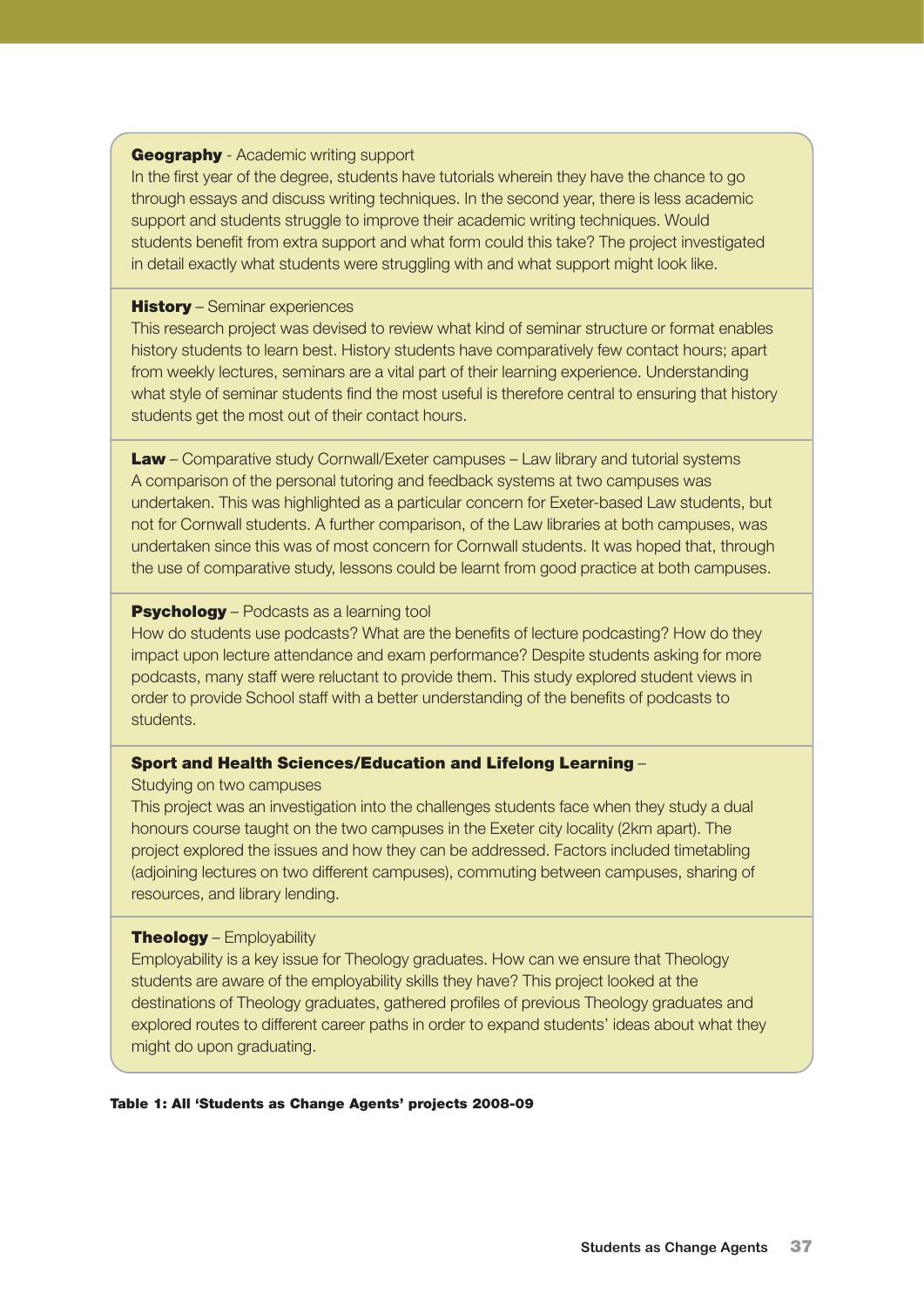# **Case studies**

PHOTO REDACTED DUE TO THIRD PARTY RIGHTS OR OTHER LEGAL ISSUE

Details of seven of these projects have been selected to be included in this publication, from Business, Film Studies, Law, Psychology, Arabic and Islamic Studies, History and Geography. They have been chosen because they cover a broad range of topics, or they highlight different research designs, or because they have had a widespread or significant impact on change in the University. The case studies each cover three aspects:

- the project a description of the area that students chose to investigate, and why it was of importance;
- impact outcomes of the research, which are key to evidence-based change, and what was achieved as a consequence of the project;
- what people say feedback from students and staff to highlight what was gained by the University and by individuals.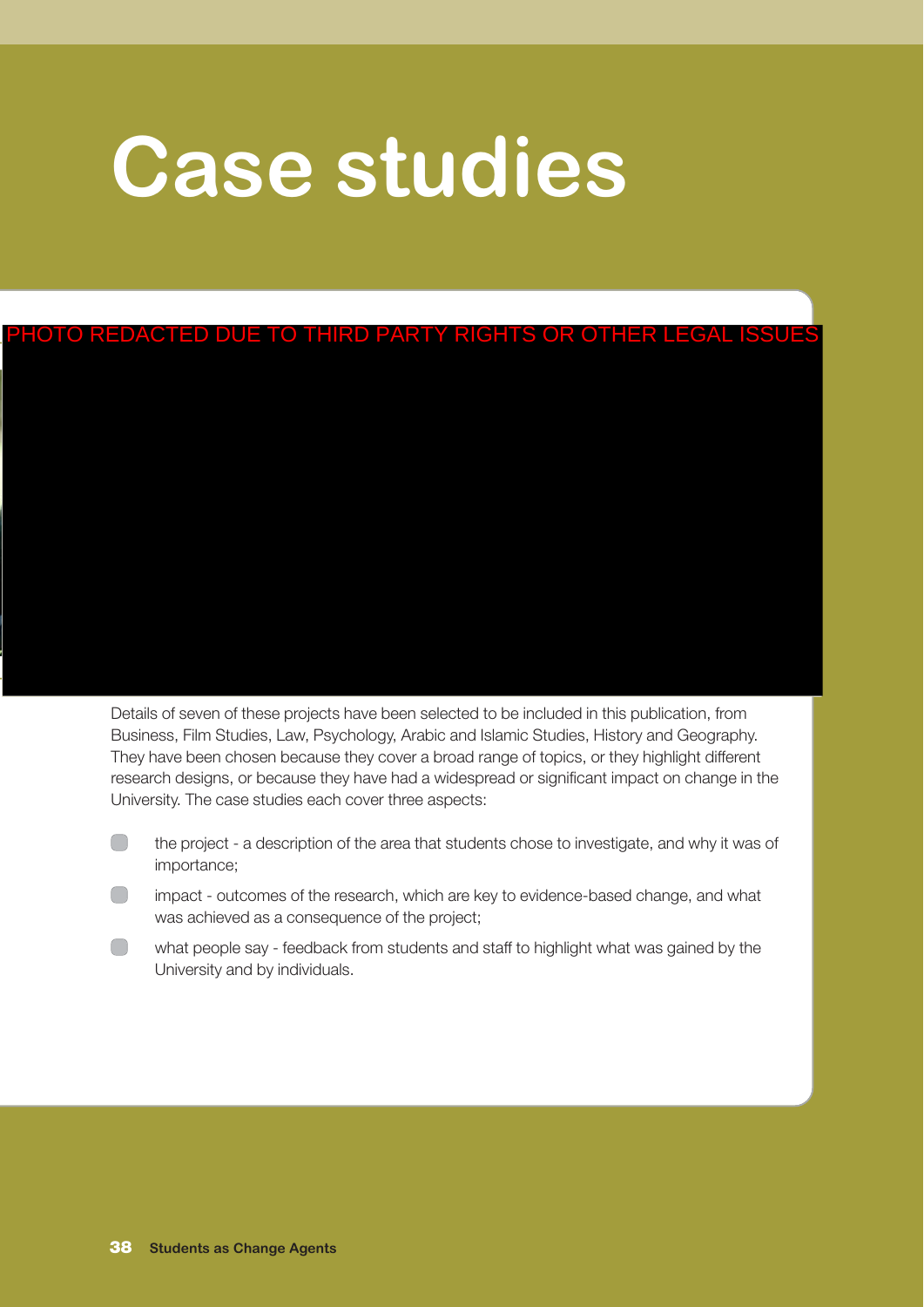# **Case study 1**

# **The Business School - Student engagement in lectures**

# The project

The University of Exeter Business School has outstanding NSS results. However, it has been moving into a phase of considerable expansion and international diversification. A major challenge relates to how teaching will need to be adapted so as to continue engaging well with students. At this time, a JISC-funded project (Integrative Technologies), a collaborative venture between the Business School and the Education Enhancement team, had as its remit to review technology that allows academics to engage in more effective ways.

To support this project, the Business School SSLC decided to explore some key questions. How could technology support student engagement in lectures? What did their fellow students feel about the use of technology in lectures? Did this enhance their learning experience?

By means of a paper-based survey, they gained student views on the use of three forms of technology.

Echo 360 – a system that automatically records and streams lectures, which are then made available through the university's virtual learning environment. Lecture content can be paused and reviewed as the viewer needs.

Mobile phones – used as a response tool to provide answers to questions in lectures. Responses are then reviewed by the lecturer and used for diagnostic purposes as well as for feeding back to students in the next lecture.

TurningPoint – a voting system which enables lecturers to interact with students during lectures and other group sessions.

Analysis of data on the use of new technologies in lectures, and the impact it has on learning and engagement highlighted the following features.

- $\Box$ Staff were concerned that video recording would affect lecture attendance; however, no link was found between lecture attendance and the availability of streamed video of those lectures. Personal response (voting) systems were also seen as highly positive by the majority of students. They were considered to promote student engagement, were a useful revision tool, easy to use, supported more student-lecturer interaction, helped to increase student concentration, and results allowed peer comparison, which was greatly appreciated by students.
- $\Box$ Mobile phones were also perceived as useful to learning, with the majority of students happy to use texting as a means of responding to questions.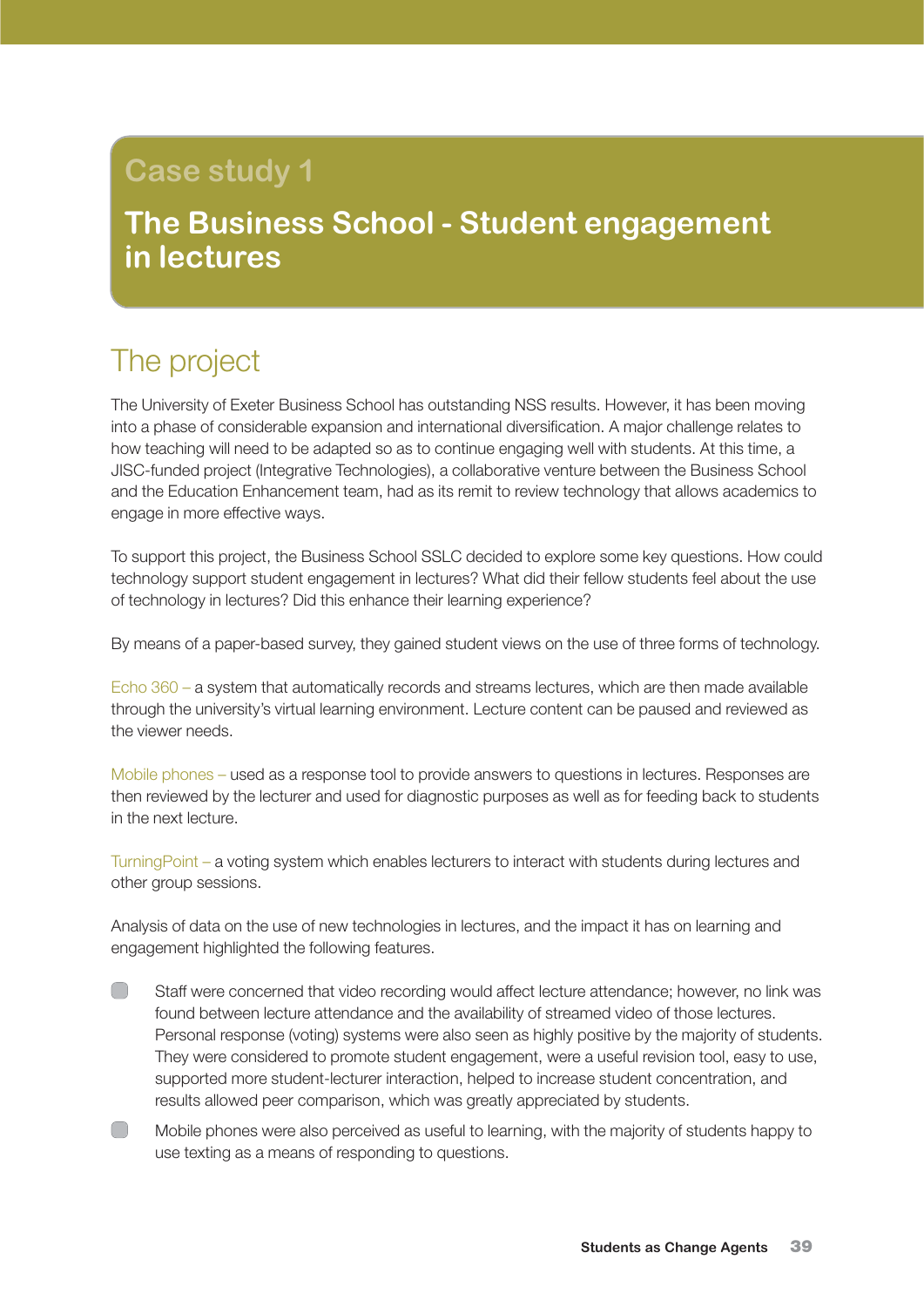## Impact

The findings from this project have had a huge impact on the use of technology for engaging students in lectures. In addition, the highly positive feedback enabled managers to be confident in pushing and investing in its further use.

 $\Box$ There were already patchy uses of technology, but this has now been much extended and it continues to improve curriculum delivery.

- $\Box$ The use of video recording of lectures has significantly increased; in some cases, live lectures have been replaced by streamed lectures that form a compulsory precursor to more interactive seminars.
- All four thousand Business School taught students have each been given a personal response voting handset and these are used regularly in lectures, to good effect.

## What people say

Sam, the third year Business School student who ran this project, says:

'The best bit of the project is being exposed to new learning devices but also going further than seeing whethe students like them, but why they liked them… interpreting the results that we got back from the questionnaire was probably the most interesting part of the project. This is what the project built up for and it was interesting to see if the results were the same as expectations. For example, the various uses of the video recordings were contrasting to what I had previously thought.'



He also added:

'The fact you are doing a presentation in front of many university staff and lecturers looks very good to employers and others.'

The project carried on into the second year of the 'Students as Change Agents' initiatives, with more students continuing to reaffirm the benefits of technology use. A first year Business School student from Sweden, Johan, stated:

'I think the most exciting part of this project has been that it is possible to make a change even at such a large institution. Before this project I did not expect it to be possible to make a change, but this has shown me that with a little work and dedication you can make things happen. Another exciting aspect of this project was to meet and work with different people, not only other students but also staff that I might otherwise not have met.'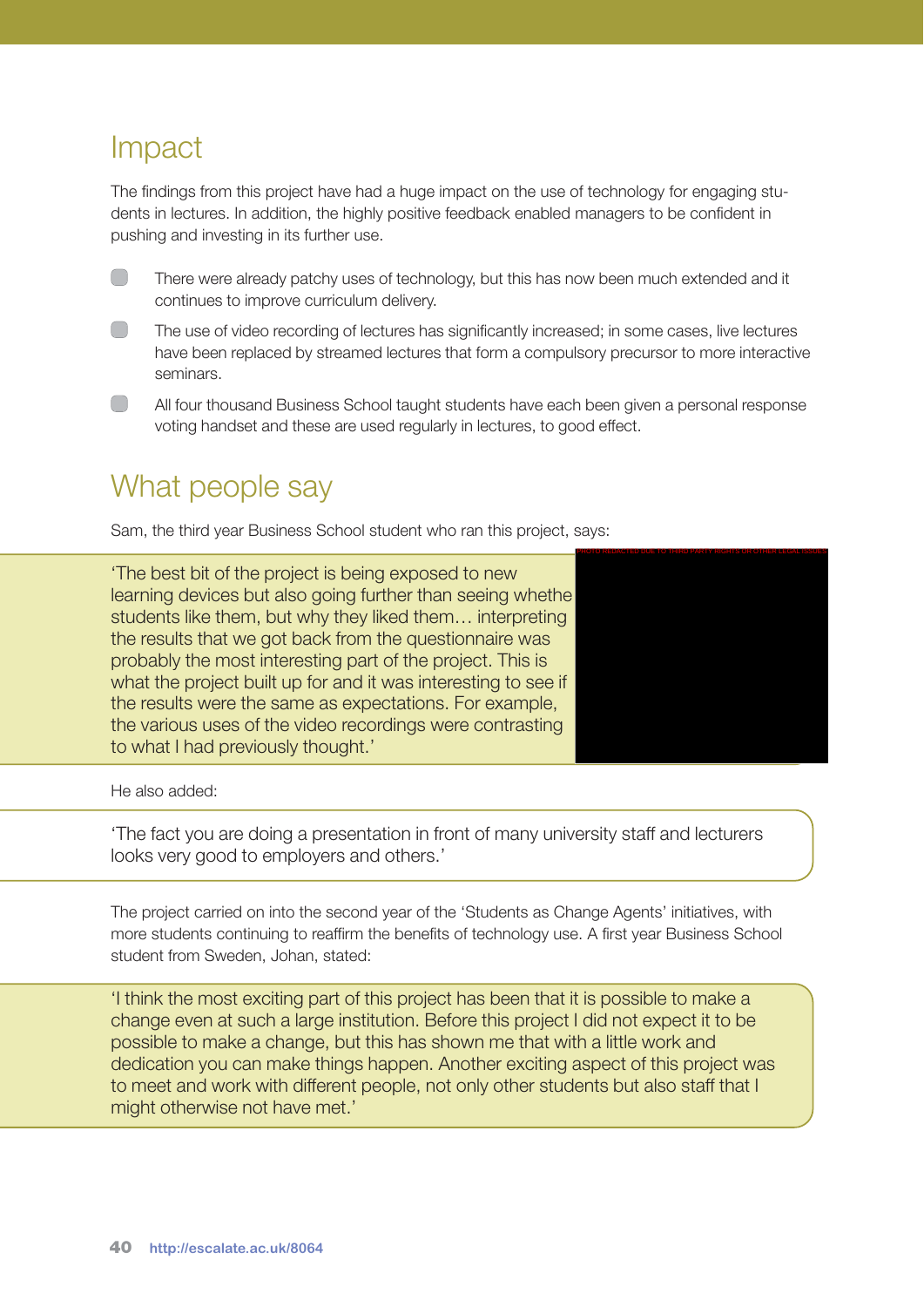Tim also became involved in the first year of his studies, working on a project capturing the student experience of employability events on video. He continued this into the second year.

'The Students as Change Agents project initially attracted my attention as being a good medium for getting the student voice heard across the university, therefore shaping future student experiences for the better. I hope that through the involvement of students like myself, we have already helped to develop more student-centric teaching and learning environments.'

He is also highly aware of the benefits to himself.

'Additionally, I have taken many personal benefits from involvement with 'Students as Change Agents', comprising an exposure to more senior staff within the university and therefore having the opportunity to experience the more intricate workings of the business and how it operates. Further benefits included developing enhanced presentation skills, developing an ability to prioritise my time more effectively as well as having a wealth of experiences to include in my CV and



talk about at interviews. Moreover, since my project revolved around the employability services on offer at Exeter, my own awareness of the world of work and the need to be proactive in looking for a career as a graduate was enhanced. On the whole experience of engagement with 'Students as Change Agents', it has been a positive and enjoyable journey and I would unreservedly recommend getting involved to any proactive individual who has a passion for making a difference and enhancing their student experience and that of others.'

Staff have also really embraced the notion of involving students in learning and teaching developments. Juliette Stephenson, Senior Teaching Fellow and Head of Student Learning at the Business School, has strongly supported data-collection, and has used the data gained to pursue arguments for change. Sam's original survey is also going to be used again in 2010-11, so as to gain longitudinal data on learning through technology. Juliette believes that students bring with them new ideas and perspectives to the research they undertake.

'They come up with questions that staff would not necessarily have thought to ask. The students know what it is like to be part of the learning environment and know the issues students face.'

Jackie Bagnall, also a Senior Teaching Fellow, adds that although it may mean educators stepping outside their comfort zones, there is no better way to engage with students.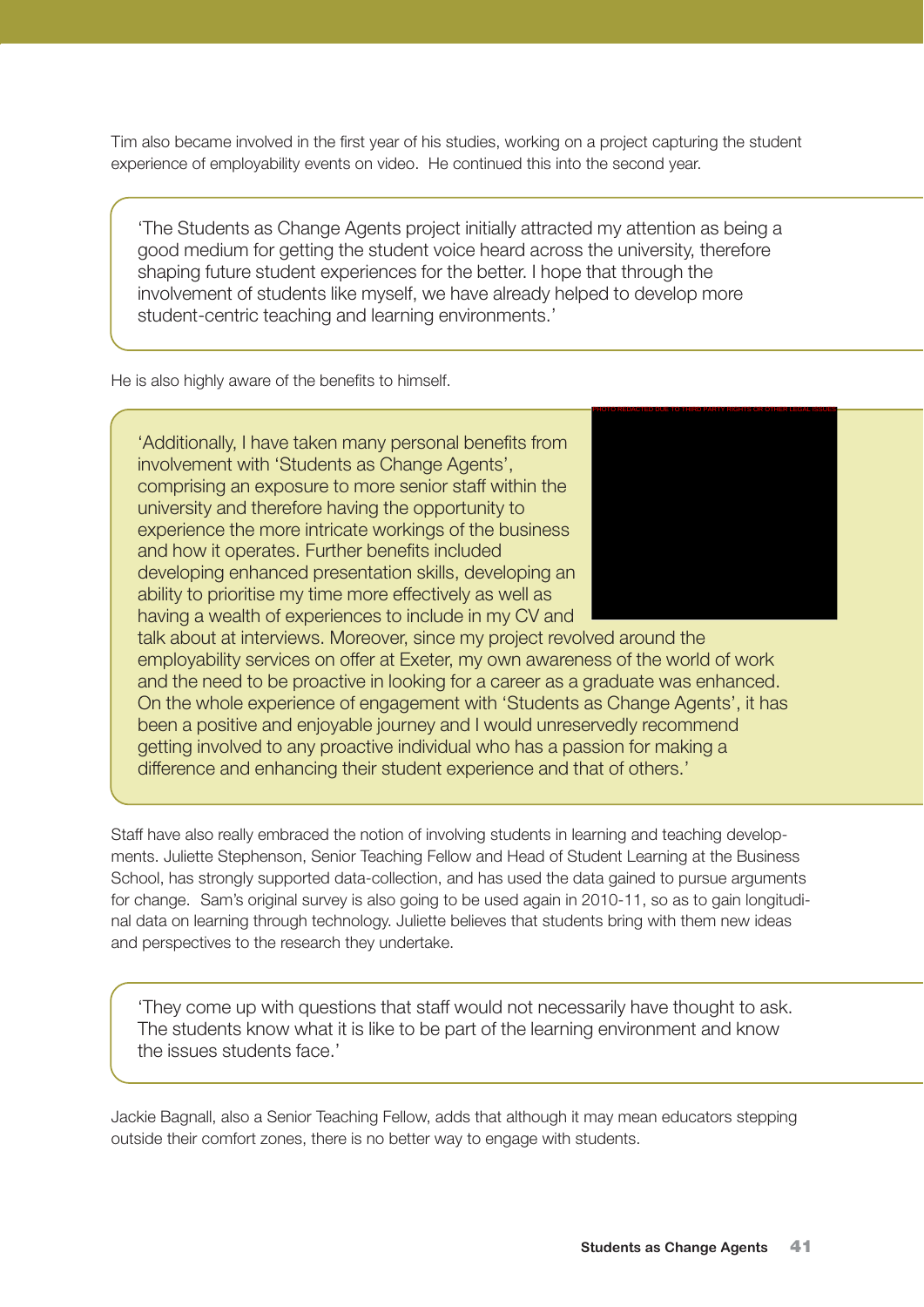# **Case study 2**

# **Film Studies - Shared learning spaces**

# The project

This student-led project enabled an investigation of how film-viewing facilities are currently used by students, and whether the facilities available are appropriate for supporting an effective learning experience.

Film studies students had until recently been provided with access to their own space, known as the AV room. This was a space with private, group viewing facilities. It housed videos and DVDs, and had a common area for group discussion. Due to necessary reorganisation of space, this facility was moved and was made available to all students across the University. There was concern that these new facilities were less well equipped, and also available for a variety of AV purposes that are not necessarily conducive to viewing film. A survey was used to ascertain how wide the student concerns about use of space were, or whether the new facilities were considered appropriate.

Findings highlighted that:

- students do not find the film viewing facilities as good as they would like in order to support their learning needs;
- staff and students would appreciate an informal and collaborative learning space where it is possible to both view film in groups and to hold collaborative discussion;
- students should be more involved in the new-build Forum Project (see below) to ensure that appropriate space is provided for film viewing and collaborative learning, no matter the subject.

The Forum Project is a multi-million pound project creating a new development for the heart of Exeter's busiest campus at Streatham. It will create an inspirational mix of outside and inside space and will deliver a new Student Services Centre, retail and catering outlets, a refurbished Library, new technology-rich learning spaces, a 400-seat lecture theatre and a new university reception.

## Impact

Although there was little immediate impact on the circumstances outlined above, there are very clear plans for how the Forum will lend itself to better collaborative viewing and discussion. In addition, this project had an extensive impact on recognition that students can engage creatively and seriously in discussion of the design and use of learning spaces. Staff managing the Forum project have been keen to involve students further since listening to their presentations at the conference.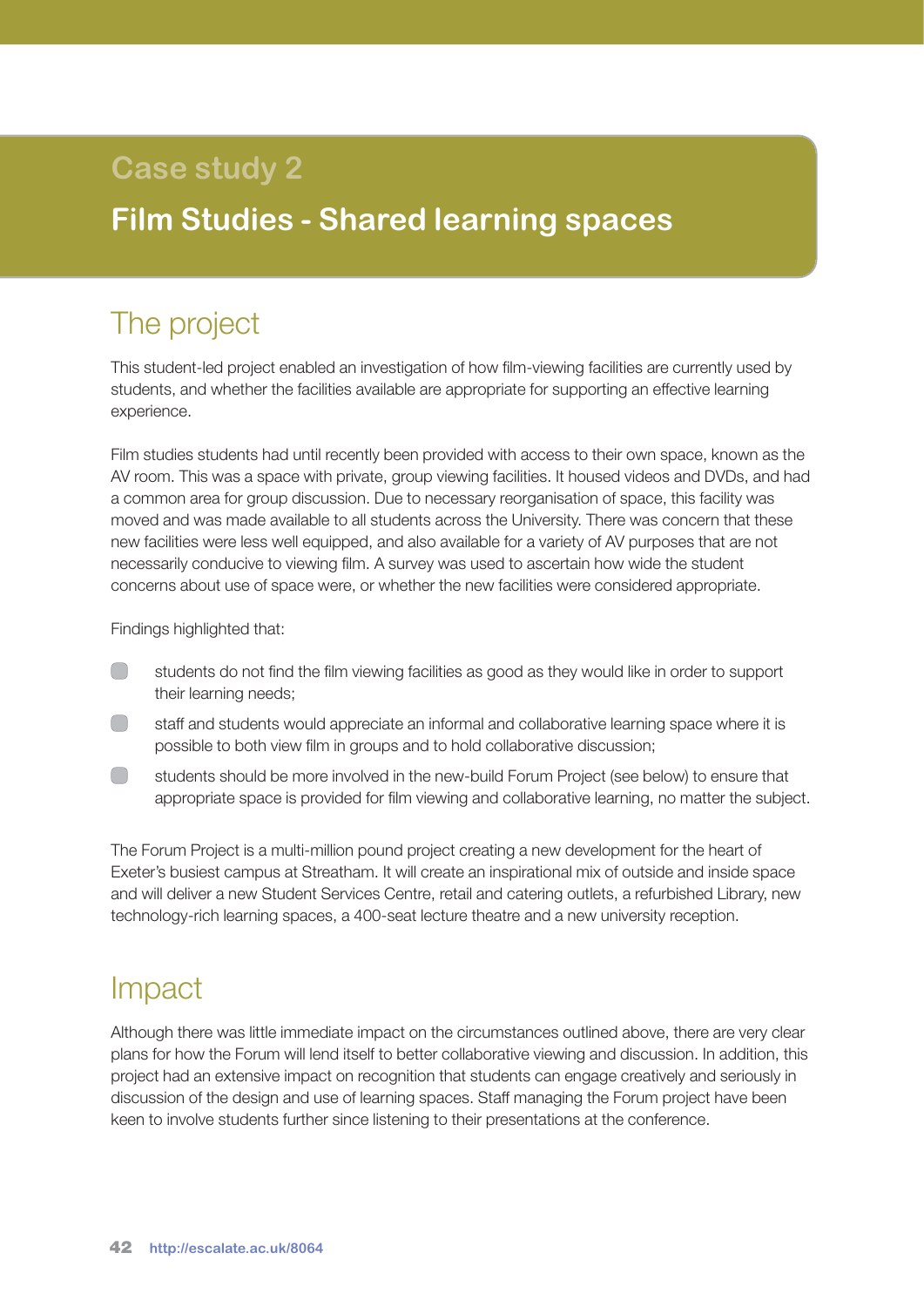# PHOTO REDACTED DUE TO THIRD PARTY RIGHTS OR OTHER LEGAL ISSUES

- A further Change Agents survey was undertaken to gain feedback on preferences for aspects such as furniture and interior design, links with arts and culture, sustainability and internationalisation. Over a thousand students responded to the survey and the information gained was given to the architects.
- $\Box$ Students have since been invited to test out samples of new furniture and to offer feedback on what they liked, and to discuss layouts and use of space in the new building. All feedback has been passed on to the planners.
- $\Box$ Students on the Cornwall campus also had the opportunity to engage in a Change Agents project looking at plans for a new build. A multi-disciplinary group from both Exeter University and Falmouth College (both institutions share a campus) collected data and wrote a report for the architects that covered many ideas for creating individual and social spaces that would promote enthusiasm for learning.

# What people say

The original student project had a profound impact on the researcher, Alessandra, a Film studies student in her third year.

'When I heard about 'Students as Change Agents', in which students could decide on a project they believed was important and that would make a difference, I immediately took up the opportunity to work with Education Enhancement, and more specifically Liz Dunne and Roos Zandstra.'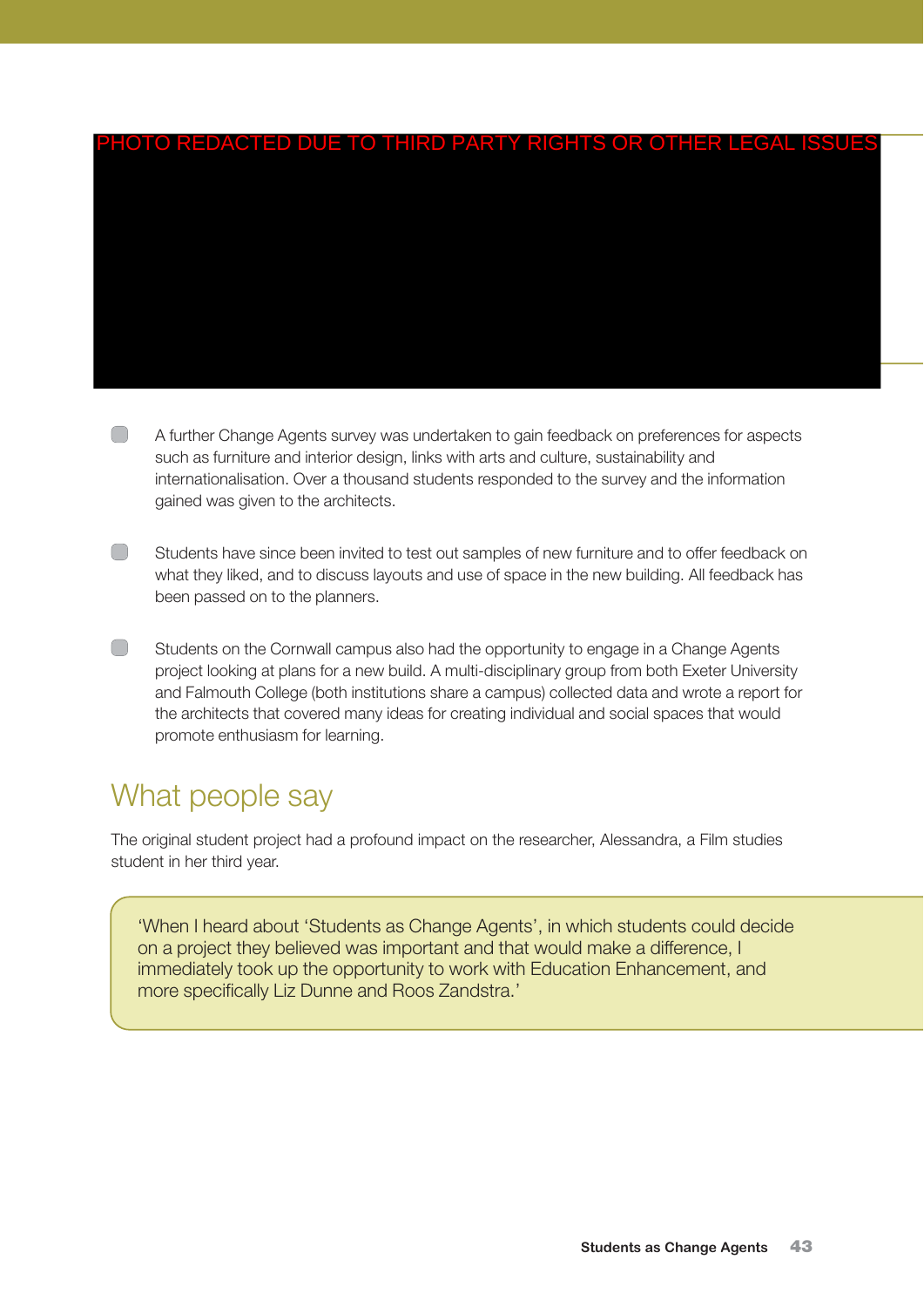'The project and conference helped in many ways. It first of all showed that students are not apathetic, that they do care about their programme and university. In fact, improving the students' experience either directly or indirectly reflects on the university as a whole. A student's environment is one of the most important components in her or his student experience. The loyalty of the student toward the institution they are



studying in should not be underestimated, as it is beneficial for the institution and the student. Thus a project such as 'Students as Change Agents' is more than helping students develop certain skills, it creates a bond between the university and its students.'

'Being a part of this project helped me a lot personally. Seeing that it was possible to give a presentation in front of a diverse audience who were not my peers pulled a trigger. In fact, receiving feedback from faculty, and realising their interest in the project not only boosted my confidence, but it showed that there is a desire for greater student-staff exchange and participation.'

'I am currently a Masters student in film studies at Columbia University in New York City. Choosing to be in the academic field means to expose yourself, your ideas, and your writings. I believe that participating in such a project encouraged me to go further. Being at Columbia and having to face professors with my ideas and perhaps future publications has been made easier through my participation in the conference, as improving a certain



field or enhancing education is a joint venture between scholars and, essentially, future scholars.'

'The project and the conference has been a great experience for me and for my fellow peers. I am happy to have been a part of it, and although I am no longer at Exeter, and cannot directly benefit from any changes; the outcomes have reached far beyond the grounds of Exeter University.'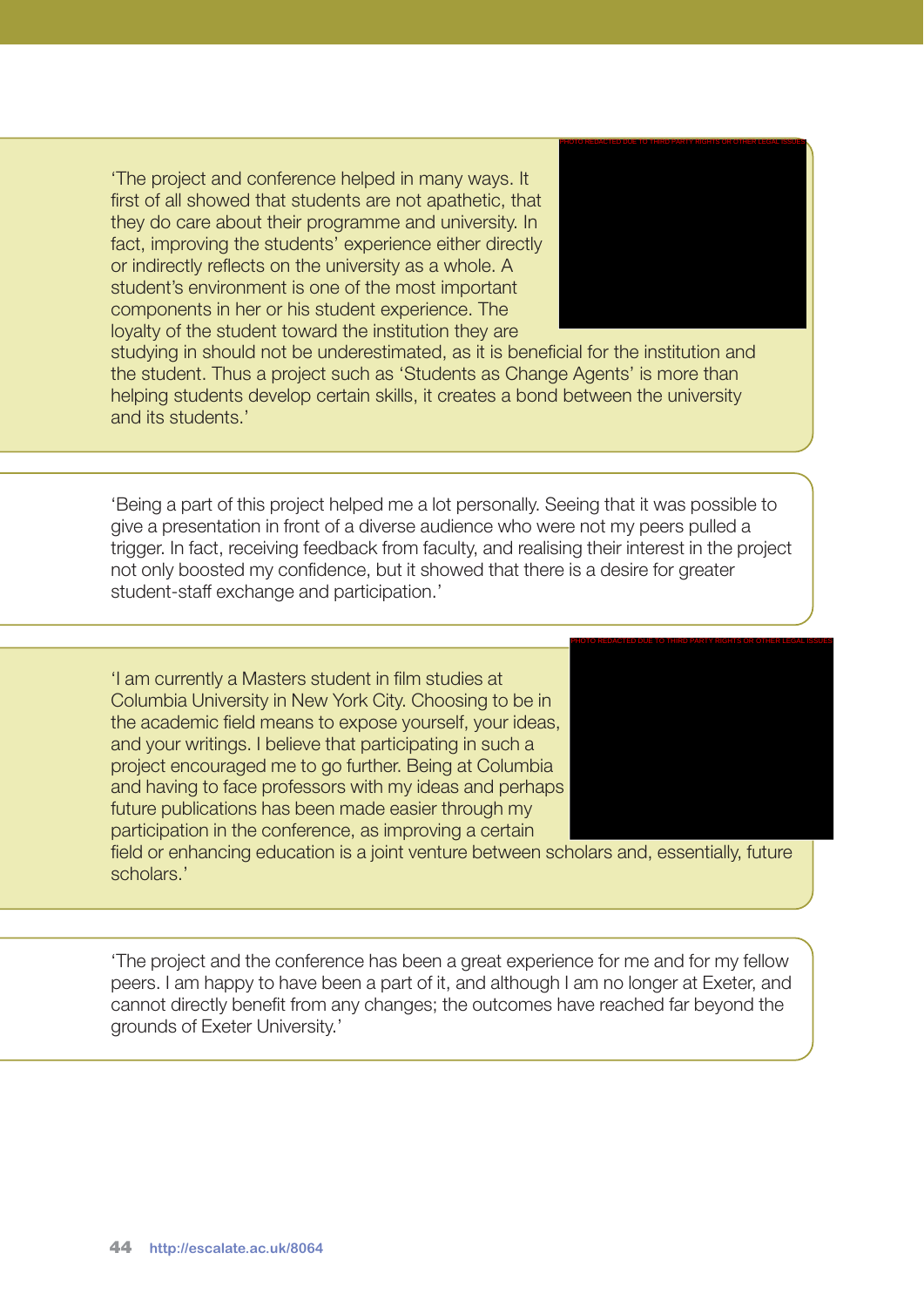# **Case study 3**

# **Law, comparative study Cornwall/Exeter campuses - Law library and tutorial systems**

# The project

The areas the students decided that they wished to research were twofold: the personal tutoring systems and the Law Libraries, at two campuses. Luke, a second year Law student was the SSLC representative based at the Cornwall campus, and Emily was a third year based at Exeter.

Personal tutoring and feedback systems had been highlighted in SSLCs as a particular concern for Exeter-based Law students, but not for Cornwall students. In Cornwall, the key issue at the time was the provision for the Law library. It was hoped that, through the use of comparative study, lessons could be learnt from good practice at both campuses.

Their research findings highlighted many differences between the two campuses, as had been anticipated:

- $\Box$ Exeter students were happier about Law library facilities, though Cornwall students saw an improvement in their facilities over the period of the project;
- $\Box$ there was a lack of hard copy resources at Cornwall, largely due to its being a comparatively new library. However students reported using electronic library resources to a greater extent at Cornwall;
- $\Box$ Cornwall-based students met much more regularly with their tutors and were much happier to approach their tutor if struggling:
- $\Box$ only 25% of students at the university's Streatham Campus felt their tutor would be able to support them if they were falling behind.

Recommendations picked up on what was highlighted by the research to reflect best practices on each campus. So, for example, it was recommended that the role of the tutor in Exeter should be made far clearer to students, as was the case in Cornwall, and that academics should post a tutorial schedule on their doors with slots for students to sign up for. With respect to library provision, it was hoped that the Cornwall library would be able to match more nearly that of Exeter, with more resources, and with better organised learning spaces for individual work and group work.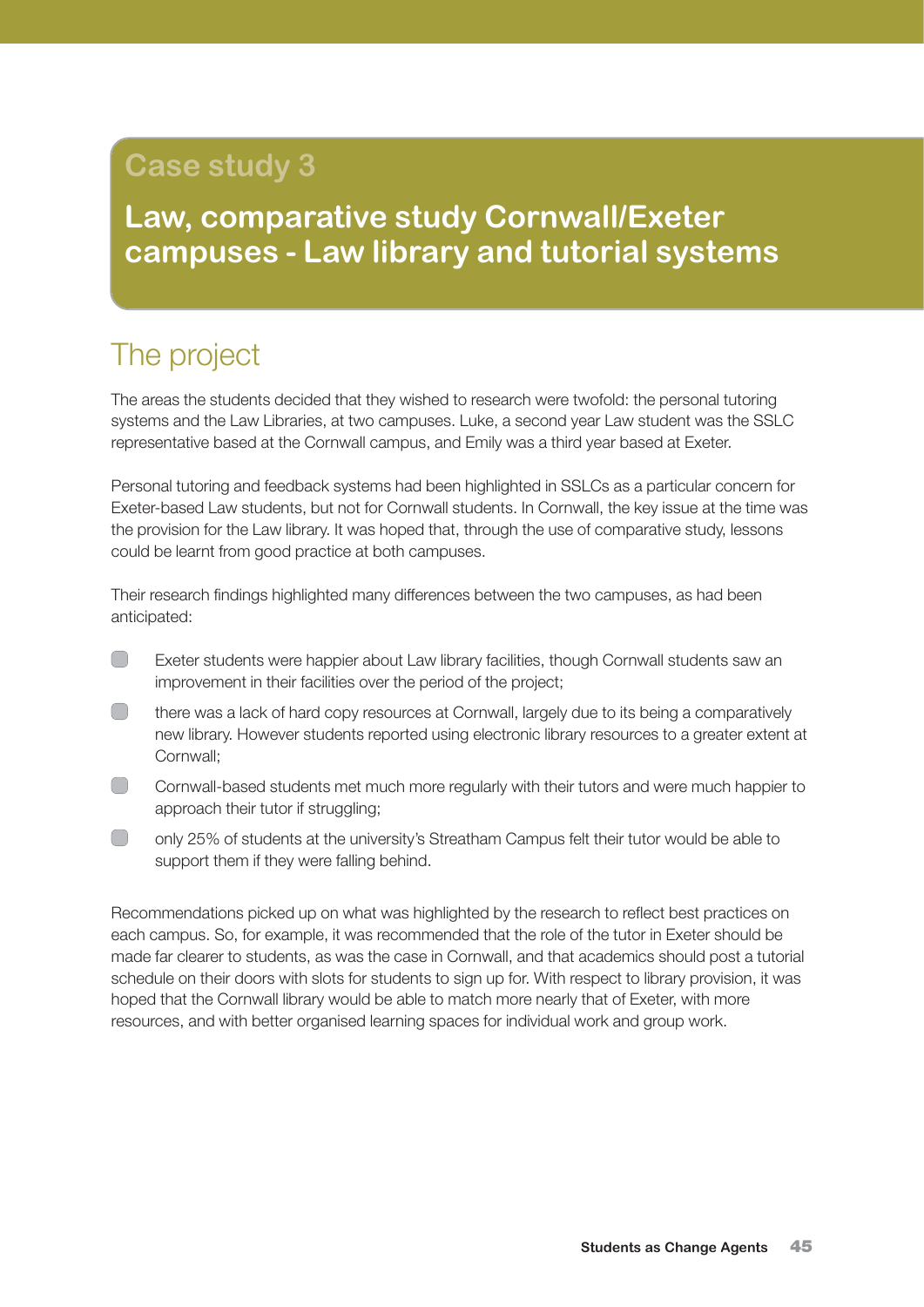## Impact

Students were satisfied that their recommendations were implemented, especially in Cornwall where enhancements to the Law library were clearly apparent. The staff champion invited the two lead students to a staff development seminar to discuss the comparative points on personal tutoring and to learn lessons on good practice from Cornwall colleagues. Clear documentation was produced to guide staff in personal tutor meetings and to provide consistency across the department.

One of the main interests of this study lay in the idea of taking good practice from one context and embedding it in another, and this same research model has been used for an additional project on assessment and feedback within the School.

# What people say

Luke said:

'I really enjoyed the cross campus nature of the project, which involved getting results from both campuses and analysing them. Having the chance to make recommendations to the School with research support was very powerful. I like the fact that the project has hopefully made a difference – I hope that this has made the university a better place for its students.'

Staff in the Law School were pleased with the opportunity to receive such detailed feedback on the provision of services across both campuses and keen to integrate change and good practice where necessary.

The Director of Education for Law, Dr Sue Prince, who had strongly supported the projects, commented positively on the integral use of students as agents of change within the School:

'The creativity and energy of our students is extremely impressive when they are involved in such projects. Both this project and the debt literacy project which is run from within the Law School have encouraged significant and positive changes in how we operate. The Debt Literacy Project, for example, began as a student project with local schools but has given an additional focus on widening



PHOTO REDACTED DUE TO THIRD PARTY RIGHTS OR OTHER LEGAL ISSUES

participation by the students involved as they have brought pupils into the Law School to see a university in action.'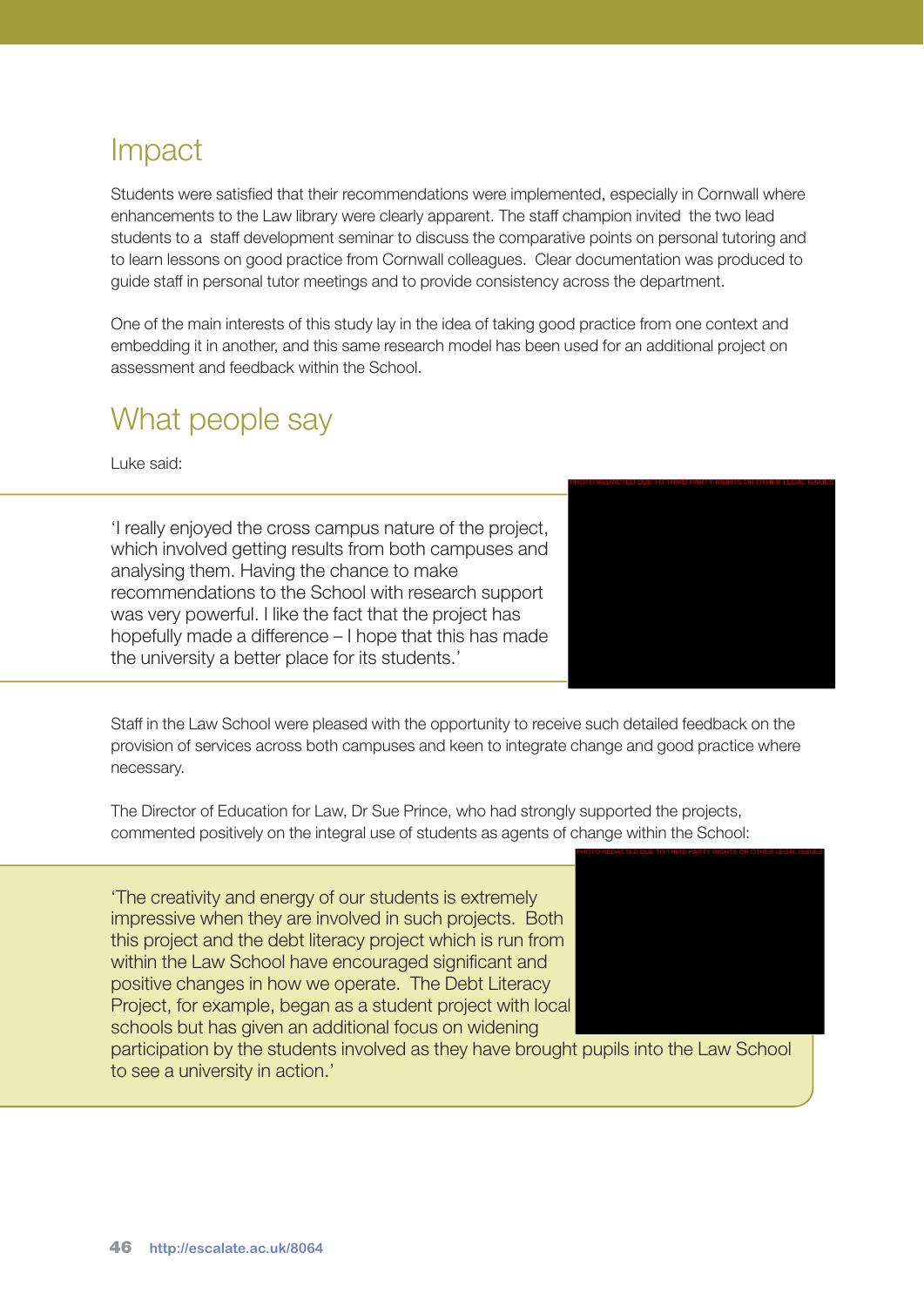# **Case study 4 Psychology - Podcasts as a learning tool**

# The project

Several lecturers had been offering lecture podcasts to students, and this had been well received. However, students were frustrated that other staff were not podcasting their lectures, in part due to a fear of having a negative impact on attendance. Laura decided to research how students used podcasts, what the perceived benefits of lecture podcasting were and how this impacted upon both lecture attendance and exam performance. The purpose was to provide School staff with a better understanding of why students had been asking for more podcasts through the SSLC.

Research findings included the following points:

- $\Box$ podcasts were used to make notes, recap on things missed in a lecture and to review information that had not been understood;
- $\Box$ students felt better prepared for exams when a podcast was available;
- $\Box$ very few students used them as a substitute for lectures and most would be prepared to have their attendance monitored for more podcasts;
- $\Box$ students wanted more podcasts to be made available;
- $\Box$ podcast use in Psychology should be supported by academic staff.

It has been recommended that trialling of podcasts should be done for all first year lectures, and this has been supported by the Deputy Vice Chancellor (Janice Kay) who, as professor of Cognitive Neuropsychology, has a close relationship with the School of Psychology. It was advised that lecturers should monitor attendance formally or subjectively if they were concerned about falling attendance, and that podcast provision would be limited if problems arose.

## Impact

The impact of this study has in fact been greater outside the School of Psychology than within. Laura so much impressed staff from Biosciences during the 'Students as Change Agents' conference that she was asked to repeat her presentation on podcasting to other Biosciences staff at a teaching development session. There are now several modules that use podcasting in Biosciences. The case study was also used to provide a rationale for podcasting in the Business School, with evidence from students as to why this is so worthwhile being used to persuade teaching staff and managers that they should be supportive of podcasting. The Business School has now provided web space for the uploading of multiple podcasts, and student technology 'champions' are organising the recording and availability of podcasts for a large number of lectures.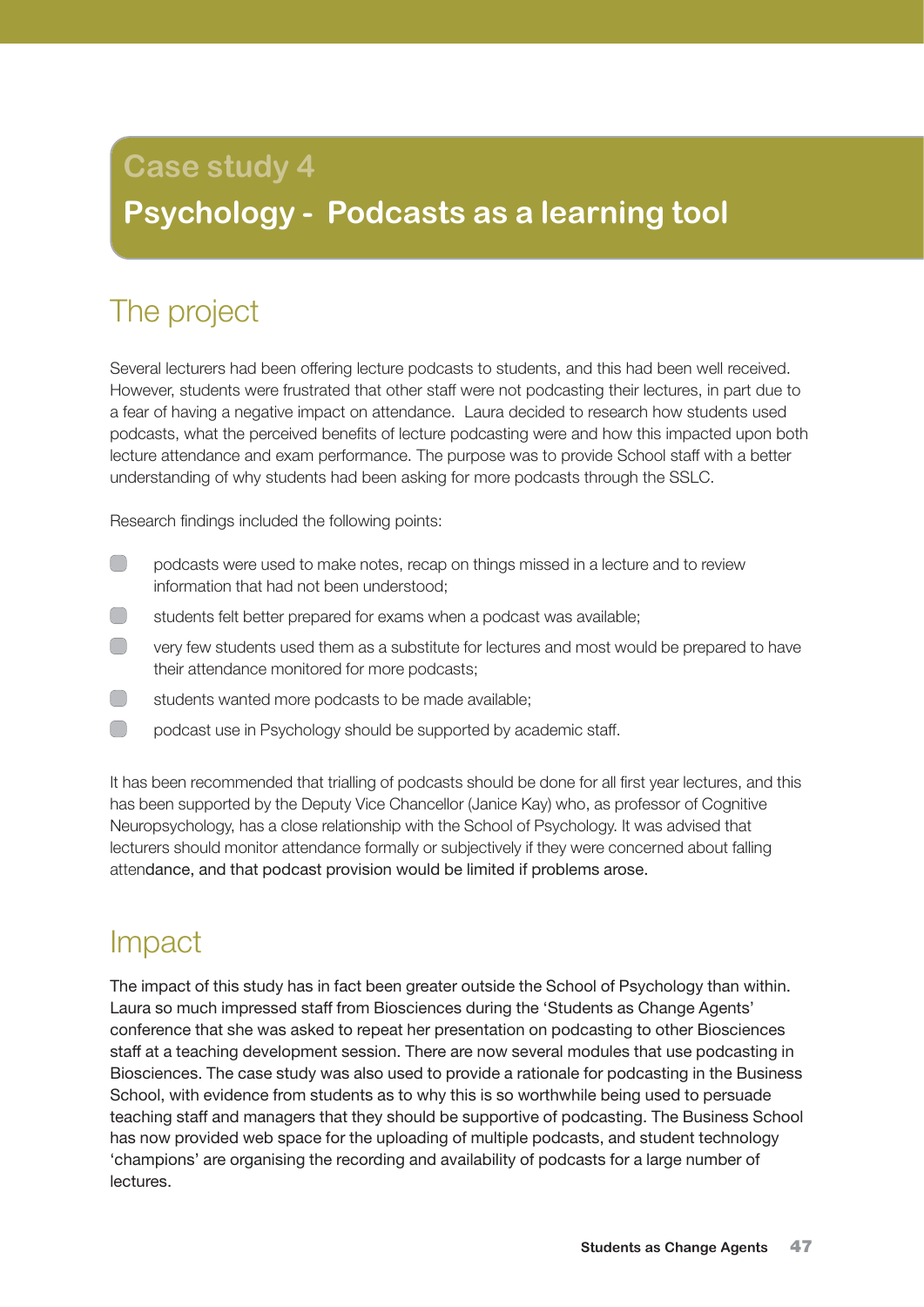# What people say

Laura comments:

'It has been interesting to gather student opinion from outside the SSLC on the use of podcasts in Psychology, in particular looking at the detailed comments students wrote on the questionnaire. It is also exciting to think that I am able to provide the School with research-based recommendations about podcast provision which I believe will have a more positive effect than simply writing in SSLC minutes again that 'students think podcasts are an example of good practice that other lecturers should look into.'



'I am pleased with the questionnaire I sent out as I think it not only covers why podcasts are popular amongst students and how they are used, but also the areas that are currently putting certain members of staff off podcasting themselves, i.e. worries about attendance.'

'I have learnt that I really enjoy the process of carrying out projects/research and this is influencing my choice in career path, i.e. possible PhD. Presenting in front of such a large and mixed audience at the conference was a great personal achievement – I normally don't enjoy talking to an audience but I feel more confident now. I have learnt about the importance of student opinion and how to represent this to others.'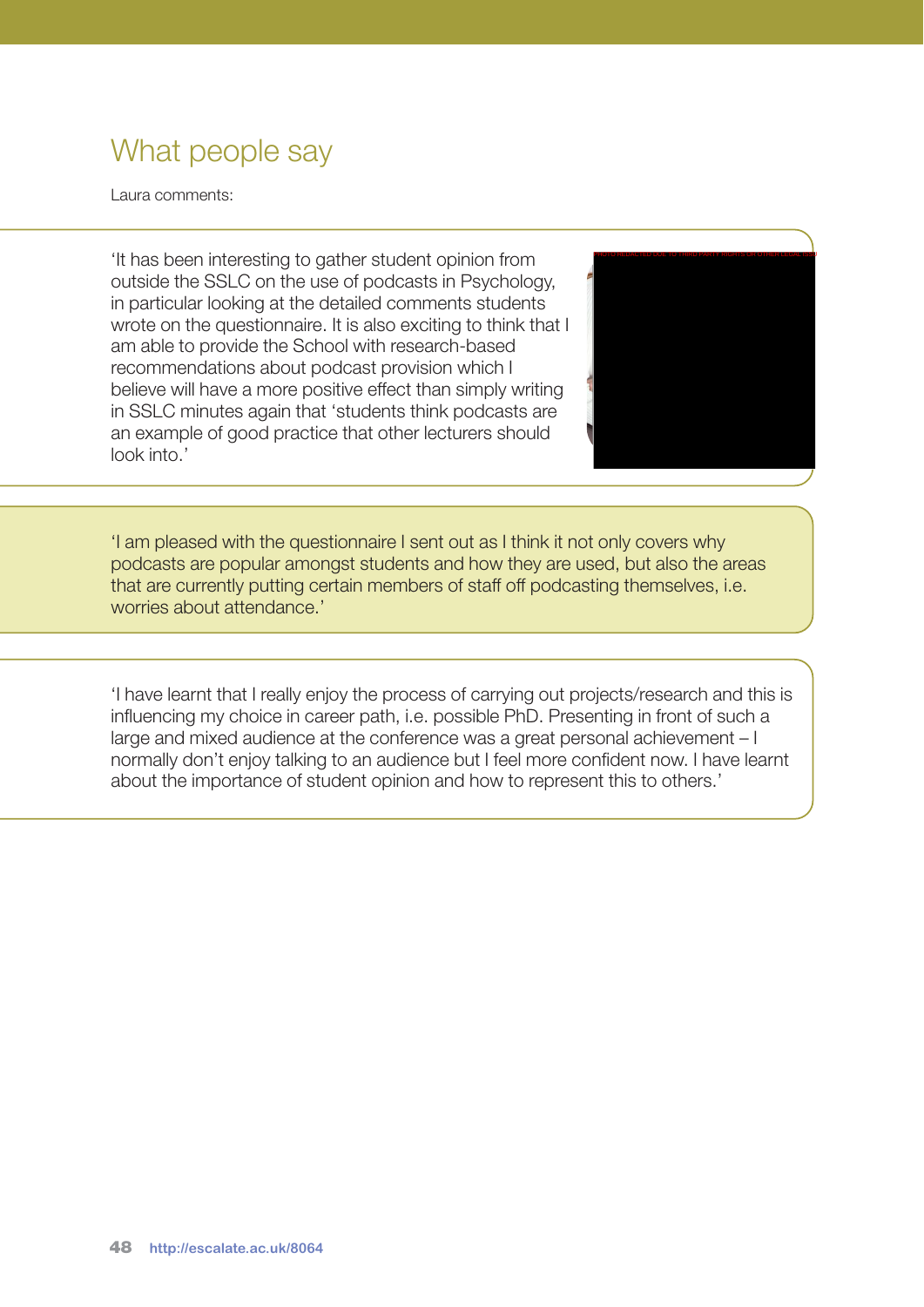# **Case study 5**

**Institute of Arabic and Islamic Studies - Improving assessment and feedback**

# The project

The NSS scores for feedback and assessment in the Institute of Arabic and Islamic Studies (IAIS) were not as good as expected, and issues relating to feedback and assessment have frequently been raised in SSLC meetings. Tom – an active second year SSLC member in Arabic and Islamic studies - wanted to investigate how the scores could be improved. With a view towards both technological and traditional improvement, and supported by a second year student, David, he looked at the kinds of feedback and assessment that students find most beneficial, as well as differences between what is needed for language learning and for learning of subject content.

The study found, for example, that:

- $\begin{array}{ccc} \end{array}$ students were pleased with timing, turn-around times, level and amount of assessment;
- $\begin{pmatrix} 1 \\ 1 \end{pmatrix}$ students did not always understand the marking criteria or why they received the marks they had;
- $\Box$ marking was considered to be inconsistent.

From his research study, Tom was able to make the following recommendations:

- $\Box$ more formative assessment as well as more constructive feedback, and further oral feedback;
- $\Box$ peer and self-assessment to support better understanding of what to aspire towards;
- $(\ )$ for the first year – review of assessment procedures to include more formative, peer and selfassessment;
- $\Box$ Virtual Learning Environment pages and Module Handbooks to be available for all modules;
- $\Box$ personal tutorials to be more academically focused;
- $\Box$ feedback sheets to include tick box criteria so students have a better understanding of where marks have come from;
- introduction of January exams to third and fourth year students who have heavy exam loads in the summer term.
- $\Box$ introduction of feedback surgeries.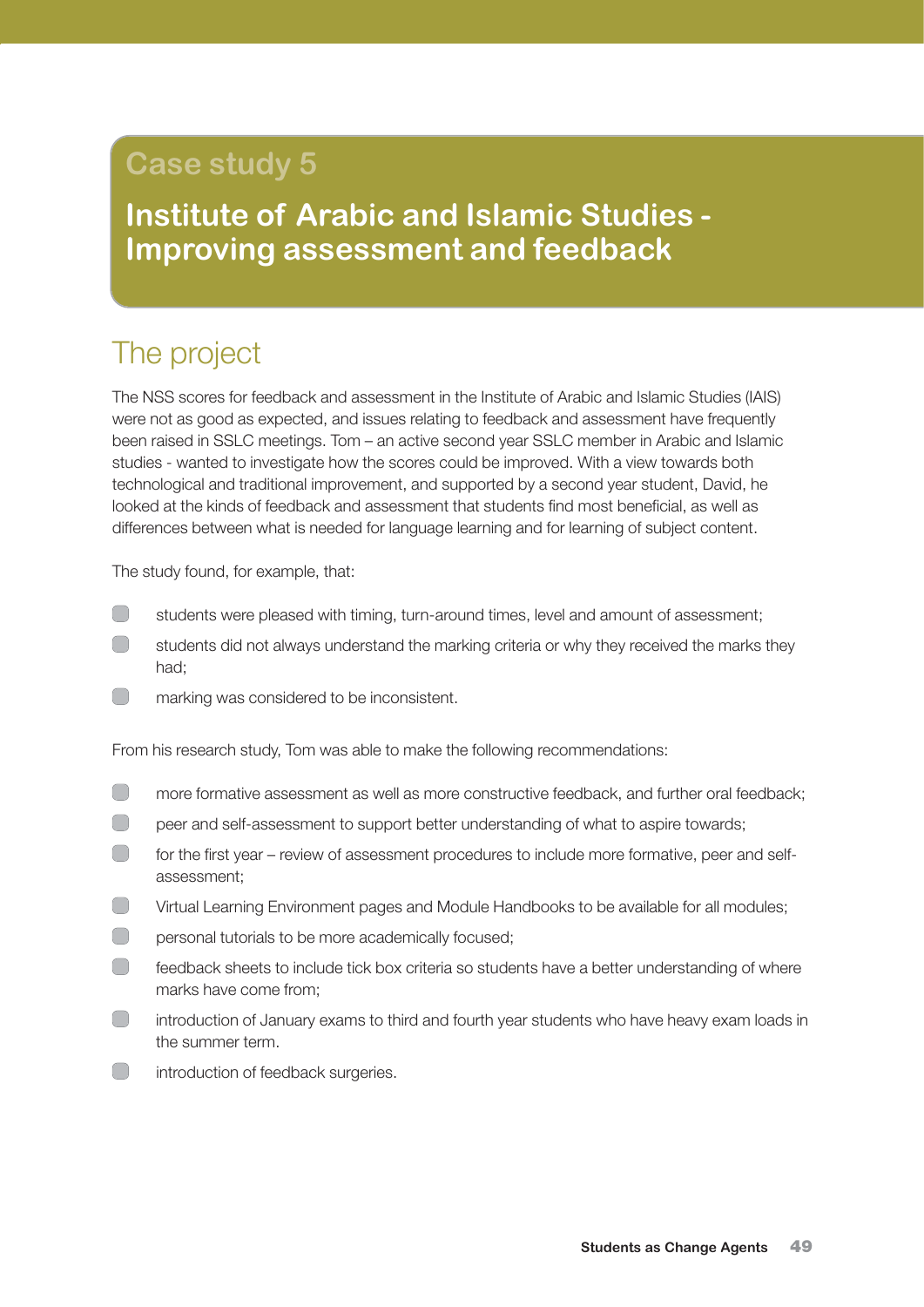## Impact

The following year, the IAIS introduced a number of changes in the Department. Firstly, all students were asked to attend a general introduction meeting with the Head of Department in Welcome Week, so that all the important information about assessment and feedback in the Departmental Handbook could be explained clearly. This included the marking of work, plagiarism, and the role of the personal tutor.

Also, within Welcome Week, all students were given times to visit their personal tutors. It was hoped that with this first, informal meeting, students would feel more inclined to contact their personal tutor throughout the year.

In addition, there has been a clear increase in the number of module handbooks, especially in the languages. All the handbooks clearly lay out the assessment structure and provide essential information about the module.

This year also saw the introduction of a new feedback sheet, which followed the advice from the 'Students as Change Agents' project. After consultation in focus groups, the most popular model from a number of examples was selected. The new sheet means that students can see the distribution of their marks a lot more clearly, as they had requested.

# What people say

Tom is clear that the project had a marked impact:

'All modules should now receive formative feedback within the first six weeks. Overall, the 'Students as Change Agents' project has had a noticeable and lasting impact on feedback and assessment in the IAIS. I hope that the new SSLC will take up the project this year.'

'I really enjoyed conducting real research into what students actually think and being able to present this information to senior staff in full knowledge that what you're saying is backed up by proof. This gave me the chance to make research based recommendations that could potentially bring about change.'

'I've learnt good transferable research and problem-solving skills as well as developing my confidence in presentations. I've also learnt how to conduct interviews and focus groups. These will be good examples to draw upon in an interview and I feel will help me in my future career.'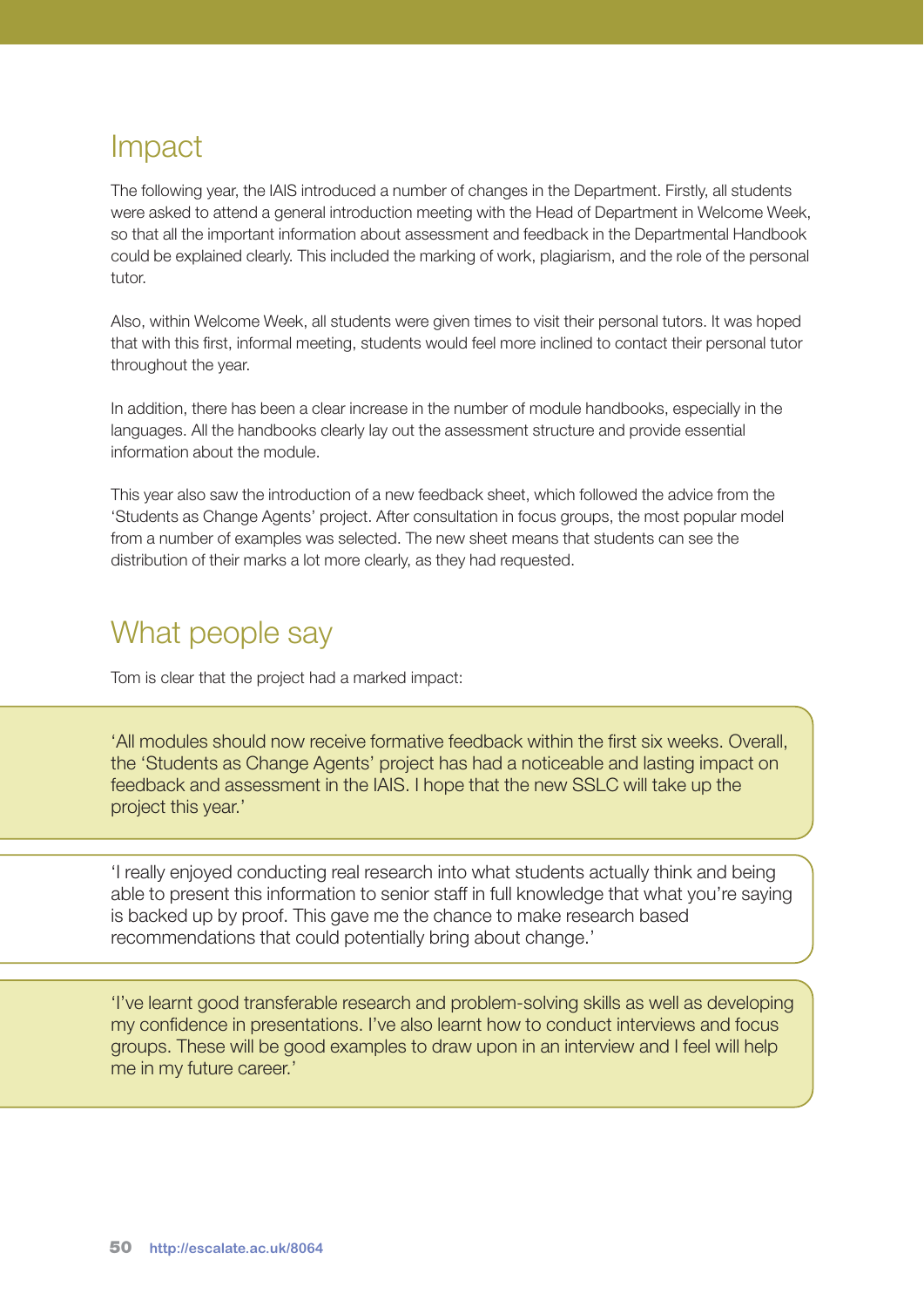# **Case study 6**

# **History - Seminar experiences**

# The project

History students have comparatively few contact hours; apart from weekly lectures, seminars are a vital part of their learning experience. Penny, a third year History student, worked with a small group of peers to research what kind of seminar structure and format would enable History students to learn best. Understanding what style of seminar students find the most useful to aid their learning was seen as central to ensuring that history students get the most out of their contact hours.

Research findings included the following points:

- $\Box$ there were differences between the years: first years are less aware of the role and benefits of the seminar;
- $\Box$ there are similarities between what students want and what many academics are trying to achieve;
- $\Box$ the relationship between the lecture and the seminar is important for developing understanding;
- $\Box$ students felt that student-led seminars are a really valuable way to learn, with the tutor acting as facilitator;
- $\Box$ participation in seminars is dependent on feeling comfortable and having trust between students and the tutor.

# Impact

The research project led to the creation of a booklet of good practice that includes examples of what students like, and exemplifies the ways that highly-rated staff conceptualise, prepare for, and teach their seminars. This resource has been made available to both staff and students in paper form and online, and has offered students a far better understanding of what a seminar is, and its purpose, than they had previously. The staff champion not only organised this dissemination, but also ensured that responding to change agent projects was built into the School's Education Plans, thereby validating and formalising the project outcomes.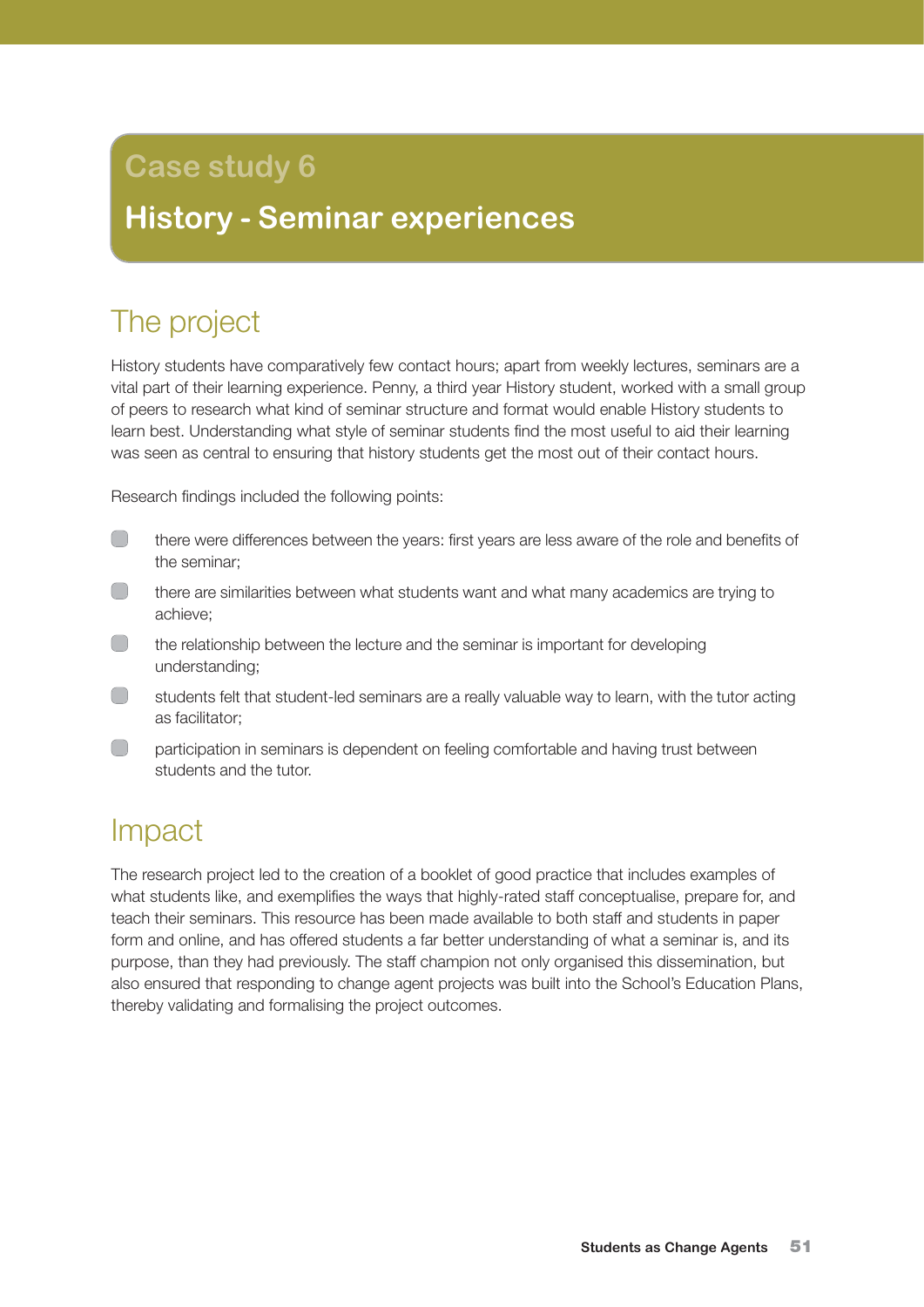# What people say

Penny, the project leader, who is now working in Management Consultancy, comments:

'I was motivated to take part in the Students as Agents for Change programme as it was a way to actively engage in the way that student seminars were run within the History department at Exeter. It provided my peers and myself with the opportunity to undertake student led research to feedback to the department, an opportunity that was too good not to take up as often student input is reactive and not proactive.'



'My highlight from taking part in the 'Students as Change Agents' programme was being given the opportunity to present the project findings back to the History department and wider university. The positive reception to the research results that we presented, and the subsequent student involvement in future 'Students as Change Agents' projects, highlights the success and value of the initiative.'

'Planning and running an independent research project developed my organisation, research, analysis and communication skills – all skills that I use on a day-to-day basis in my post-graduation career in Management Consultancy.'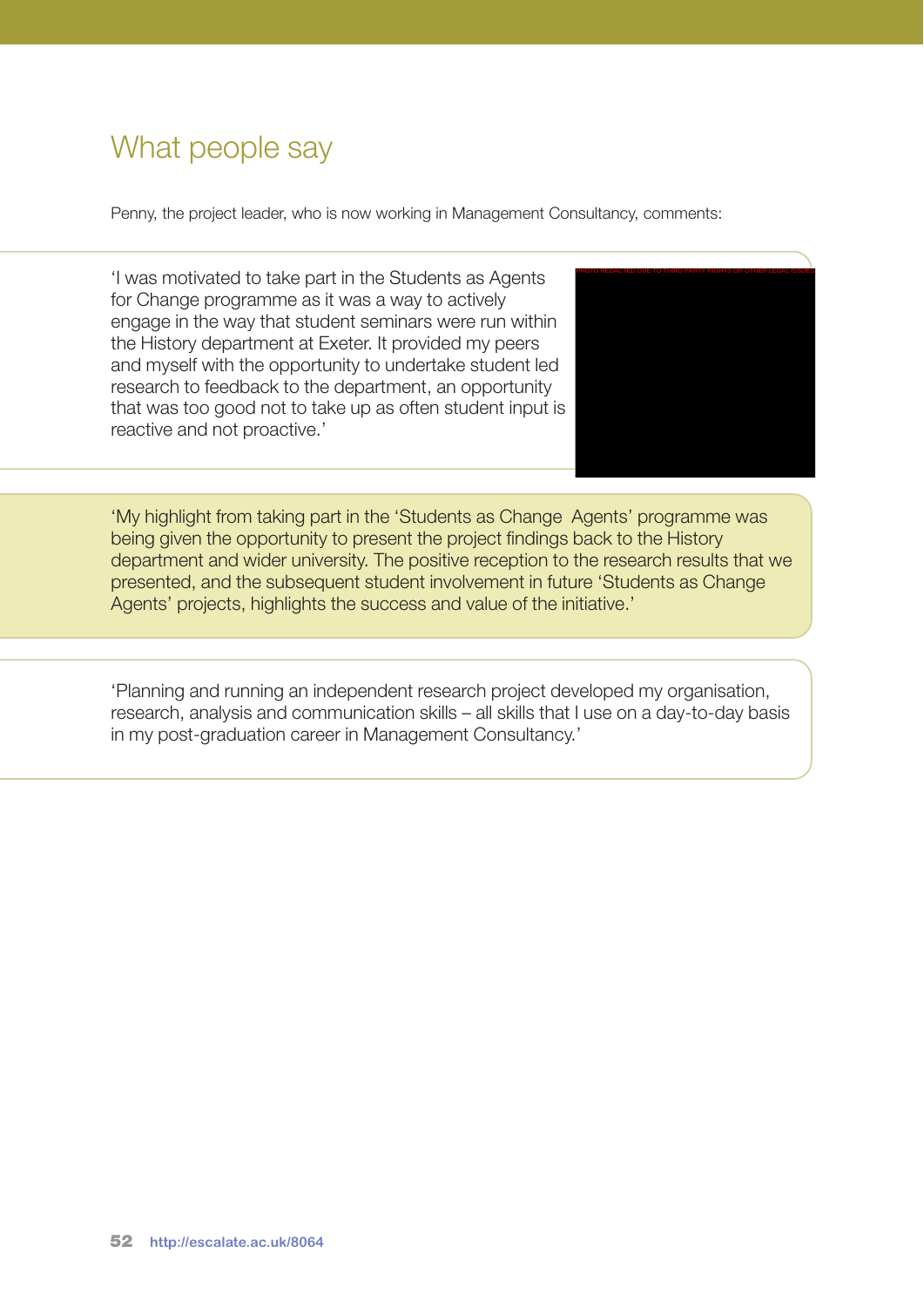# **Case study 7**

# **Geography - Academic Writing Support**

# The project

Tutorials to support undergraduate academic study and writing had previously been available across all years, but were recently discontinued in years two and three, following requests from students. Currently, only the first year students have academic tutorials.

Students have now argued that support for academic writing is lacking from their programme. Kirsty, a second year Geography student, decided to research this further and to ascertain how important an issue this had become for students. The findings of her questionnaire suggested that Geography students make high usage of the one-to-one appointments available through the university's study skills team, but that these were often difficult to secure. In addition, students suggested that they would benefit from more tailored support, especially those from Physical Geography. These students consider they have slightly different academic writing support needs to Human Geography students, since they are expected to submit reports that are different in form to any writing they will have done at A-level.

The School therefore decided that finding a means to develop writing skills effectively would be highly beneficial. In collaboration with Education Enhancement, the School successfully won a joint bid for £5000 from the Alumni Annual Fund. The funding they secured was used to develop a one-to-one support system, together with a number of workshops to support study skills and writing. These were negotiated through the Education Enhancement Study Skills team, who also offered training for three Postgraduate research students to support student writing.

## Impact

The three research students successfully took the project forward, with some excellent feedback from undergraduates. Overall 36 students participated in the scheme over a three month period. Importantly in terms of continuation, students who benefited have also been keen to promote its usefulness. Hence it is anticipated that a similar programme will be offered in following years, and the School is expecting to set aside resource for this purpose. It is also intended that similar opportunities will be made available to Geography students based at the Cornwall Campus.

In addition, since receiving feedback from the initial 'Students as Change Agents' survey, the School has also prepared a 'Referencing and Style Guide' that has been circulated electronically to all students and is available on the VLE, along with sample dissertations accessible to all students in Levels 2 and 3.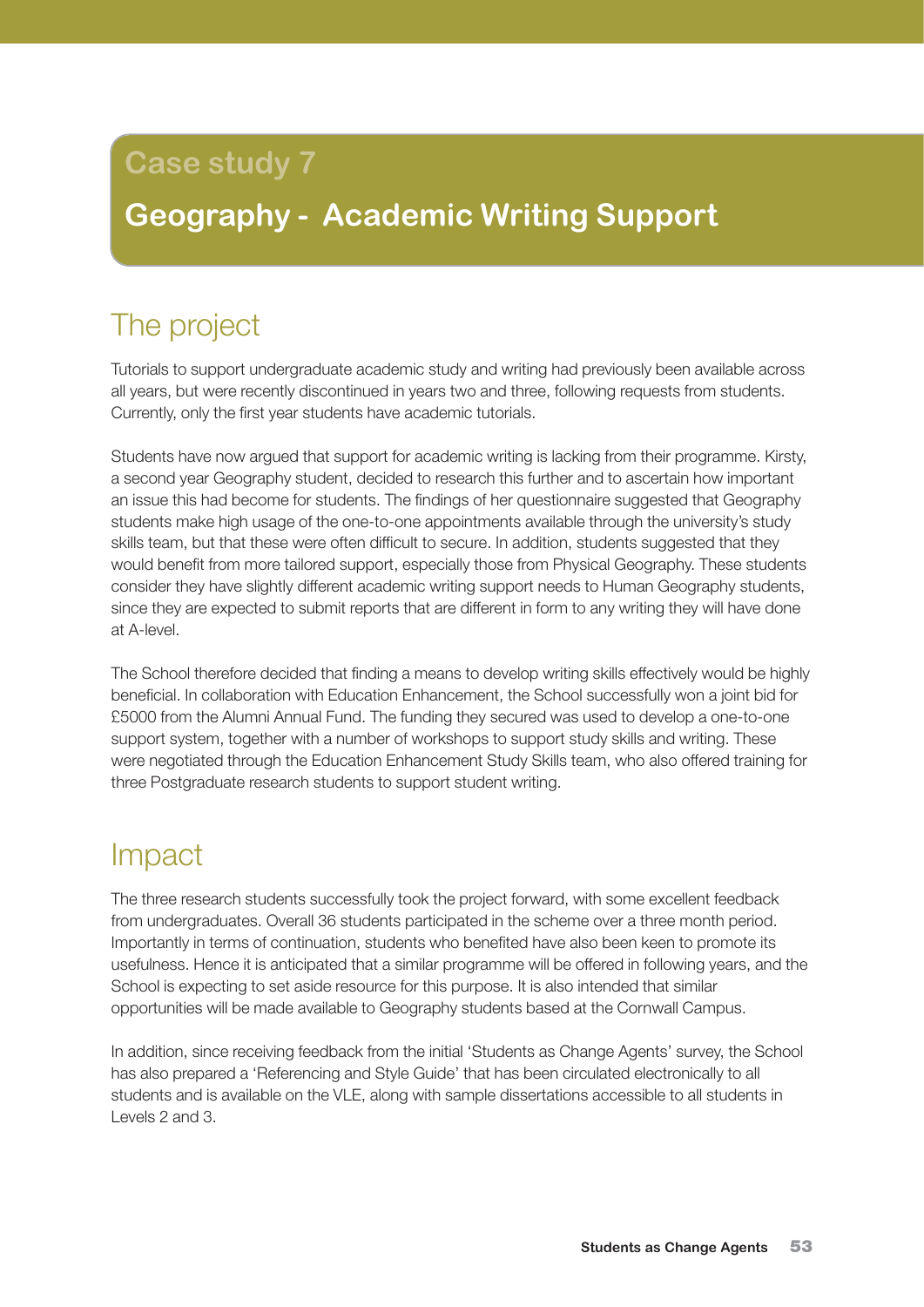## What people say

Undergraduate feedback on the postgraduate support was extremely positive, for example:

'This will improve the standard of writing dramatically; It proved to be very valuable as the tutor had seen a piece of my work and therefore advice was directed to personally helping me rather than just general tips; The advice was very adaptable and therefore I have been able to apply it to several pieces of work.'



Students reported gaining a variety of important skills, including improved 'research technique and critiquing', to being offered a 'way to critically examine literature'.

Nicola Thomas, Director of Education for the School, had enthusiastically supported this project throughout.

'It has been a great project and exceptionally well resourced and supported by Education Enhancement – which has been really important for us.'

She is particularly appreciative of the way in which the project has worked:

'Getting some impartial support in identifying a problem and working really constructively with the department to solve that… They [the students] found it very empowering I think to identify the issues and to realise in fact they could make a change. The critical thing is keeping the resource for those sorts of projects because they are very useful in helping students to identify issues and then making a tangible difference. So I really support 'Students as Change Agents' and hope it will continue for a long time to come.'

**Overall, these case studies highlight the many ways in which students have brought about positive changes within the university. In terms of the institution, a number of significant improvements were undertaken, with an expectation for leading to greater student satisfaction. The students not only gained great pleasure through engaging with their projects, but they also developed a number of skills to support their employability, including negotiation and leadership. What is also clear is that there have been huge benefits for both the institution and for the individual students involved.**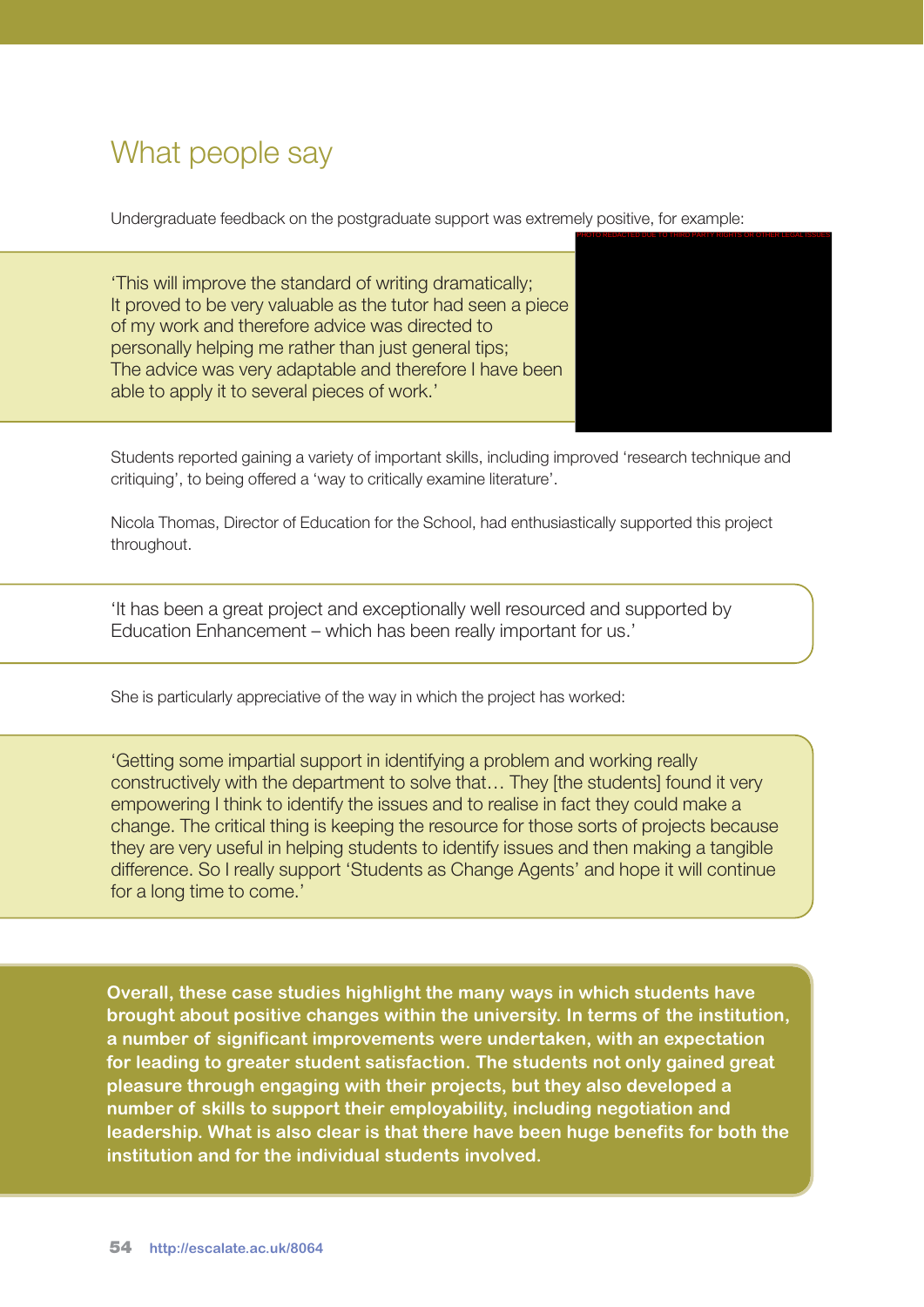# **References**

Birmingham City University (2010) Creating the Learning Community through Student Academic Partners, available at: www.birminghamcitysu.com/saps [accessed 23 January, 2011].

BIS (2009) Higher Ambitions - The Future of Universities in a Knowledge Economy, Department for Business Innovation and Skills, available at: http://bis.gov.uk/assets/biscore/corporate/docs/h/ 09-1447-higher-ambitions.pdf [accessed 23 January, 2011].

Cheney, G., McMillan, J. and Schwartzman, R. (1997) Should we buy the 'Student-as-Consumer' Metaphor? available at: http://mtprof.msun.edu/Fall1997/Cheney.html [accessed 23 January, 2011].

Encarta Dictionary (2009) MSN Microsoft, available at: http://encarta.msn.com/encnet/features/ dictionary [accessed 23 January, 2011].

Freidman, J.P. (2007) (ed) *Dictionary of Business Terms*, (4th ed), Haugppauge, NY, Barron's Educational Series

Furedi, F. (2009) Now is the age of the discontented, *Times Higher Education*, 4 June, available at: www.timeshighereducation.co.uk/story.asp?storycode=406780 [accessed 23 January, 2011].

Haigh, N. (2005) Everyday conversation as a context for professional learning and development, *International Journal for Academic Development*, 10 (1), 3-16.

Halsey, K., Murfield, J., Harland, L. and Lord, P. (2006) The voice of young people: an engine for improvement? Scoping the evidence, NFER, available at: www.cfbt.com/evidenceforeducation/PDF/ 91151\_VoiceOfYoungPeople.pdf [accessed 23 January, 2011].

Healey, M. and Jenkins, A. (2009) Developing undergraduate research and inquiry, Higher Education Academy, available at: www.heacademy.ac.uk/assets/York/documents/resources/publications/ Developing Undergraduate\_Final.pdf. [accessed 23 January, 2011].

Higher Education Academy (2010) Student Engagement, available at: http://www.heacademy.ac.uk/ourwork/universitiesandcolleges/studentengagement [accessed 23 January, 2011].

Kay, J., Dunne, E. and Hutchinson, J. (2010) Rethinking the values of higher education - students as change agents? The Quality Assurance Agency for Higher Education (QAA), available at: www.qaa.ac.uk/rethinking [accessed 23 January 2011].

Little, B., Locke, W., Scesa, A. and Williams, R. (2009) Report to HEFCE on student engagement, available at: www.hefce.ac.uk/pubs/rdreports/2009/rd03\_09 [accessed 23 January, 2011].

McCulloch, A. (2009) The student as co-producer: learning from public administration about the student-university relationship, *Studies in Higher Education,* 34, 171-183.

NUS (2010) Student Engagement Hub, National Union of Students, available at: http://www.nusconnect.org.uk/campaigns/highereducation/student-engagement-hub/toolkit [accessed 23 January, 2011].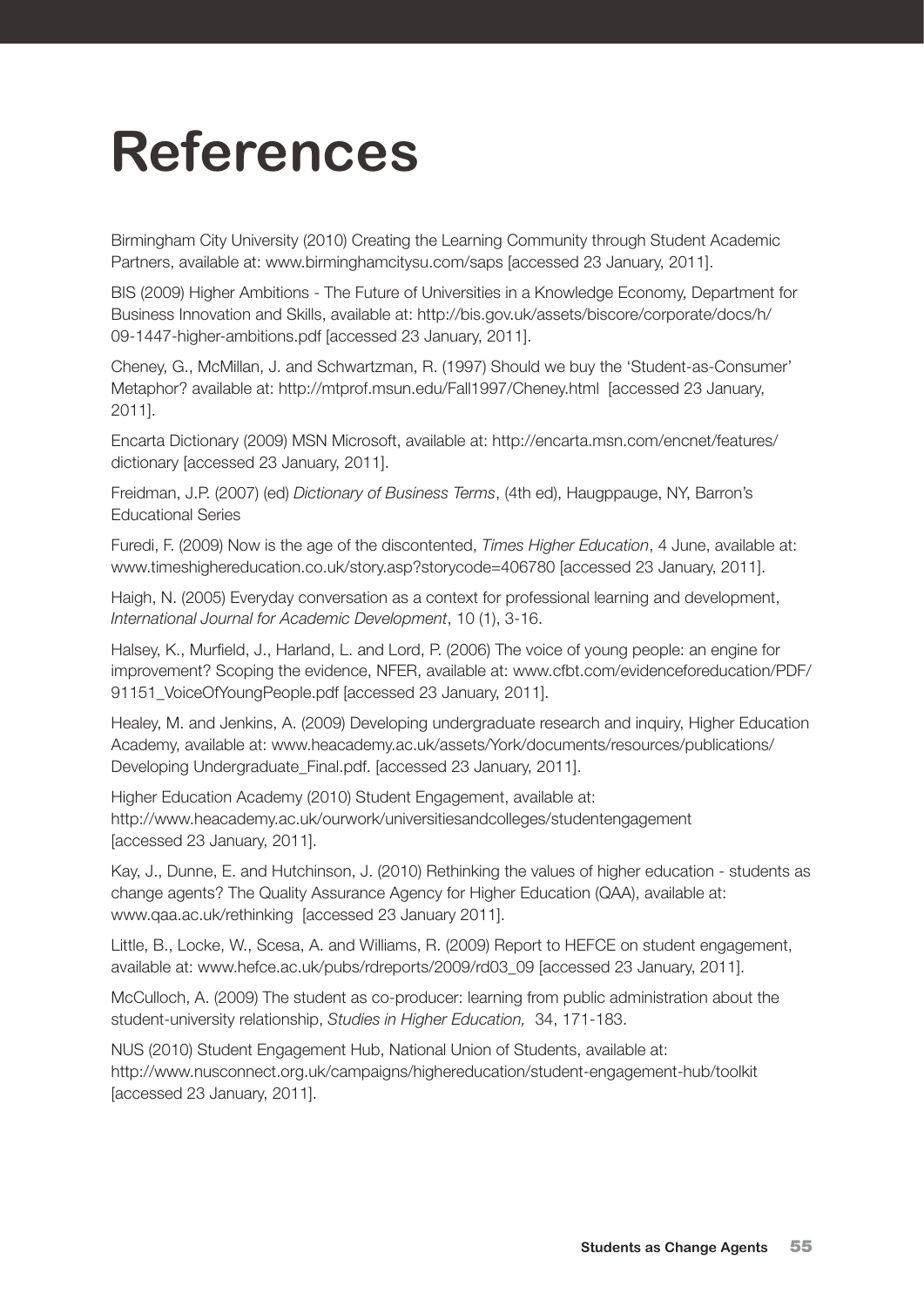Porter, A. (2008) The Importance of the Learner Voice, *The Brookes eJournal of Learning and Teaching*, 2 (3), available at: http://bejlt.brookes.ac.uk/article/ the\_importance\_of\_the\_learner\_voice/ [accessed 23 January, 2011].

Ramsden, P. (2008) The Future of Higher Education Teaching and the Student Experience, available at: http://webarchive.nationalarchives.gov.uk/tna/+/http://www.dius.gov.uk/policy/documents/ teaching\_and\_student\_experience\_131008.pdf/ [accessed 23 January, 2011].

Schwartzman, R. (1995) Are students consumers? The metaphoric mismatch between management and education, *Education* 116, 215-222.

Stevenson, D. (2008) What is a "Change Agent?" Exploring the Intersection of Computer Science and the Social Sciences available at: http://it.toolbox.com/blogs/original-thinking/what-is-a-changeagent-23764 [accessed 23 January 2011].

Taylor, P. and Wilding, D. (2009) Rethinking the values of higher education – the student as collaborator and producer? Undergraduate research as a case study, The Quality Assurance Agency for Higher Education (QAA), available at: www.qaa.ac.uk/rethinking [accessed 23 January 2011].

Walker, L. and Logan, A. (2008) Learner Engagement – A review of learner voice initiatives across the UK's education sectors, Futurelab, available at: www.futurelab.org.uk/resources/documents/ other\_research\_reports/Learner\_Engagement.pdf [accessed 23 January 2011].